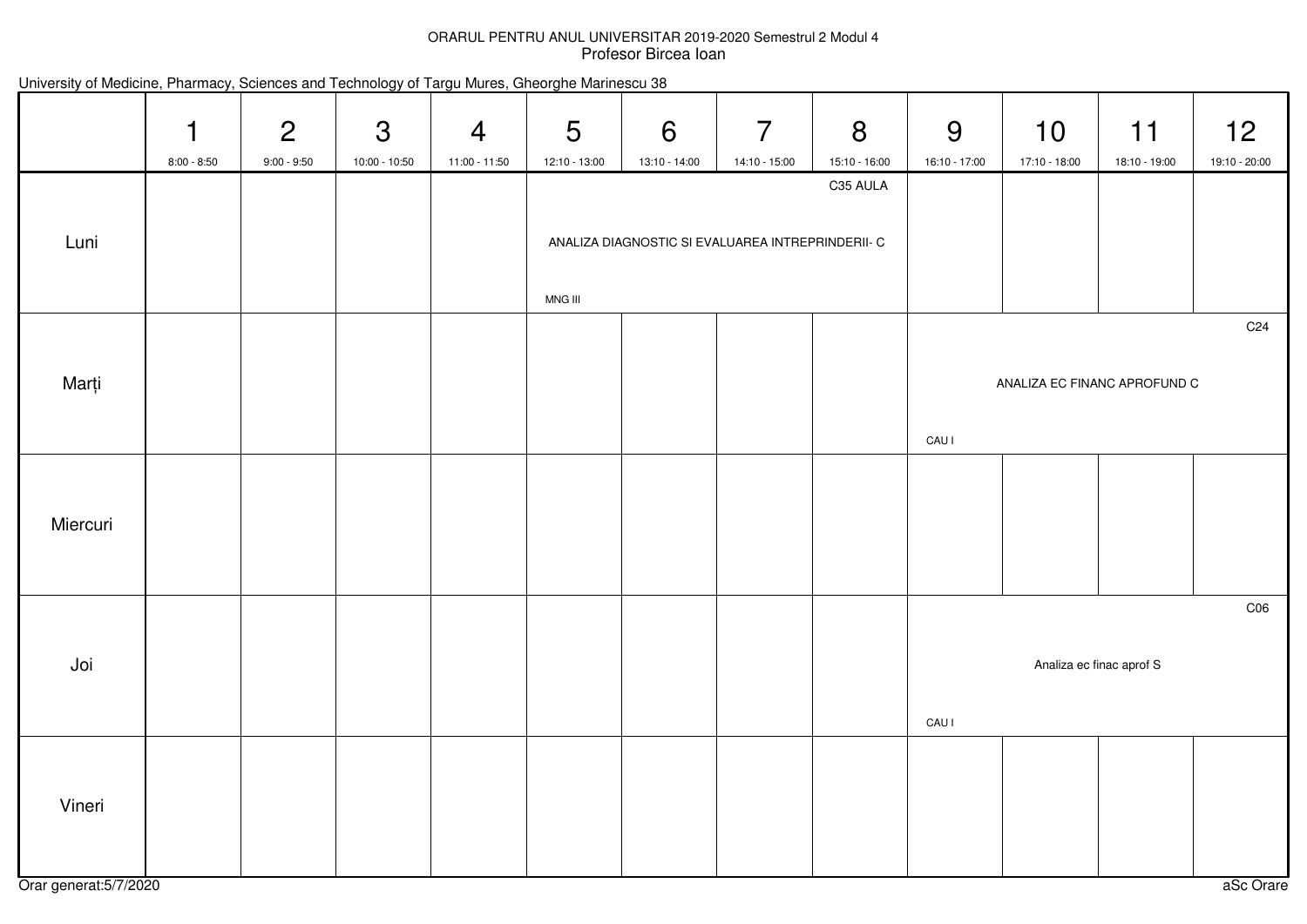## ORARUL PENTRU ANUL UNIVERSITAR 2019-2020 Semestrul 2 Modul 4Profesor Blaga Petruta

| University of Medicine, Pharmacy, Sciences and Technology of Targu Mures, Gheorghe Marinescu 38 |  |  |  |  |
|-------------------------------------------------------------------------------------------------|--|--|--|--|
|-------------------------------------------------------------------------------------------------|--|--|--|--|

|          | 1<br>$8:00 - 8:50$ | $\overline{2}$<br>$9:00 - 9:50$ | $\mathfrak{S}$<br>10:00 - 10:50 | $\overline{4}$<br>11:00 - 11:50 | $5\phantom{.0}$<br>12:10 - 13:00 | 6<br>13:10 - 14:00 | $\overline{7}$<br>14:10 - 15:00 | 8<br>15:10 - 16:00 | 9<br>16:10 - 17:00                      | 10<br>17:10 - 18:00 | 11<br>18:10 - 19:00 | 12<br>19:10 - 20:00                                           |
|----------|--------------------|---------------------------------|---------------------------------|---------------------------------|----------------------------------|--------------------|---------------------------------|--------------------|-----------------------------------------|---------------------|---------------------|---------------------------------------------------------------|
| Luni     |                    |                                 |                                 |                                 |                                  |                    |                                 |                    |                                         |                     |                     |                                                               |
| Marți    |                    |                                 |                                 |                                 |                                  |                    | AAC I                           |                    | TURISM SI DEZVOLTARE URBANA SI RURALA-C | C <sub>25</sub>     | AAC I               | C <sub>13</sub><br>Turism si dezvoltare urbana si<br>rurala-S |
| Miercuri |                    |                                 |                                 |                                 | MNG II/ECT II                    | LOGISTICA-C        |                                 | C <sub>06</sub>    |                                         |                     |                     |                                                               |
| Joi      |                    |                                 |                                 |                                 |                                  | MAF II             |                                 |                    | Pds-L                                   |                     |                     | C <sub>19</sub>                                               |
| Vineri   |                    |                                 |                                 |                                 |                                  | MAF II             |                                 |                    | Pds-L                                   |                     |                     | CO6                                                           |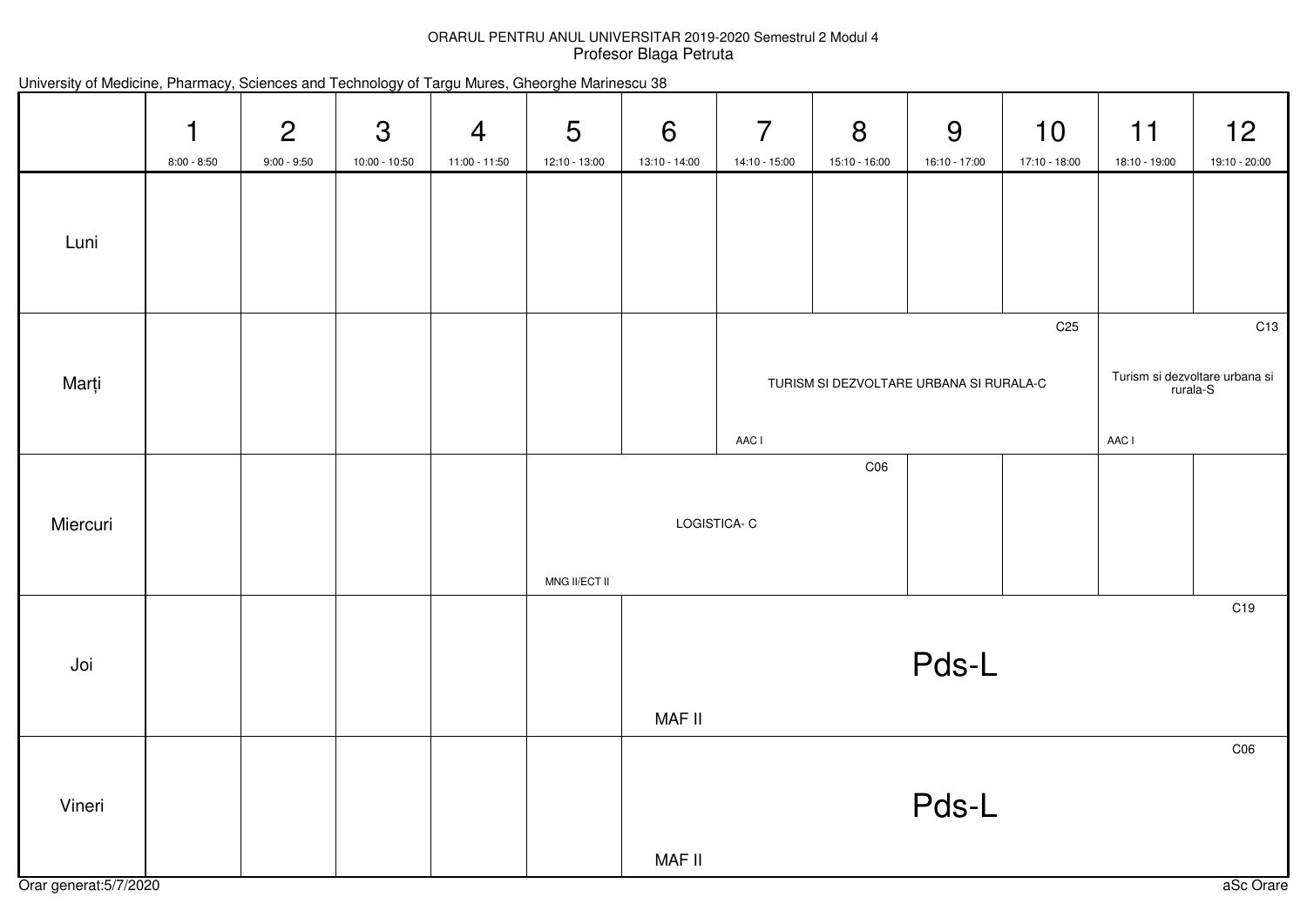#### ORARUL PENTRU ANUL UNIVERSITAR 2019-2020 Semestrul 2 Modul 4Profesor Boanta Adrian

|          | $\mathbf 1$<br>$8:00 - 8:50$ | $\overline{2}$<br>$9:00 - 9:50$                 | 3<br>10:00 - 10:50 | $\overline{4}$<br>11:00 - 11:50 | 5<br>12:10 - 13:00 | 6<br>13:10 - 14:00               | $\overline{7}$<br>14:10 - 15:00  | 8<br>15:10 - 16:00 | 9<br>16:10 - 17:00 | 10<br>17:10 - 18:00 | 11<br>18:10 - 19:00 | 12<br>19:10 - 20:00 |
|----------|------------------------------|-------------------------------------------------|--------------------|---------------------------------|--------------------|----------------------------------|----------------------------------|--------------------|--------------------|---------------------|---------------------|---------------------|
| Luni     |                              | ETICA SI DEONTOLOGIE IN ADMINISTRATIA PUBLICA-C |                    | C19                             |                    |                                  | ISTORIA ADM. SI EC. A ROMANIEI-C | C13                |                    |                     |                     |                     |
| Marți    | ADP II                       |                                                 |                    |                                 | ADP I<br>ADP I     | Istoria adm. si ec. a Romaniei-S |                                  | C18                |                    |                     |                     |                     |
| Miercuri |                              |                                                 |                    |                                 |                    |                                  |                                  |                    |                    |                     |                     |                     |
| Joi      |                              |                                                 |                    |                                 |                    |                                  |                                  |                    |                    |                     |                     |                     |
| Vineri   |                              |                                                 |                    |                                 |                    |                                  |                                  |                    |                    |                     |                     |                     |

## University of Medicine, Pharmacy, Sciences and Technology of Targu Mures, Gheorghe Marinescu 38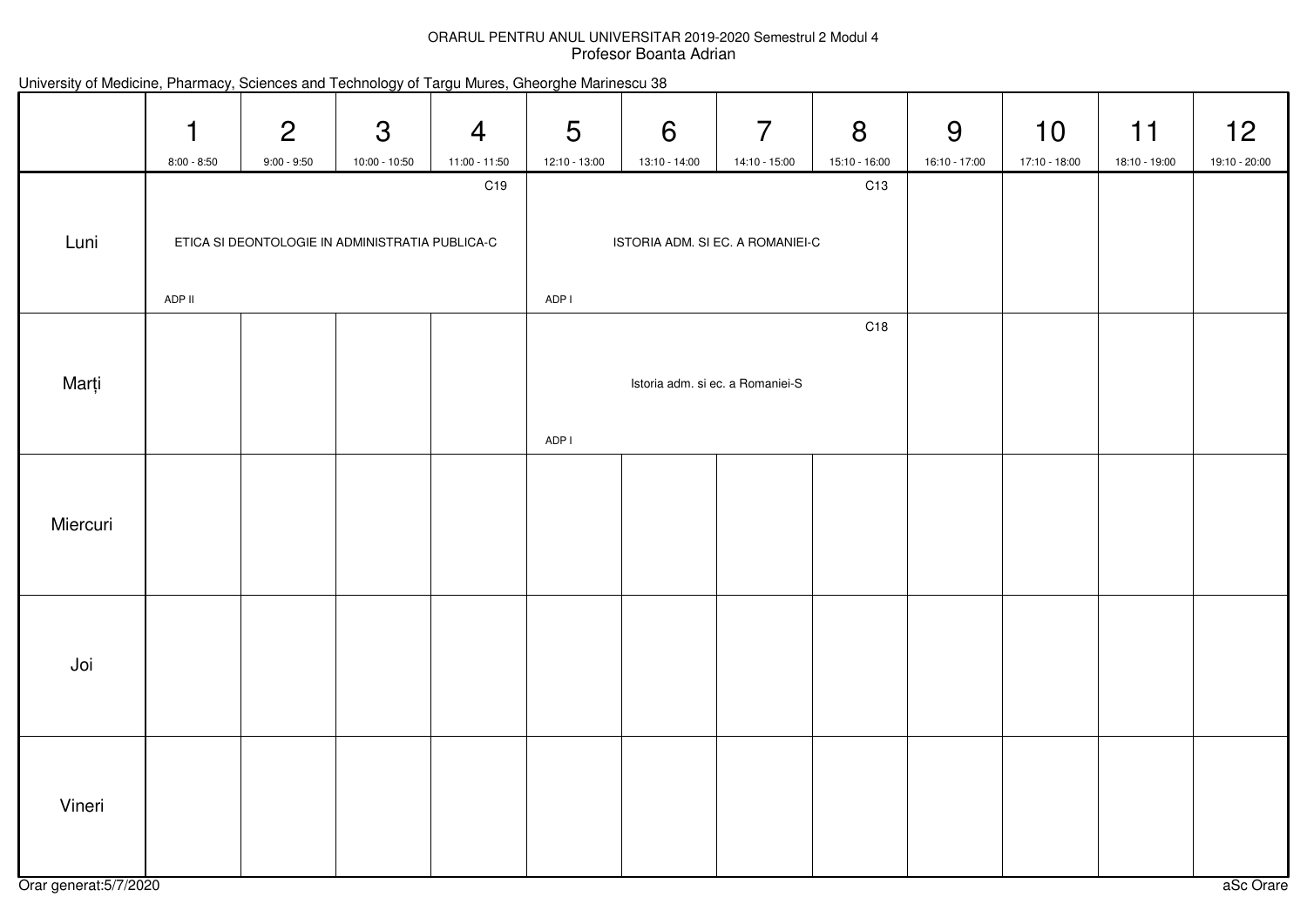## ORARUL PENTRU ANUL UNIVERSITAR 2019-2020 Semestrul 2 Modul 4Profesor Boila Rodica

| University of Medicine, Pharmacy, Sciences and Technology of Targu Mures, Gheorghe Marinescu 38 |  |  |  |  |  |  |
|-------------------------------------------------------------------------------------------------|--|--|--|--|--|--|
|-------------------------------------------------------------------------------------------------|--|--|--|--|--|--|

|          | $\mathbf{1}$<br>$8:00 - 8:50$ | $\overline{2}$<br>$9:00 - 9:50$ | $\mathfrak{S}$<br>10:00 - 10:50 | $\overline{4}$<br>11:00 - 11:50 | 5<br>12:10 - 13:00 | 6<br>13:10 - 14:00 | $\overline{7}$<br>14:10 - 15:00 | 8<br>15:10 - 16:00                                          | 9<br>16:10 - 17:00 | 10<br>17:10 - 18:00                             | 11<br>18:10 - 19:00 | 12<br>19:10 - 20:00 |
|----------|-------------------------------|---------------------------------|---------------------------------|---------------------------------|--------------------|--------------------|---------------------------------|-------------------------------------------------------------|--------------------|-------------------------------------------------|---------------------|---------------------|
| Luni     |                               |                                 |                                 |                                 |                    |                    |                                 |                                                             |                    |                                                 |                     |                     |
| Marți    |                               |                                 |                                 |                                 |                    |                    | MAF II                          | C <sub>37</sub><br>LEGISLATIE SI CONTRACTE<br>ECONOMICE - C | MAF II             | C32<br>Legislatie si contracte<br>economice - S |                     |                     |
| Miercuri |                               |                                 |                                 |                                 |                    |                    |                                 |                                                             |                    |                                                 |                     |                     |
| Joi      |                               |                                 |                                 |                                 |                    |                    |                                 |                                                             |                    |                                                 |                     |                     |
| Vineri   |                               |                                 |                                 |                                 |                    |                    |                                 |                                                             |                    |                                                 |                     |                     |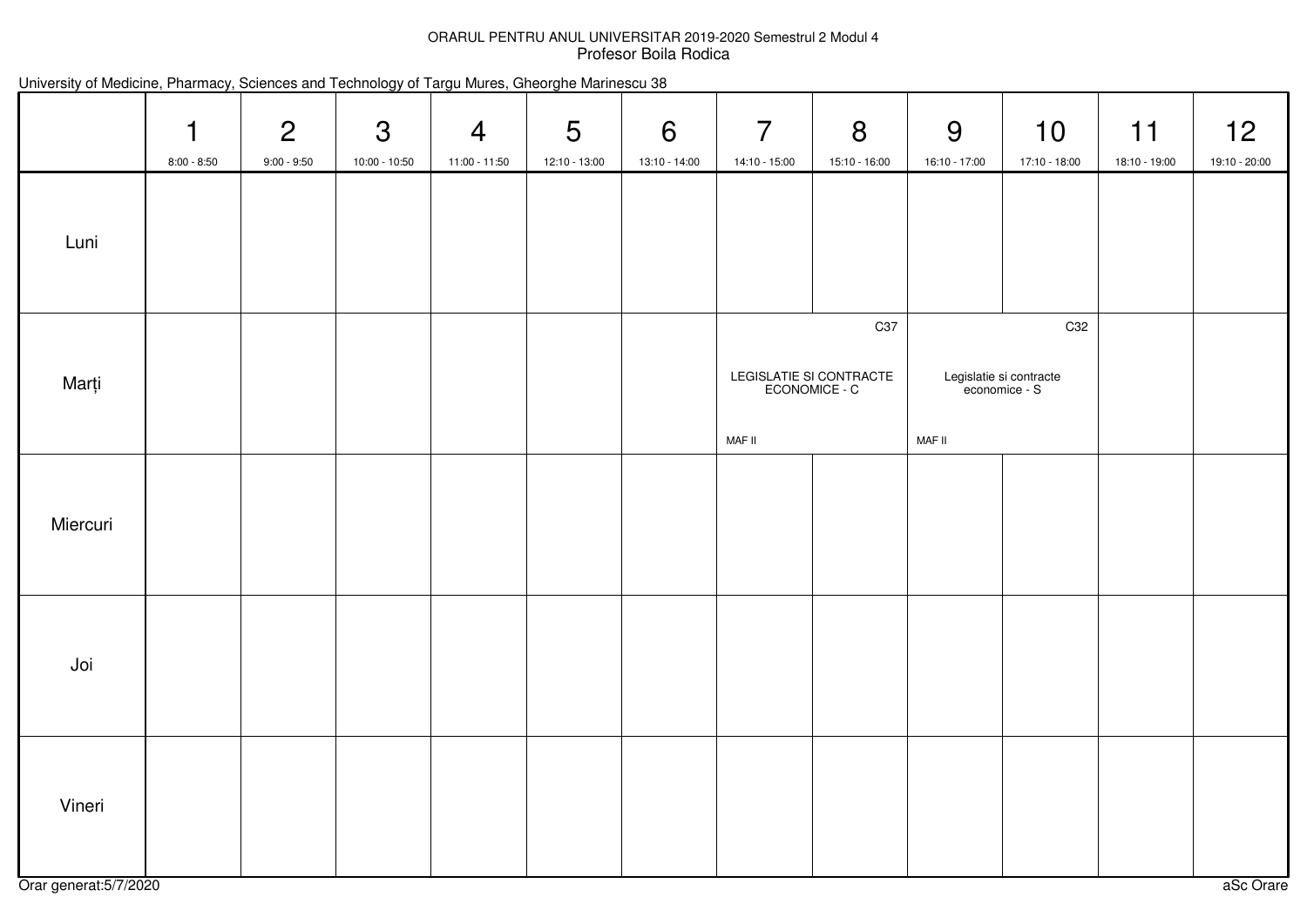## ORARUL PENTRU ANUL UNIVERSITAR 2019-2020 Semestrul 2 Modul 4 Profesor Bozedean Corina

|  |  |  |  |  |  | University of Medicine, Pharmacy, Sciences and Technology of Targu Mures, Gheorghe Marinescu 38 |  |
|--|--|--|--|--|--|-------------------------------------------------------------------------------------------------|--|
|--|--|--|--|--|--|-------------------------------------------------------------------------------------------------|--|

|          | 1<br>$8:00 - 8:50$          | $\overline{2}$<br>$9:00 - 9:50$                              | 3<br>10:00 - 10:50 | $\overline{4}$<br>11:00 - 11:50                                                                                                                  | 5<br>12:10 - 13:00 | 6<br>13:10 - 14:00 | $\overline{7}$<br>14:10 - 15:00 | 8<br>15:10 - 16:00 | 9<br>16:10 - 17:00 | 10<br>17:10 - 18:00 | 11<br>18:10 - 19:00 | 12<br>19:10 - 20:00 |
|----------|-----------------------------|--------------------------------------------------------------|--------------------|--------------------------------------------------------------------------------------------------------------------------------------------------|--------------------|--------------------|---------------------------------|--------------------|--------------------|---------------------|---------------------|---------------------|
| Luni     |                             |                                                              |                    |                                                                                                                                                  |                    |                    |                                 |                    |                    |                     |                     |                     |
| Marți    |                             |                                                              |                    |                                                                                                                                                  |                    |                    |                                 |                    |                    |                     |                     |                     |
| Miercuri |                             |                                                              |                    |                                                                                                                                                  |                    |                    |                                 |                    |                    |                     |                     |                     |
| Joi      |                             |                                                              |                    |                                                                                                                                                  |                    |                    |                                 |                    |                    |                     |                     |                     |
| Vineri   | DRramobra/branceza/franceza | CO6<br>COMUNICARE DE<br>SPECIALITATE IN LIMBA<br>STRAINA - C | ADP II/DRP II      | Comunicare de specialiate in limba straina - S<br>ADP I/DRP I/FIB I Franceza/Franceza/franceza<br>Comunicare de specialiate in limba straina - S | franceza           | C <sub>13</sub>    |                                 |                    |                    |                     |                     |                     |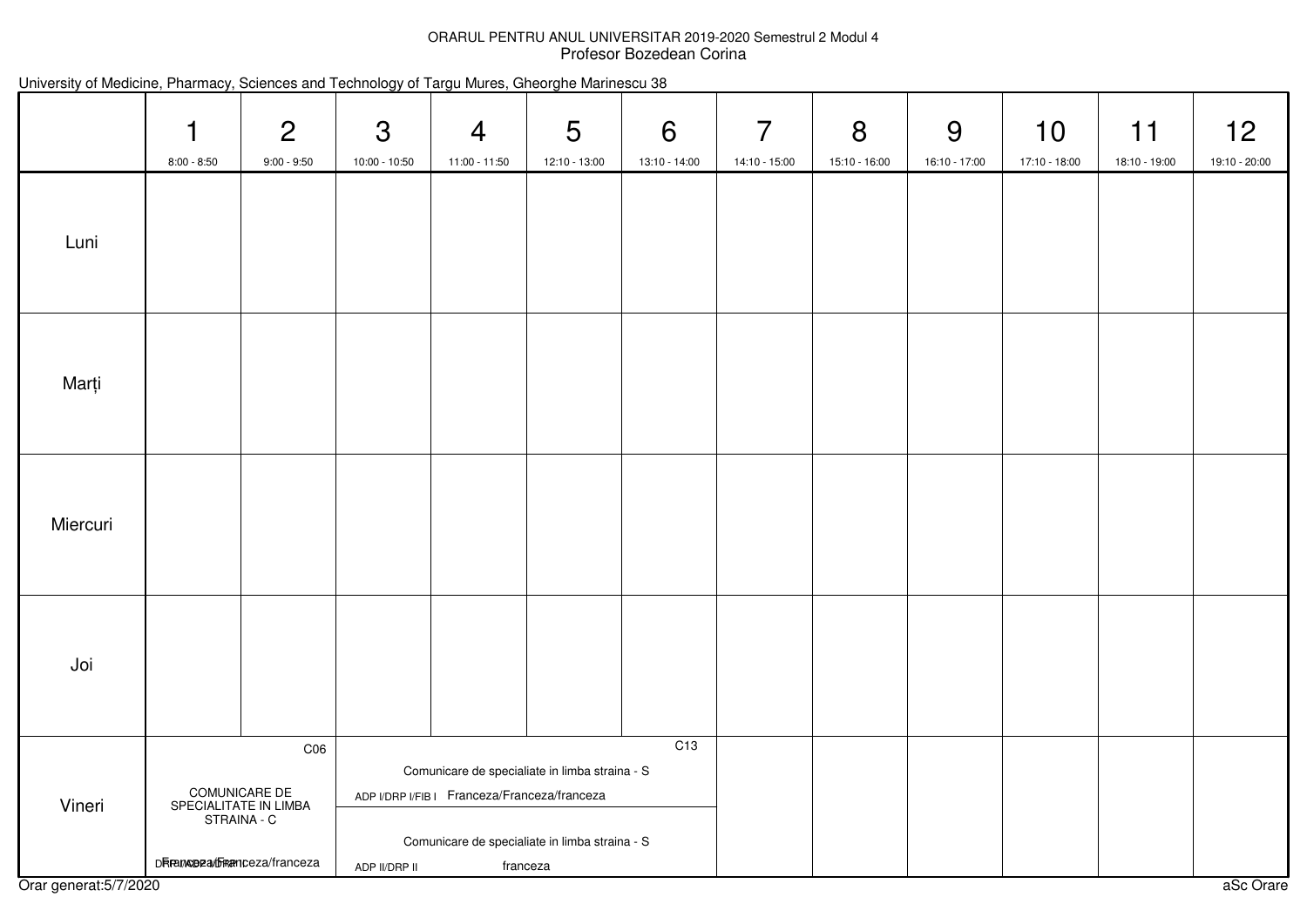## ORARUL PENTRU ANUL UNIVERSITAR 2019-2020 Semestrul 2 Modul 4Profesor Bunduchi Elena

| University of Medicine, Pharmacy, Sciences and Technology of Targu Mures, Gheorghe Marinescu 38 |  |  |  |
|-------------------------------------------------------------------------------------------------|--|--|--|
|-------------------------------------------------------------------------------------------------|--|--|--|

|          | $\mathbf 1$<br>$8:00 - 8:50$ | $\overline{2}$<br>$9:00 - 9:50$     | $\mathfrak{S}$<br>10:00 - 10:50 | $\overline{4}$<br>11:00 - 11:50 | $5\phantom{.0}$<br>12:10 - 13:00 | 6<br>13:10 - 14:00                      | $\overline{7}$<br>14:10 - 15:00 | 8<br>15:10 - 16:00 | 9<br>16:10 - 17:00 | 10<br>17:10 - 18:00 | 11<br>18:10 - 19:00 | 12<br>19:10 - 20:00 |
|----------|------------------------------|-------------------------------------|---------------------------------|---------------------------------|----------------------------------|-----------------------------------------|---------------------------------|--------------------|--------------------|---------------------|---------------------|---------------------|
| Luni     |                              |                                     |                                 |                                 |                                  |                                         |                                 |                    |                    |                     |                     |                     |
| Marți    |                              |                                     |                                 |                                 | FIB III                          |                                         | <b>Fiscalitate S</b>            | C32                |                    |                     |                     |                     |
| Miercuri |                              |                                     |                                 |                                 |                                  |                                         |                                 |                    |                    |                     |                     |                     |
| Joi      | ECT III                      | C38<br>Asigurari si reasigurari - S |                                 |                                 | CIG III                          | C <sub>28</sub><br><b>Fiscalitate S</b> |                                 |                    |                    |                     |                     |                     |
| Vineri   |                              |                                     |                                 |                                 |                                  |                                         |                                 |                    |                    |                     |                     |                     |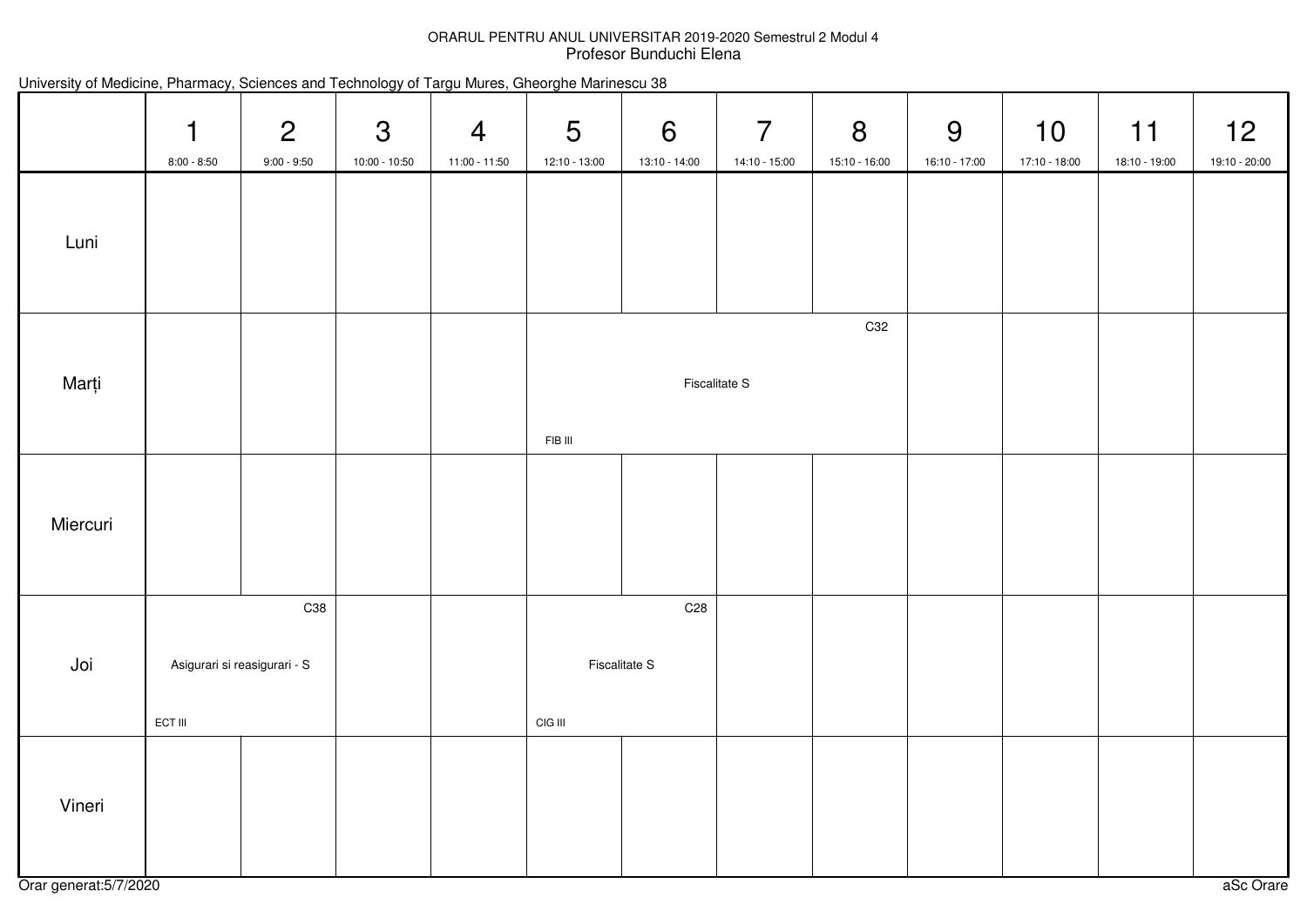## ORARUL PENTRU ANUL UNIVERSITAR 2019-2020 Semestrul 2 Modul 4 Profesor Chilea Dragos

| University of Medicine, Pharmacy, Sciences and Technology of Targu Mures, Gheorghe Marinescu 38 |  |  |  |  |  |  |
|-------------------------------------------------------------------------------------------------|--|--|--|--|--|--|
|-------------------------------------------------------------------------------------------------|--|--|--|--|--|--|

|          | $\mathbf{1}$<br>$8:00 - 8:50$ | $\overline{2}$<br>$9:00 - 9:50$ | $\mathbf{3}$<br>10:00 - 10:50 | $\overline{4}$<br>11:00 - 11:50 | $\overline{5}$<br>12:10 - 13:00 | $6\overline{6}$<br>13:10 - 14:00 | $\overline{7}$<br>14:10 - 15:00 | 8<br>15:10 - 16:00 | 9<br>16:10 - 17:00 | 10<br>17:10 - 18:00 | 11<br>18:10 - 19:00 | 12<br>19:10 - 20:00 |
|----------|-------------------------------|---------------------------------|-------------------------------|---------------------------------|---------------------------------|----------------------------------|---------------------------------|--------------------|--------------------|---------------------|---------------------|---------------------|
| Luni     |                               |                                 |                               |                                 |                                 |                                  |                                 |                    |                    |                     |                     |                     |
| Marți    |                               |                                 |                               |                                 |                                 |                                  |                                 |                    |                    |                     |                     |                     |
| Miercuri |                               |                                 |                               |                                 |                                 |                                  |                                 |                    |                    |                     |                     |                     |
| Joi      |                               |                                 |                               |                                 |                                 |                                  |                                 |                    |                    |                     |                     |                     |
| Vineri   |                               |                                 |                               |                                 |                                 |                                  |                                 |                    |                    |                     |                     |                     |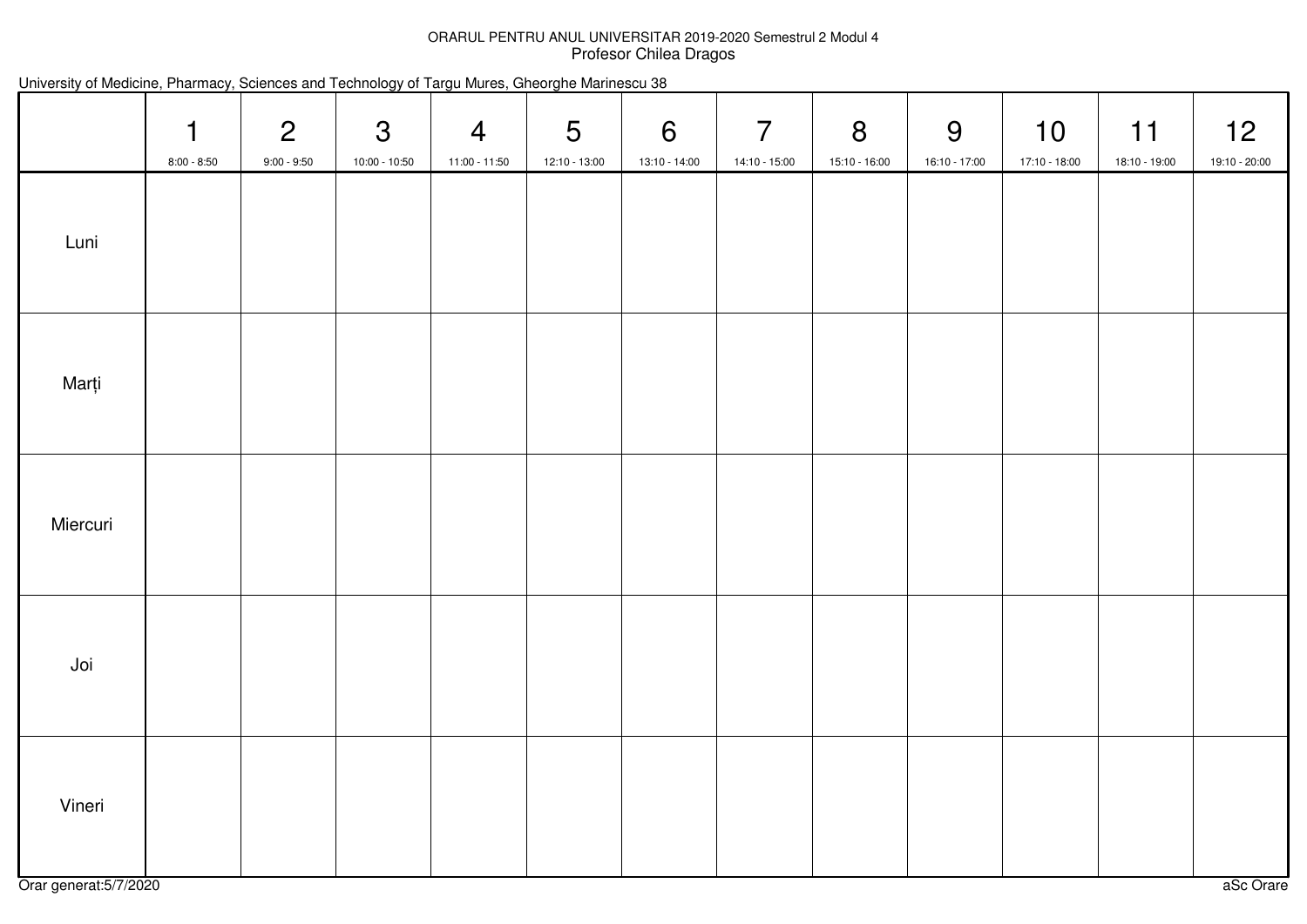## ORARUL PENTRU ANUL UNIVERSITAR 2019-2020 Semestrul 2 Modul 4Profesor Chiriac Lucian

|  |  |  |  |  |  | University of Medicine, Pharmacy, Sciences and Technology of Targu Mures, Gheorghe Marinescu 38 |  |
|--|--|--|--|--|--|-------------------------------------------------------------------------------------------------|--|
|--|--|--|--|--|--|-------------------------------------------------------------------------------------------------|--|

|          | $\mathbf{1}$<br>$8:00 - 8:50$ | $\overline{2}$<br>$9:00 - 9:50$ | $\mathbf{3}$<br>10:00 - 10:50 | $\overline{4}$<br>11:00 - 11:50 | $5\overline{)}$<br>12:10 - 13:00 | 6<br>13:10 - 14:00 | $\overline{7}$<br>14:10 - 15:00 | 8<br>15:10 - 16:00 | 9<br>16:10 - 17:00 | 10<br>17:10 - 18:00 | 11<br>18:10 - 19:00 | 12<br>19:10 - 20:00 |
|----------|-------------------------------|---------------------------------|-------------------------------|---------------------------------|----------------------------------|--------------------|---------------------------------|--------------------|--------------------|---------------------|---------------------|---------------------|
| Luni     |                               |                                 |                               |                                 |                                  |                    |                                 |                    |                    |                     |                     |                     |
| Marți    |                               |                                 |                               |                                 |                                  |                    |                                 |                    |                    |                     |                     |                     |
| Miercuri |                               |                                 |                               |                                 |                                  |                    |                                 |                    |                    |                     |                     |                     |
| Joi      |                               |                                 |                               |                                 |                                  |                    |                                 |                    |                    |                     |                     |                     |
| Vineri   |                               |                                 |                               |                                 |                                  |                    |                                 |                    |                    |                     |                     |                     |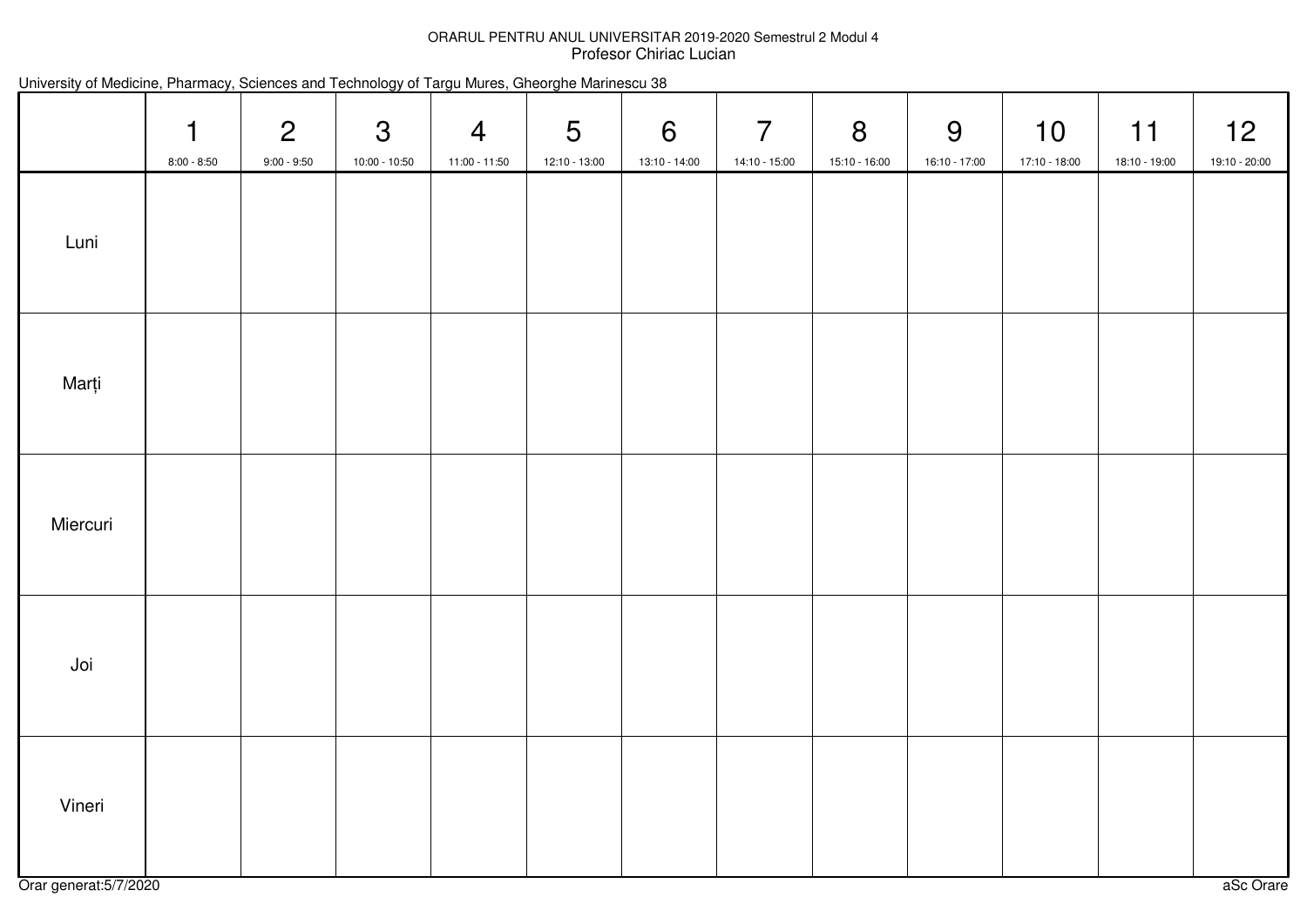## ORARUL PENTRU ANUL UNIVERSITAR 2019-2020 Semestrul 2 Modul 4 Profesor Ciucan-Rusu Liviu

| University of Medicine, Pharmacy, Sciences and Technology of Targu Mures, Gheorghe Marinescu 38 |  |  |  |  |  |  |
|-------------------------------------------------------------------------------------------------|--|--|--|--|--|--|
|-------------------------------------------------------------------------------------------------|--|--|--|--|--|--|

|          | $\mathbf{1}$<br>$8:00 - 8:50$ | $\overline{2}$<br>$9:00 - 9:50$ | $\mathbf{3}$<br>$10:00 - 10:50$ | $\overline{4}$<br>11:00 - 11:50 | $\overline{5}$<br>12:10 - 13:00 | $6\overline{6}$<br>13:10 - 14:00 | $\overline{7}$<br>14:10 - 15:00 | 8<br>15:10 - 16:00 | 9<br>16:10 - 17:00 | 10<br>17:10 - 18:00 | 11<br>18:10 - 19:00 | 12<br>19:10 - 20:00 |
|----------|-------------------------------|---------------------------------|---------------------------------|---------------------------------|---------------------------------|----------------------------------|---------------------------------|--------------------|--------------------|---------------------|---------------------|---------------------|
| Luni     |                               |                                 |                                 |                                 |                                 |                                  |                                 |                    |                    |                     |                     |                     |
| Marți    |                               |                                 |                                 |                                 |                                 |                                  |                                 |                    |                    |                     |                     |                     |
| Miercuri |                               |                                 |                                 |                                 |                                 |                                  |                                 |                    |                    |                     |                     |                     |
| Joi      |                               |                                 |                                 |                                 |                                 |                                  |                                 |                    |                    |                     |                     |                     |
| Vineri   |                               |                                 |                                 |                                 |                                 |                                  |                                 |                    |                    |                     |                     |                     |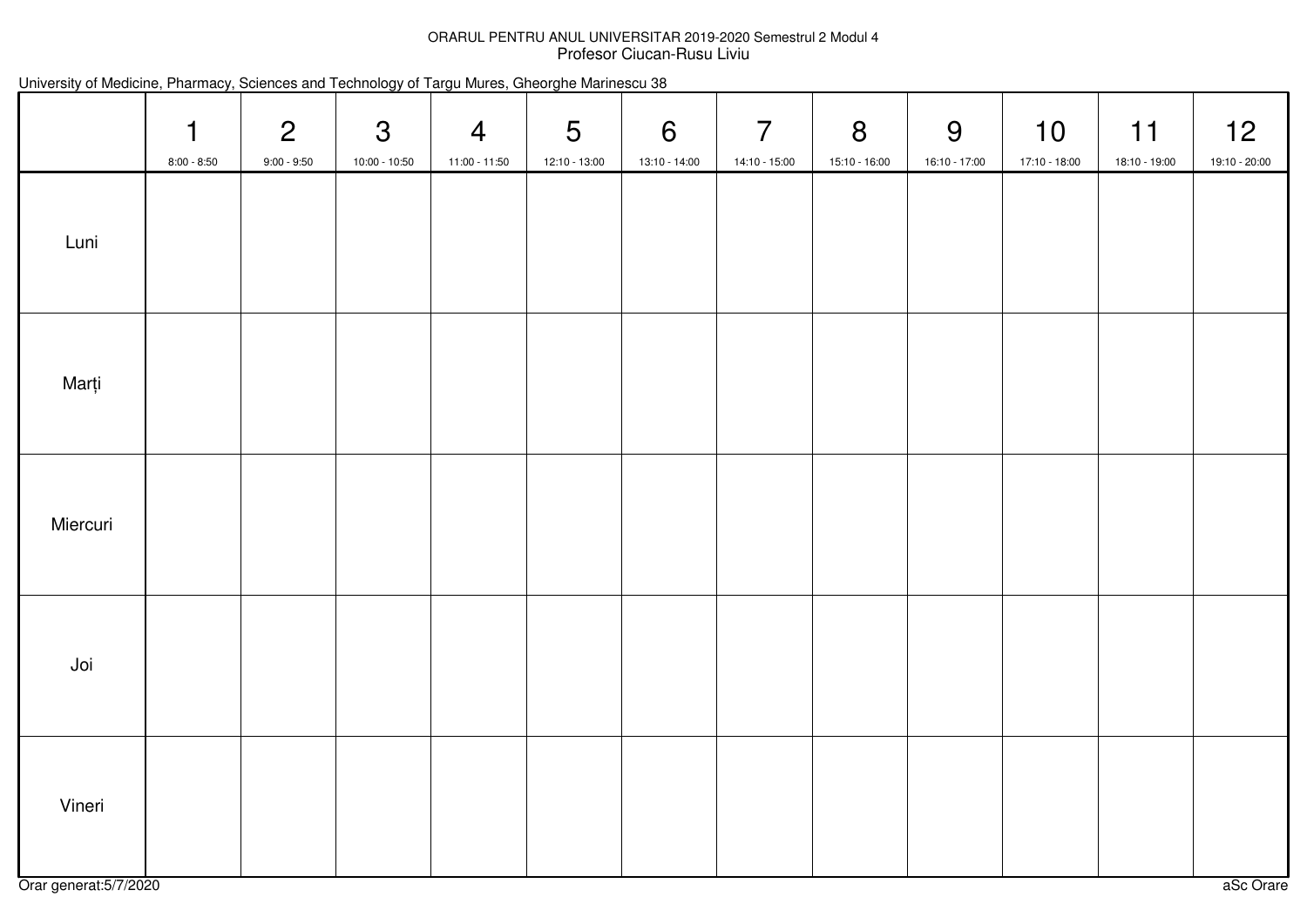## ORARUL PENTRU ANUL UNIVERSITAR 2019-2020 Semestrul 2 Modul 4Profesor Coman Ramona

|          | 1<br>$8:00 - 8:50$ | $\overline{2}$<br>$9:00 - 9:50$ | 3<br>10:00 - 10:50                 | $\overline{4}$<br>$11:00 - 11:50$ | 5<br>12:10 - 13:00 | 6<br>13:10 - 14:00           | $\overline{7}$<br>14:10 - 15:00 | 8<br>15:10 - 16:00 | 9<br>16:10 - 17:00 | 10<br>17:10 - 18:00 | 11<br>18:10 - 19:00 | 12<br>19:10 - 20:00 |
|----------|--------------------|---------------------------------|------------------------------------|-----------------------------------|--------------------|------------------------------|---------------------------------|--------------------|--------------------|---------------------|---------------------|---------------------|
| Luni     |                    |                                 |                                    | Drept penal. Partea gen.II-s      |                    | C <sub>28</sub>              |                                 |                    |                    |                     |                     |                     |
| Marți    |                    |                                 | DRP II                             | Gr 1                              |                    | Drept penal. Partea gen.II-s |                                 | C <sub>26</sub>    |                    |                     |                     |                     |
| Miercuri | DRP III            |                                 | Drept procesual penal II-S<br>Gr 1 | C37                               | DRP II             |                              | Gr <sub>2</sub>                 |                    |                    |                     |                     |                     |
| Joi      | DRP III            |                                 | DREPT PROCESUAL PENAL II-C         | C35 AULA                          | DRP III            | Drept procesual penal II-S   | Gr <sub>2</sub>                 | C <sub>27</sub>    |                    |                     |                     |                     |
| Vineri   |                    |                                 |                                    |                                   |                    |                              |                                 |                    |                    |                     |                     |                     |

## University of Medicine, Pharmacy, Sciences and Technology of Targu Mures, Gheorghe Marinescu 38

Orar generat:5/7/2020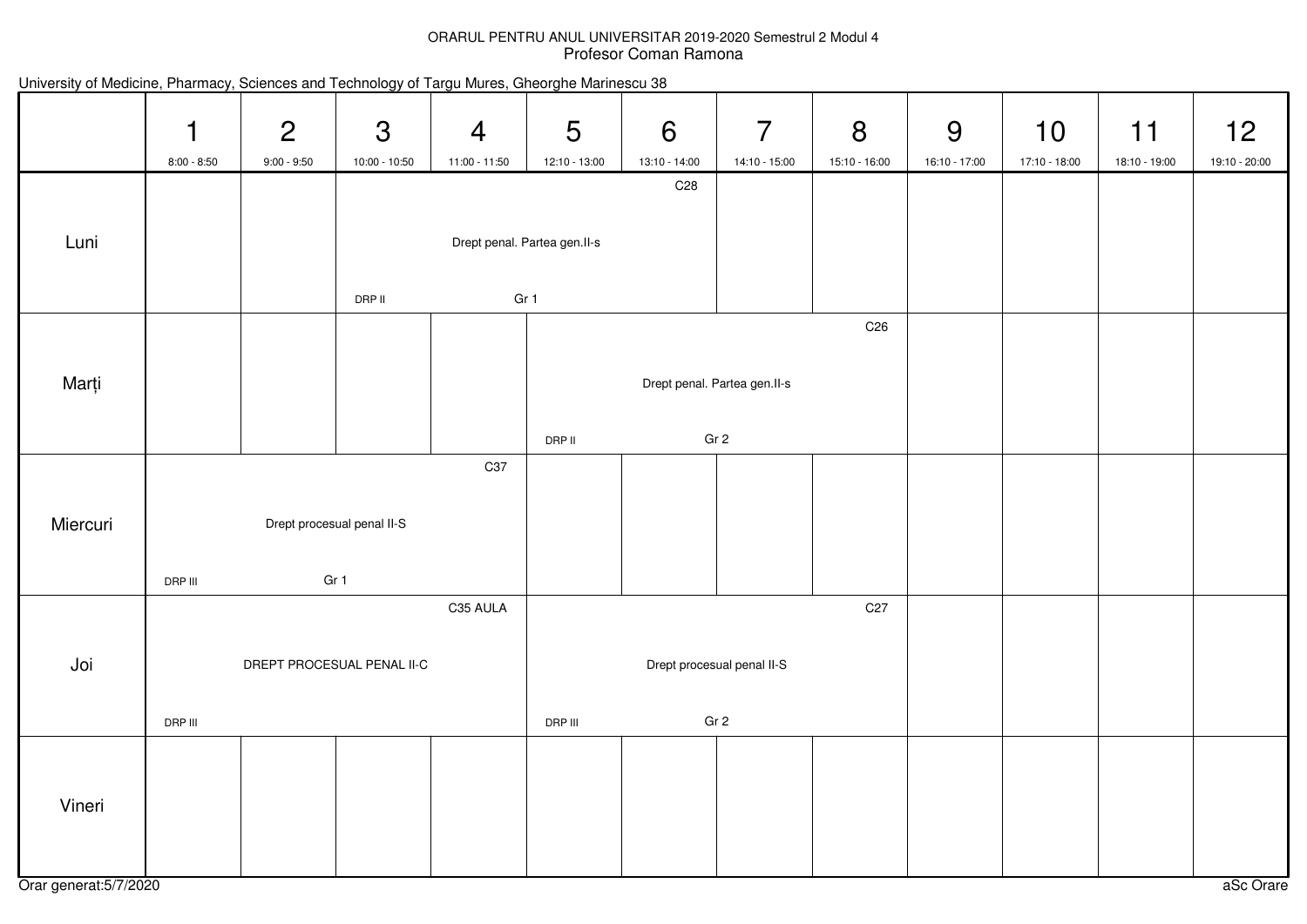## ORARUL PENTRU ANUL UNIVERSITAR 2019-2020 Semestrul 2 Modul 4 Profesor Comes Calin-Adrian

|          | 1<br>$8:00 - 8:50$ | $\overline{2}$<br>$9:00 - 9:50$ | 3<br>10:00 - 10:50     | $\overline{4}$<br>$11:00 - 11:50$ | 5<br>12:10 - 13:00 | 6<br>13:10 - 14:00 | $\overline{7}$<br>14:10 - 15:00 | 8<br>15:10 - 16:00 | 9<br>16:10 - 17:00 | 10<br>17:10 - 18:00 | 11<br>18:10 - 19:00 |
|----------|--------------------|---------------------------------|------------------------|-----------------------------------|--------------------|--------------------|---------------------------------|--------------------|--------------------|---------------------|---------------------|
| Luni     |                    |                                 |                        |                                   |                    |                    |                                 |                    |                    |                     |                     |
| Marți    | CIGI               |                                 | Baze de date-L<br>Gr 1 | C <sub>24</sub>                   |                    |                    |                                 |                    |                    |                     |                     |
| Miercuri | FIB I/CIG I        | C35 AULA<br>BAZE DE DATE C      |                        |                                   |                    |                    |                                 |                    |                    |                     |                     |
| Joi      | FIB <sub>I</sub>   |                                 | Baze de date S         | C <sub>23</sub>                   |                    |                    |                                 |                    |                    |                     |                     |
| Vineri   |                    |                                 | Baze de date-L         | C <sub>23</sub>                   |                    |                    |                                 |                    |                    |                     |                     |

| University of Medicine, Pharmacy, Sciences and Technology of Targu Mures, Gheorghe Marinescu 38 |  |  |  |  |  |  |
|-------------------------------------------------------------------------------------------------|--|--|--|--|--|--|
|-------------------------------------------------------------------------------------------------|--|--|--|--|--|--|

Gr 2

CIG I

12

19:10 - 20:00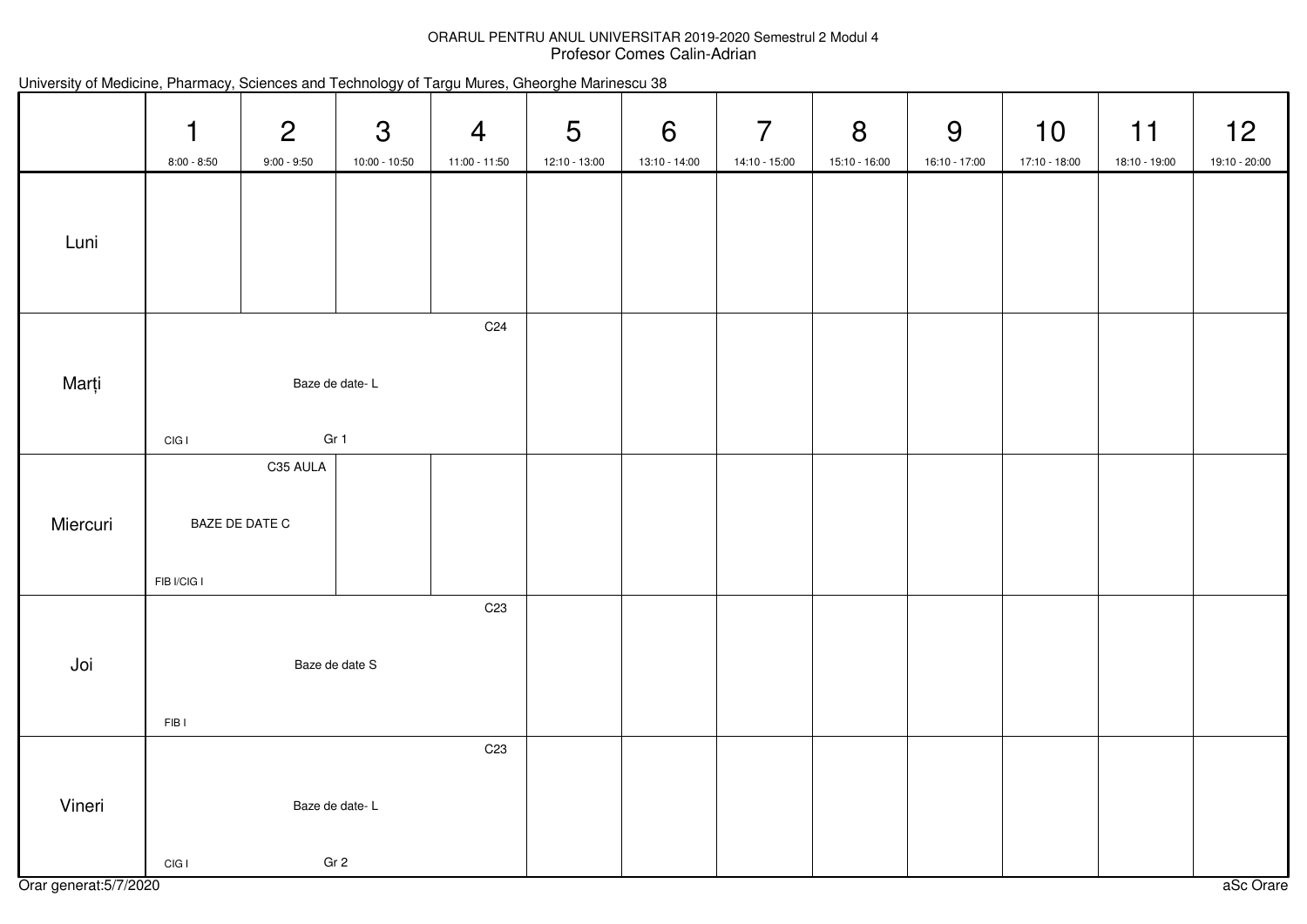## ORARUL PENTRU ANUL UNIVERSITAR 2019-2020 Semestrul 2 Modul 4Profesor Contiu Lia

| University of Medicine, Pharmacy, Sciences and Technology of Targu Mures, Gheorghe Marinescu 38 |  |  |  |  |  |  |
|-------------------------------------------------------------------------------------------------|--|--|--|--|--|--|
|-------------------------------------------------------------------------------------------------|--|--|--|--|--|--|

|          | $\mathbf 1$<br>$8:00 - 8:50$ | $\overline{2}$<br>$9:00 - 9:50$ | $\mathbf{3}$<br>10:00 - 10:50 | $\overline{4}$<br>11:00 - 11:50 | $5\overline{)}$<br>12:10 - 13:00 | 6<br>13:10 - 14:00                                               | $\overline{7}$<br>14:10 - 15:00 | 8<br>15:10 - 16:00 | 9<br>16:10 - 17:00 | 10<br>17:10 - 18:00 | 11<br>18:10 - 19:00 | 12<br>19:10 - 20:00 |
|----------|------------------------------|---------------------------------|-------------------------------|---------------------------------|----------------------------------|------------------------------------------------------------------|---------------------------------|--------------------|--------------------|---------------------|---------------------|---------------------|
| Luni     |                              |                                 |                               |                                 | MNG II/ECT II                    | C <sub>19</sub><br>COMUNICARE IN AFACERI<br>IN LIMBA STRAINA - C |                                 |                    |                    |                     |                     |                     |
| Marți    |                              |                                 |                               |                                 |                                  |                                                                  |                                 |                    |                    |                     |                     |                     |
| Miercuri |                              |                                 |                               |                                 |                                  |                                                                  |                                 |                    |                    |                     |                     |                     |
| Joi      |                              |                                 |                               |                                 |                                  |                                                                  |                                 |                    |                    |                     |                     |                     |
| Vineri   |                              |                                 |                               |                                 |                                  |                                                                  |                                 |                    |                    |                     |                     |                     |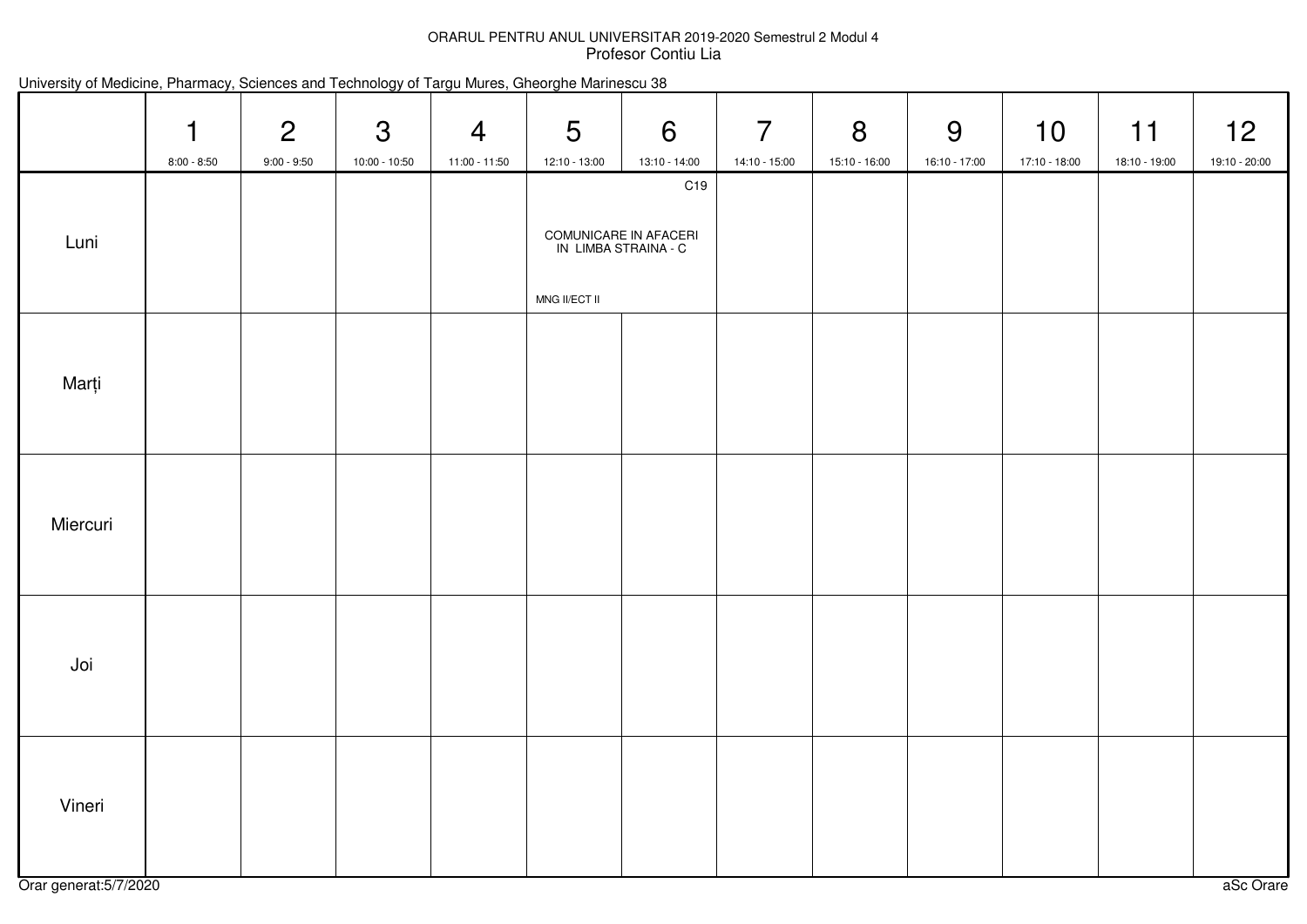### ORARUL PENTRU ANUL UNIVERSITAR 2019-2020 Semestrul 2 Modul 4Profesor Dalalau Daniela

|          | 1<br>$8:00 - 8:50$ | $\overline{2}$<br>$9:00 - 9:50$ | 3<br>$10:00 - 10:50$           | $\overline{4}$<br>11:00 - 11:50 | 5<br>12:10 - 13:00 | 6<br>13:10 - 14:00             | $\overline{7}$<br>14:10 - 15:00 | 8<br>15:10 - 16:00 | 9<br>16:10 - 17:00 | 10<br>17:10 - 18:00 | $11$<br>18:10 - 19:00 | 12<br>19:10 - 20:00 |
|----------|--------------------|---------------------------------|--------------------------------|---------------------------------|--------------------|--------------------------------|---------------------------------|--------------------|--------------------|---------------------|-----------------------|---------------------|
|          |                    |                                 |                                | C12                             |                    |                                |                                 | C <sub>26</sub>    |                    |                     |                       |                     |
| Luni     |                    |                                 | Com. in af. in lb. straina - S |                                 |                    | Com. in af. in lb. straina - S |                                 |                    |                    |                     |                       |                     |
|          | MNG II             |                                 |                                |                                 | FIB <sub>1</sub>   |                                |                                 |                    |                    |                     |                       |                     |
|          |                    |                                 |                                | C <sub>27</sub>                 |                    |                                |                                 |                    |                    |                     |                       |                     |
| Marți    |                    |                                 | Com. in af. in lb. straina - S |                                 |                    |                                |                                 |                    |                    |                     |                       |                     |
|          | CIGI               |                                 | Gr <sub>2</sub>                |                                 |                    |                                |                                 |                    |                    |                     |                       |                     |
|          |                    |                                 |                                | C14                             |                    |                                |                                 |                    |                    |                     |                       |                     |
| Miercuri |                    |                                 | Com. in af. in lb. straina - S |                                 |                    |                                |                                 |                    |                    |                     |                       |                     |
|          | ECT II             |                                 |                                |                                 |                    |                                |                                 |                    |                    |                     |                       |                     |
|          |                    |                                 |                                | C <sub>25</sub>                 |                    |                                |                                 |                    |                    |                     |                       |                     |
| Joi      |                    |                                 | Com. in af. in lb. straina - S |                                 |                    |                                |                                 |                    |                    |                     |                       |                     |
|          | CIGI               |                                 | Gr 1                           |                                 |                    |                                |                                 |                    |                    |                     |                       |                     |
|          |                    |                                 |                                |                                 |                    |                                |                                 |                    |                    |                     |                       |                     |
| Vineri   |                    |                                 |                                |                                 |                    |                                |                                 |                    |                    |                     |                       |                     |
|          |                    |                                 |                                |                                 |                    |                                |                                 |                    |                    |                     |                       |                     |

## University of Medicine, Pharmacy, Sciences and Technology of Targu Mures, Gheorghe Marinescu 38

Orar generat:5/7/2020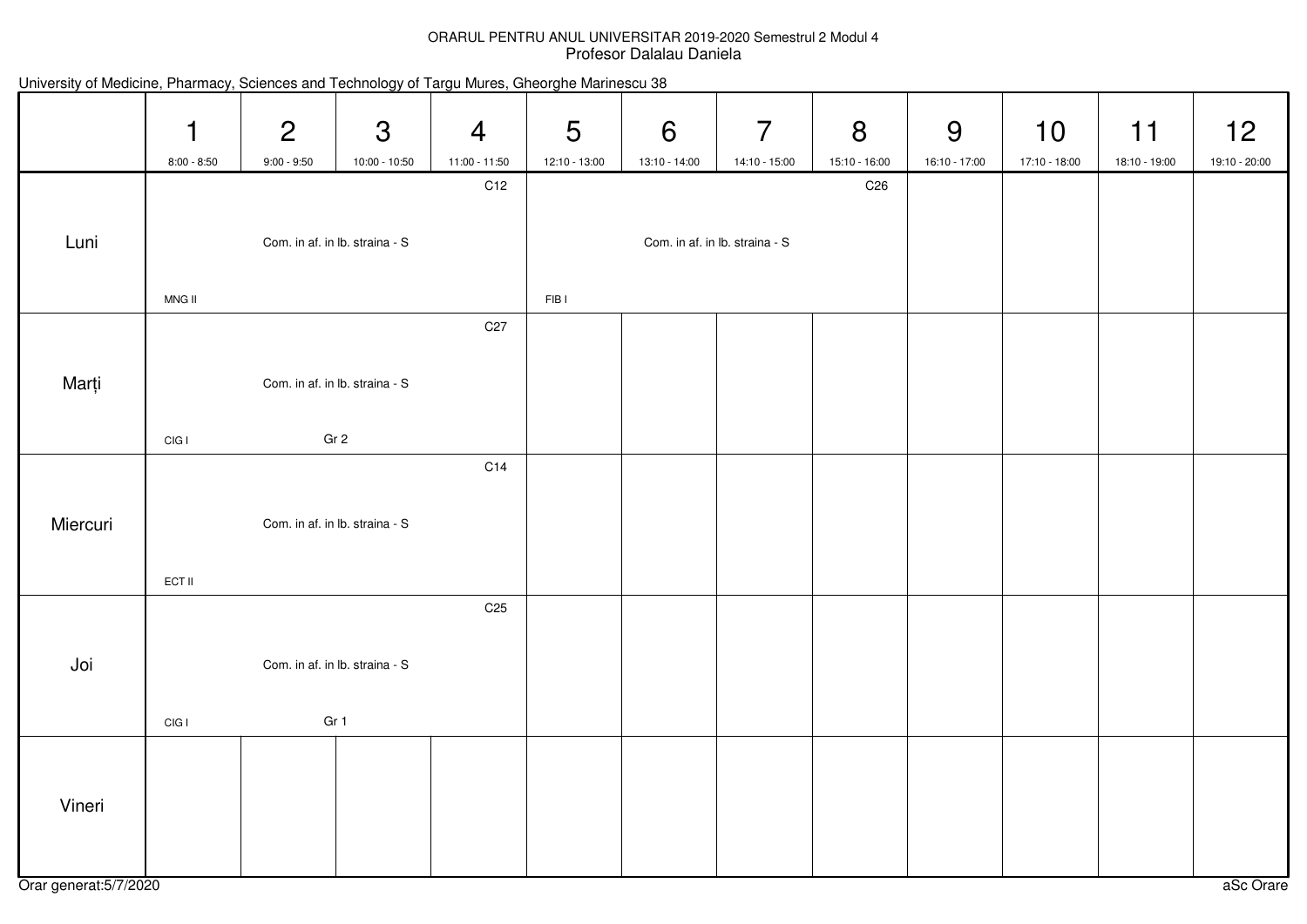## ORARUL PENTRU ANUL UNIVERSITAR 2019-2020 Semestrul 2 Modul 4 Profesor Danescu Tatiana

| University of Medicine, Pharmacy, Sciences and Technology of Targu Mures, Gheorghe Marinescu 38 |  |  |  |  |  |  |
|-------------------------------------------------------------------------------------------------|--|--|--|--|--|--|
|-------------------------------------------------------------------------------------------------|--|--|--|--|--|--|

|          | 1             | $\overline{2}$ | 3               | $\overline{4}$                         | 5             | 6                        | $\overline{7}$ | 8                                     | 9             | 10                      | 11            | 12 <sub>2</sub> |
|----------|---------------|----------------|-----------------|----------------------------------------|---------------|--------------------------|----------------|---------------------------------------|---------------|-------------------------|---------------|-----------------|
|          | $8:00 - 8:50$ | $9:00 - 9:50$  | 10:00 - 10:50   | 11:00 - 11:50                          | 12:10 - 13:00 | 13:10 - 14:00            | 14:10 - 15:00  | 15:10 - 16:00                         | 16:10 - 17:00 | 17:10 - 18:00           | 18:10 - 19:00 | 19:10 - 20:00   |
| Luni     |               |                |                 |                                        |               |                          |                | <b>R33</b><br>Auditare si control - S |               | AUDITARE SI CONTROL - C |               | <b>R33</b>      |
|          |               |                |                 |                                        |               |                          |                |                                       |               |                         |               |                 |
|          |               |                |                 |                                        |               |                          | AAC II         |                                       | AAC II        |                         |               |                 |
|          |               |                |                 | R33                                    |               | C14                      |                |                                       |               |                         |               |                 |
| Marți    |               |                |                 | SISTEME SI RAPORTARI<br>FINANCIARE - C |               | CONTAB SI GEST FISCALA C |                |                                       |               |                         |               |                 |
|          |               |                | FIB III/CIG III |                                        | CIG II        |                          |                |                                       |               |                         |               |                 |
|          |               |                |                 |                                        |               |                          |                |                                       |               |                         |               |                 |
| Miercuri |               |                |                 |                                        |               |                          |                |                                       |               |                         |               |                 |
|          |               |                |                 |                                        |               |                          |                |                                       |               |                         |               |                 |
|          |               |                |                 |                                        |               |                          |                |                                       |               |                         |               |                 |
|          |               |                |                 |                                        |               |                          |                |                                       |               |                         |               |                 |
| Joi      |               |                |                 |                                        |               |                          |                |                                       |               |                         |               |                 |
|          |               |                |                 |                                        |               |                          |                |                                       |               |                         |               |                 |
|          |               |                |                 |                                        |               |                          |                |                                       |               |                         |               |                 |
| Vineri   |               |                |                 |                                        |               |                          |                |                                       |               |                         |               |                 |
|          |               |                |                 |                                        |               |                          |                |                                       |               |                         |               |                 |
|          |               |                |                 |                                        |               |                          |                |                                       |               |                         |               |                 |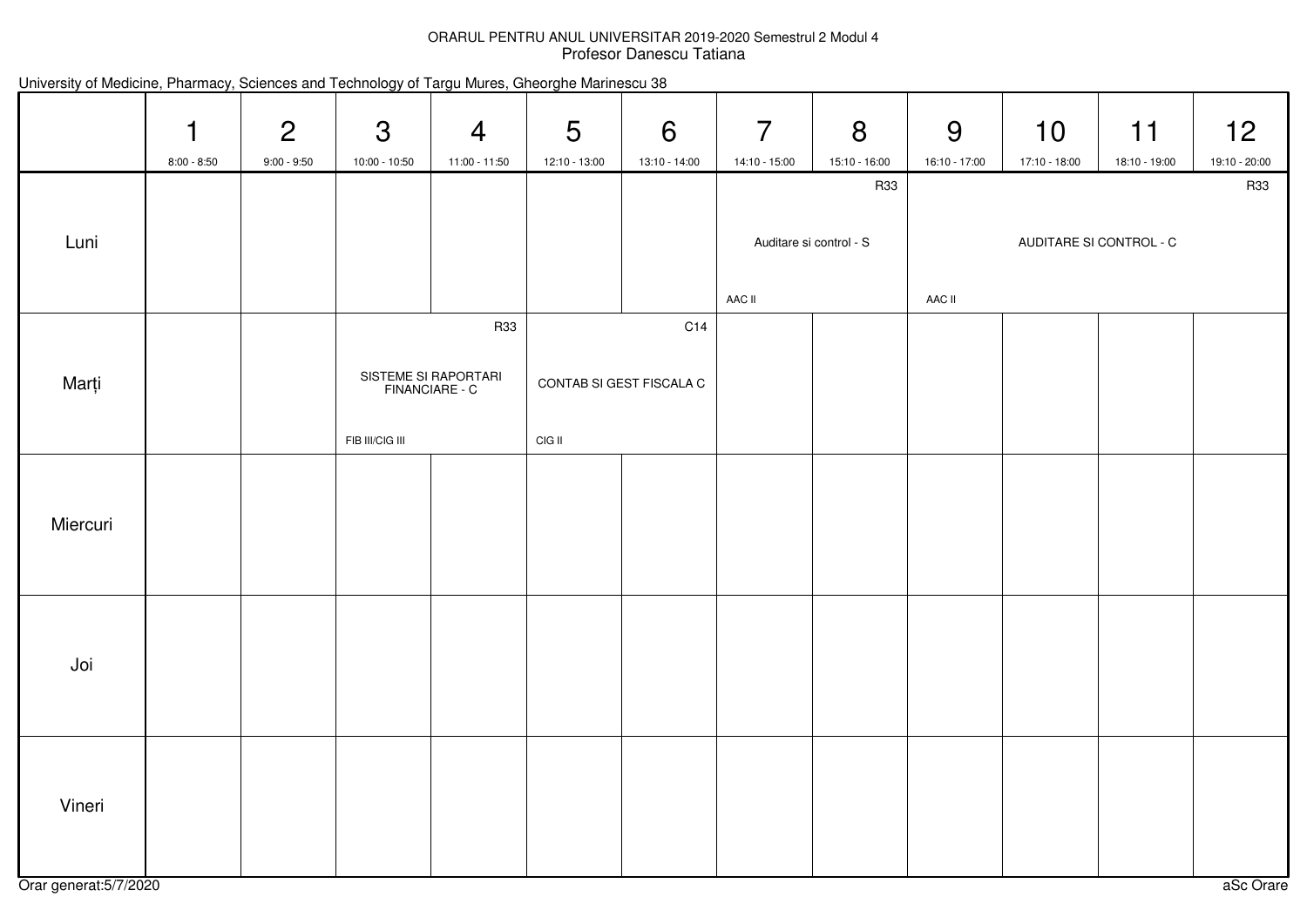## ORARUL PENTRU ANUL UNIVERSITAR 2019-2020 Semestrul 2 Modul 4 Profesor Deac Veronica

|          | 1<br>$8:00 - 8:50$ | $\overline{2}$<br>$9:00 - 9:50$                             | $\mathfrak{S}$<br>10:00 - 10:50             | $\overline{4}$<br>11:00 - 11:50 | 5<br>12:10 - 13:00 | 6<br>13:10 - 14:00 | $\overline{7}$<br>14:10 - 15:00 | 8<br>15:10 - 16:00 | 9<br>16:10 - 17:00 | 10<br>17:10 - 18:00 | 11<br>18:10 - 19:00 | 12<br>19:10 - 20:00 |
|----------|--------------------|-------------------------------------------------------------|---------------------------------------------|---------------------------------|--------------------|--------------------|---------------------------------|--------------------|--------------------|---------------------|---------------------|---------------------|
| Luni     | CIG II             | C <sub>23</sub><br>Dentologie si expertiza<br>contabila - S | Contabilitatea inst. publice-S<br>$CIG$ III | C <sub>25</sub>                 |                    |                    |                                 |                    |                    |                     |                     |                     |
| Marți    |                    |                                                             | Contabilitate financiara - S<br>MNG I       | C18                             |                    |                    |                                 |                    |                    |                     |                     |                     |
| Miercuri |                    |                                                             |                                             |                                 | ECT III            |                    | Contabilitate manageriala - S   | C14                |                    |                     |                     |                     |
| Joi      |                    |                                                             |                                             |                                 |                    |                    |                                 |                    |                    |                     |                     |                     |
| Vineri   |                    |                                                             |                                             |                                 |                    |                    |                                 |                    |                    |                     |                     |                     |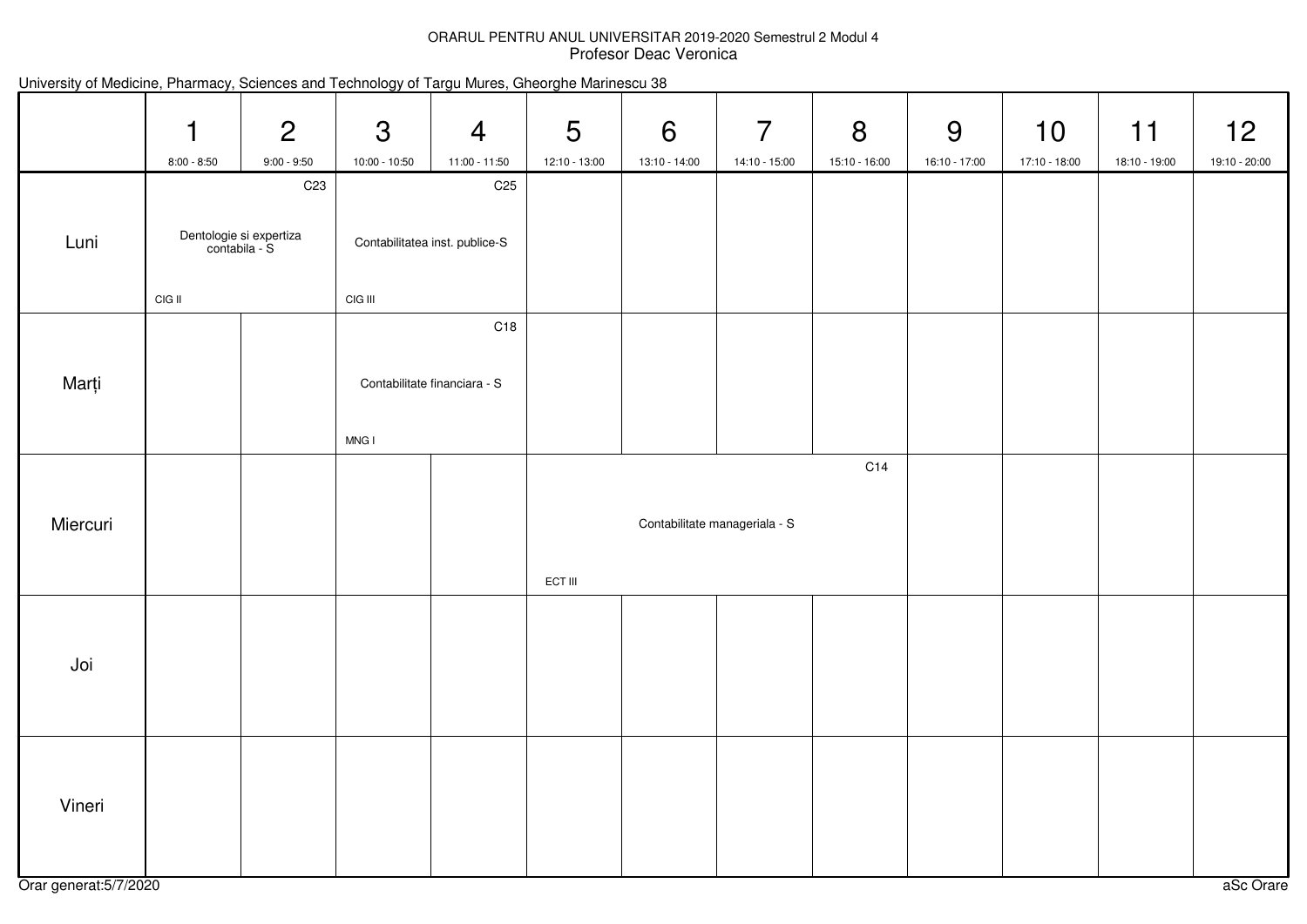## ORARUL PENTRU ANUL UNIVERSITAR 2019-2020 Semestrul 2 Modul 4Profesor Dogaru Lucretia

| Pharmacy.<br>Gheorahe Marinescu 38<br>l argu Mures.<br>Sciences and<br>I echnology of<br>'Jniversity of Medicine. |  |  |  |  |  |  |  |  |  |  |
|-------------------------------------------------------------------------------------------------------------------|--|--|--|--|--|--|--|--|--|--|
|                                                                                                                   |  |  |  |  |  |  |  |  |  |  |

|          | $\mathbf 1$<br>$8:00 - 8:50$ | $\overline{2}$<br>$9:00 - 9:50$ | 3<br>10:00 - 10:50                                              | $\overline{4}$<br>11:00 - 11:50 | 5<br>12:10 - 13:00 | 6<br>13:10 - 14:00 | $\overline{7}$<br>14:10 - 15:00 | 8<br>15:10 - 16:00 | 9<br>16:10 - 17:00 | 10<br>17:10 - 18:00 | 11<br>18:10 - 19:00 | 12<br>19:10 - 20:00 |
|----------|------------------------------|---------------------------------|-----------------------------------------------------------------|---------------------------------|--------------------|--------------------|---------------------------------|--------------------|--------------------|---------------------|---------------------|---------------------|
| Luni     |                              |                                 | PRACTICA - P                                                    |                                 |                    |                    | PRACTICA - P                    |                    |                    |                     |                     |                     |
| Marți    | MPEAP II<br>ADP III/DRP II   |                                 | DEZVOLTARE DURABILA SI PROTECTIA MEDIULUI<br>DREPTUL MEDIULUI-C | CO6                             | MPEAP II           |                    |                                 |                    |                    |                     |                     |                     |
| Miercuri |                              |                                 |                                                                 |                                 |                    |                    |                                 |                    |                    |                     |                     |                     |
| Joi      | MPEAP II                     |                                 | PRACTICA - P                                                    |                                 | MPEAP II           |                    | PRACTICA - P                    |                    |                    |                     |                     |                     |
| Vineri   | MPEAP II                     |                                 | PRACTICA - P                                                    |                                 |                    |                    |                                 |                    |                    |                     |                     |                     |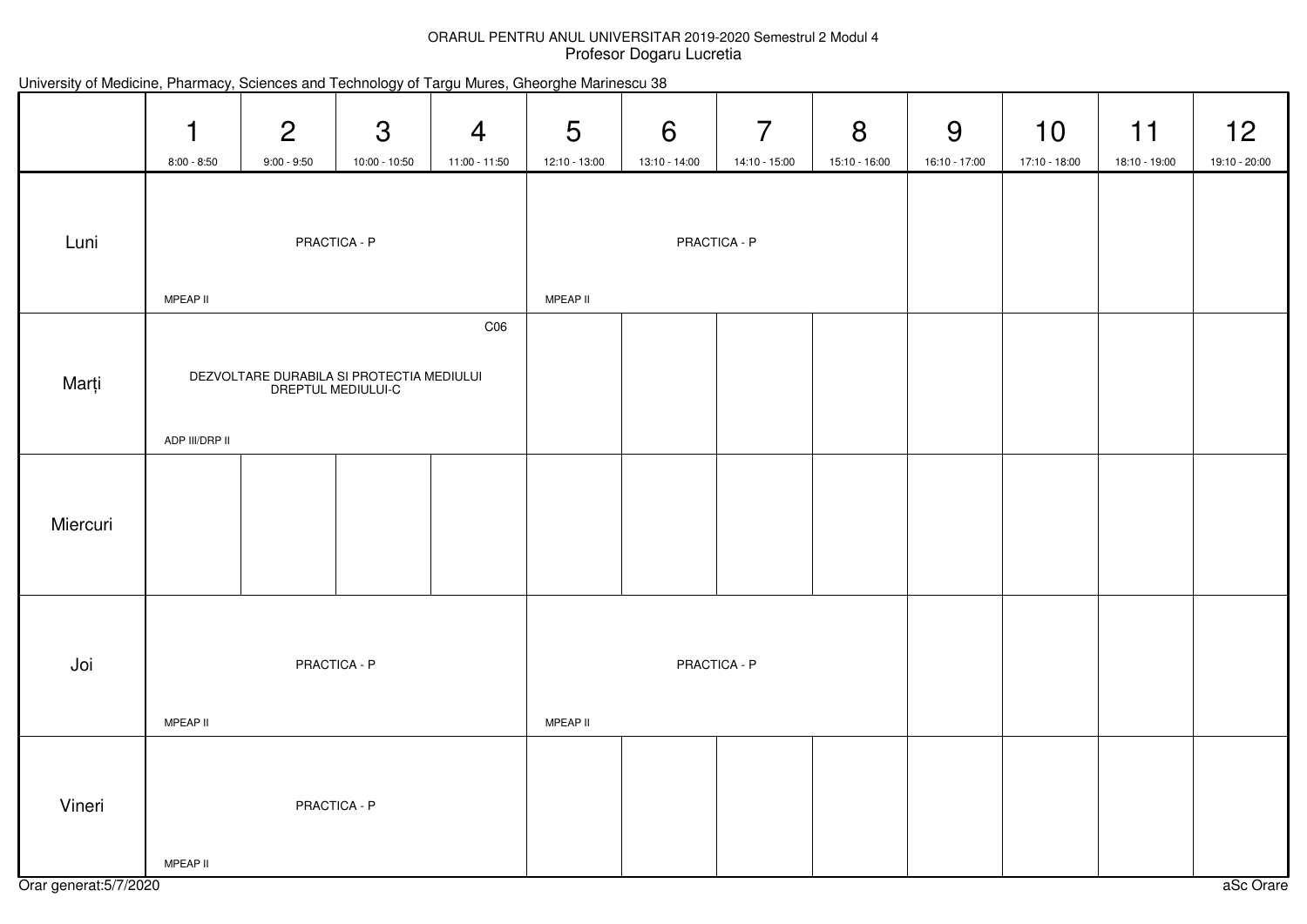## ORARUL PENTRU ANUL UNIVERSITAR 2019-2020 Semestrul 2 Modul 4Profesor Fagaras Simona

| 12<br>19:10 - 20:00 | 11<br>18:10 - 19:00 | 10<br>17:10 - 18:00 | 9<br>16:10 - 17:00 | 8<br>15:10 - 16:00 | $\overline{7}$<br>14:10 - 15:00 | 6<br>13:10 - 14:00               | 5<br>12:10 - 13:00 | $\overline{4}$<br>11:00 - 11:50 | 3<br>$10:00 - 10:50$ | $\overline{2}$<br>$9:00 - 9:50$ | $\mathbf 1$<br>$8:00 - 8:50$ |          |
|---------------------|---------------------|---------------------|--------------------|--------------------|---------------------------------|----------------------------------|--------------------|---------------------------------|----------------------|---------------------------------|------------------------------|----------|
|                     |                     |                     |                    |                    |                                 | Sport                            |                    | Sport                           |                      |                                 |                              |          |
|                     |                     |                     |                    |                    |                                 | Educatie fizica si sport<br>Gr 1 | DRP I              | Educatie fizica-S               | FIB <sub>I</sub>     |                                 |                              | Luni     |
|                     |                     |                     |                    |                    |                                 |                                  |                    |                                 |                      |                                 |                              |          |
|                     |                     |                     |                    |                    |                                 |                                  |                    |                                 |                      |                                 |                              | Marți    |
|                     |                     |                     |                    |                    |                                 | Sport                            |                    |                                 |                      | Sport                           |                              |          |
|                     |                     |                     |                    |                    |                                 | Educatie fizica si sport         |                    |                                 |                      | Educatie fizica si sport        |                              | Miercuri |
|                     |                     |                     |                    |                    |                                 |                                  | ADP I              |                                 |                      | Gr <sub>2</sub>                 | DRP I                        |          |
|                     |                     |                     |                    |                    |                                 | Sport                            |                    | Sport                           |                      |                                 |                              |          |
|                     |                     |                     |                    |                    |                                 | Educatie fizica-S                |                    | Educatie fizica si sport        |                      |                                 |                              | Joi      |
|                     |                     |                     |                    |                    |                                 |                                  | CIGI               |                                 | CIG II               |                                 |                              |          |
|                     |                     |                     |                    |                    |                                 |                                  |                    |                                 |                      |                                 |                              | Vineri   |
|                     |                     |                     |                    |                    |                                 |                                  |                    |                                 |                      |                                 |                              |          |

## University of Medicine, Pharmacy, Sciences and Technology of Targu Mures, Gheorghe Marinescu 38

Orar generat:5/7/2020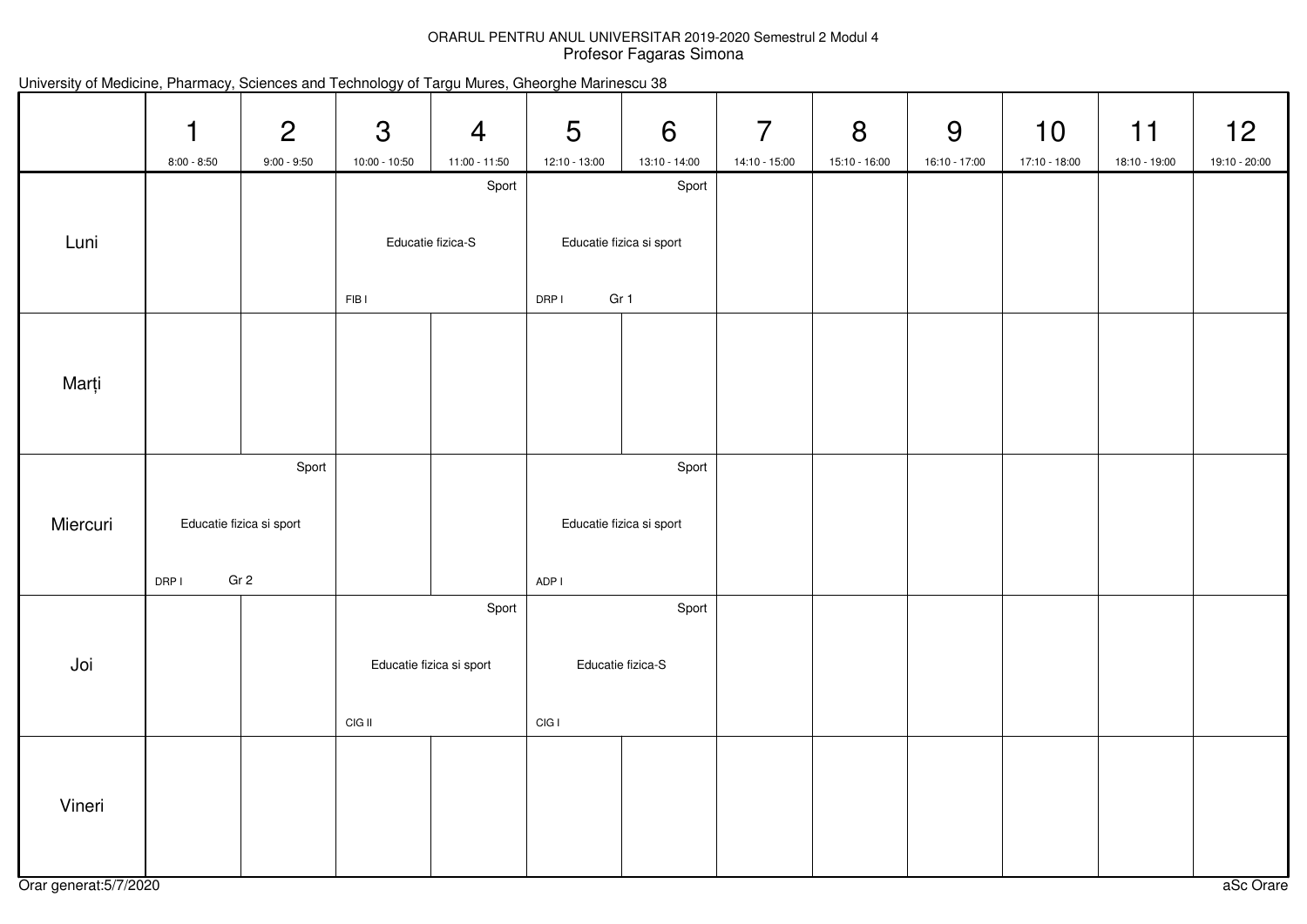## ORARUL PENTRU ANUL UNIVERSITAR 2019-2020 Semestrul 2 Modul 4 Profesor Gabor Rozalia

|          | 1<br>$8:00 - 8:50$ | $\overline{2}$<br>$9:00 - 9:50$ | 3<br>10:00 - 10:50                                | $\overline{4}$<br>11:00 - 11:50 | 5<br>12:10 - 13:00 | 6<br>13:10 - 14:00 | $\overline{7}$<br>14:10 - 15:00 | 8<br>15:10 - 16:00 | 9<br>16:10 - 17:00 | 10<br>17:10 - 18:00 | 11<br>18:10 - 19:00 | 12<br>19:10 - 20:00 |
|----------|--------------------|---------------------------------|---------------------------------------------------|---------------------------------|--------------------|--------------------|---------------------------------|--------------------|--------------------|---------------------|---------------------|---------------------|
| Luni     |                    |                                 | Fundamentarea stiintei<br>marfurilor - S<br>ECT I | C14                             |                    |                    |                                 |                    |                    |                     |                     |                     |
| Marți    | <b>ECTI</b>        |                                 | FUNDAMENTAREA STIINTEI MARFURILOR - C             | C12                             |                    |                    |                                 |                    |                    |                     |                     |                     |
| Miercuri |                    |                                 |                                                   |                                 |                    |                    |                                 |                    |                    |                     |                     |                     |
| Joi      |                    |                                 |                                                   |                                 |                    | AAC II             |                                 |                    | Pdsscs-L           |                     |                     | C <sub>24</sub>     |
| Vineri   | ECT II             |                                 | PRACTICA - P                                      |                                 |                    | C <sub>24</sub>    |                                 |                    |                    |                     |                     |                     |

| University of Medicine, Pharmacy, Sciences and Technology of Targu Mures, Gheorghe Marinescu 38 |  |  |  |  |  |  |
|-------------------------------------------------------------------------------------------------|--|--|--|--|--|--|
|-------------------------------------------------------------------------------------------------|--|--|--|--|--|--|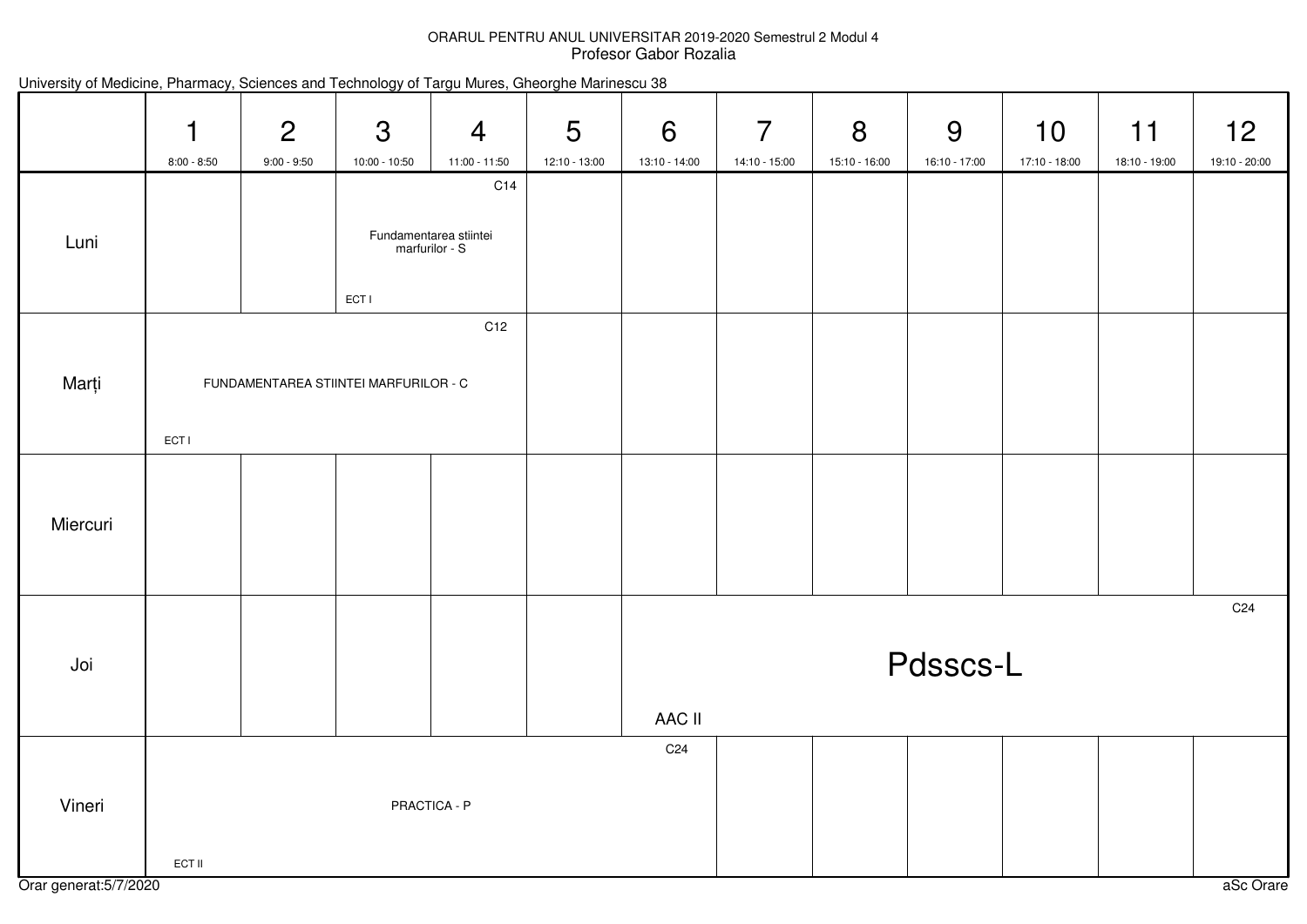## ORARUL PENTRU ANUL UNIVERSITAR 2019-2020 Semestrul 2 Modul 4Profesor Georgescu Maria-Ana

|          | $\mathbf 1$<br>$8:00 - 8:50$ | $\overline{2}$<br>$9:00 - 9:50$ | 3<br>$10:00 - 10:50$ | $\overline{4}$<br>11:00 - 11:50 | 5<br>12:10 - 13:00             | 6<br>13:10 - 14:00 | $\overline{7}$<br>14:10 - 15:00 | 8<br>15:10 - 16:00 | 9<br>16:10 - 17:00 | 10<br>17:10 - 18:00                                    | 11<br>18:10 - 19:00 |
|----------|------------------------------|---------------------------------|----------------------|---------------------------------|--------------------------------|--------------------|---------------------------------|--------------------|--------------------|--------------------------------------------------------|---------------------|
| Luni     |                              |                                 |                      |                                 |                                |                    |                                 |                    |                    |                                                        |                     |
| Marți    |                              |                                 |                      |                                 |                                |                    |                                 |                    |                    |                                                        |                     |
| Miercuri |                              |                                 |                      |                                 |                                |                    |                                 |                    | IJPL/APP I         | C <sub>27</sub><br>ETICA SI INTEGRITATE<br>ACADEMICA-C |                     |
| Joi      |                              |                                 |                      |                                 |                                |                    |                                 |                    |                    |                                                        |                     |
| Vineri   |                              |                                 | PRACTICA PEDAGOGICA  |                                 | Colegiul Economic Transilvania |                    |                                 |                    |                    |                                                        |                     |

|  |  |  |  | University of Medicine, Pharmacy, Sciences and Technology of Targu Mures, Gheorghe Marinescu 38 |  |  |  |
|--|--|--|--|-------------------------------------------------------------------------------------------------|--|--|--|
|--|--|--|--|-------------------------------------------------------------------------------------------------|--|--|--|

DPPD - III

12

19:10 - 20:00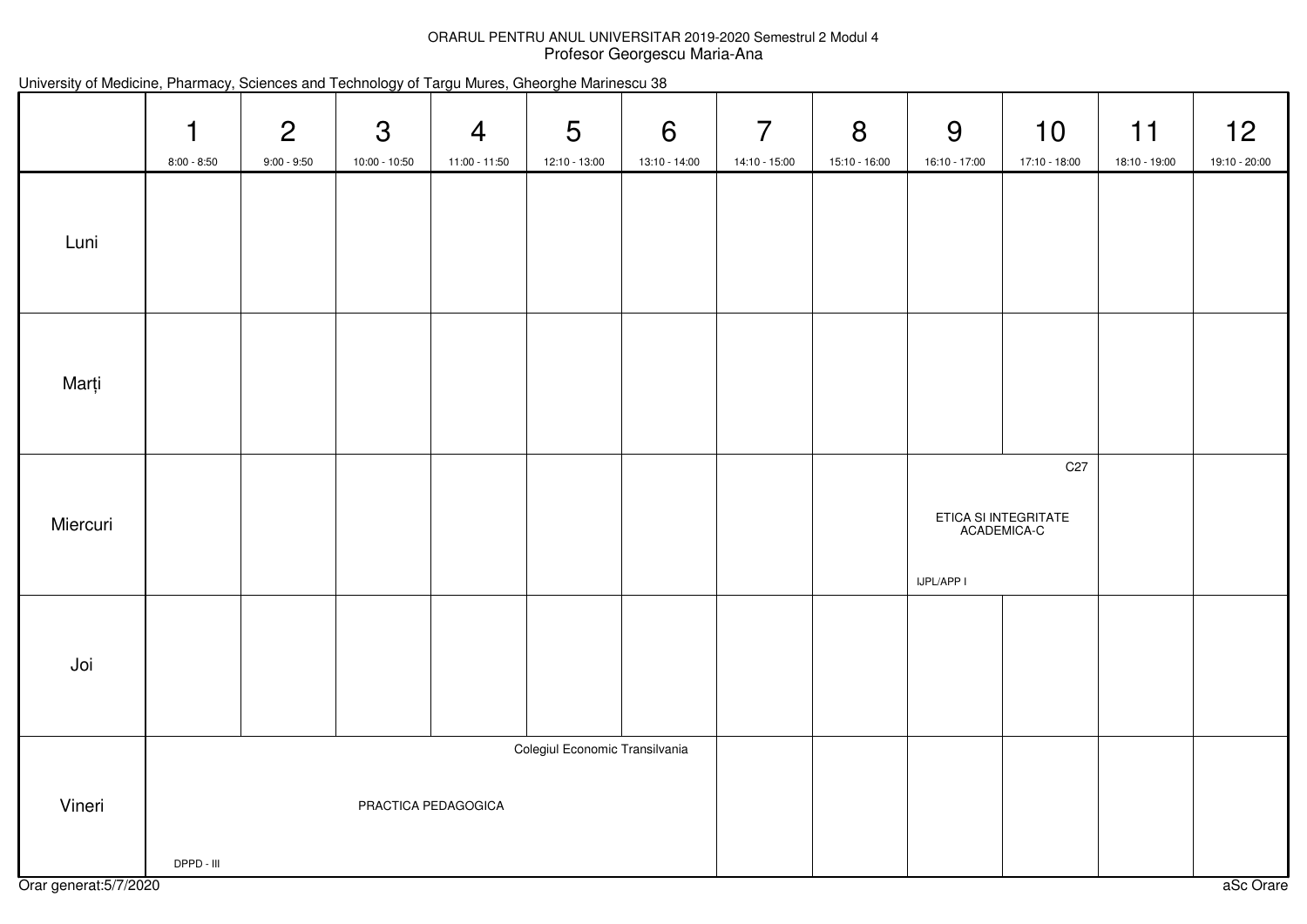## ORARUL PENTRU ANUL UNIVERSITAR 2019-2020 Semestrul 2 Modul 4Profesor Gidro Romulus

| University of Medicine, Pharmacy, Sciences and Technology of Targu Mures, Gheorghe Marinescu 38 |  |  |  |  |  |  |
|-------------------------------------------------------------------------------------------------|--|--|--|--|--|--|
|-------------------------------------------------------------------------------------------------|--|--|--|--|--|--|

|          | $\mathbf{1}$<br>$8:00 - 8:50$ | $\overline{2}$<br>$9:00 - 9:50$ | $\mathbf{3}$<br>10:00 - 10:50 | $\overline{4}$<br>11:00 - 11:50 | $5\overline{)}$<br>12:10 - 13:00 | 6<br>13:10 - 14:00 | $\overline{7}$<br>14:10 - 15:00 | 8<br>15:10 - 16:00 | 9<br>16:10 - 17:00 | 10<br>17:10 - 18:00 | 11<br>18:10 - 19:00 | 12<br>19:10 - 20:00 |
|----------|-------------------------------|---------------------------------|-------------------------------|---------------------------------|----------------------------------|--------------------|---------------------------------|--------------------|--------------------|---------------------|---------------------|---------------------|
| Luni     |                               |                                 |                               |                                 |                                  |                    |                                 |                    |                    |                     |                     |                     |
| Marți    |                               |                                 |                               |                                 |                                  |                    |                                 |                    |                    |                     |                     |                     |
| Miercuri |                               |                                 |                               |                                 |                                  |                    |                                 |                    |                    |                     |                     |                     |
| Joi      |                               |                                 |                               |                                 |                                  |                    |                                 |                    |                    |                     |                     |                     |
| Vineri   |                               |                                 |                               |                                 |                                  |                    |                                 |                    |                    |                     |                     |                     |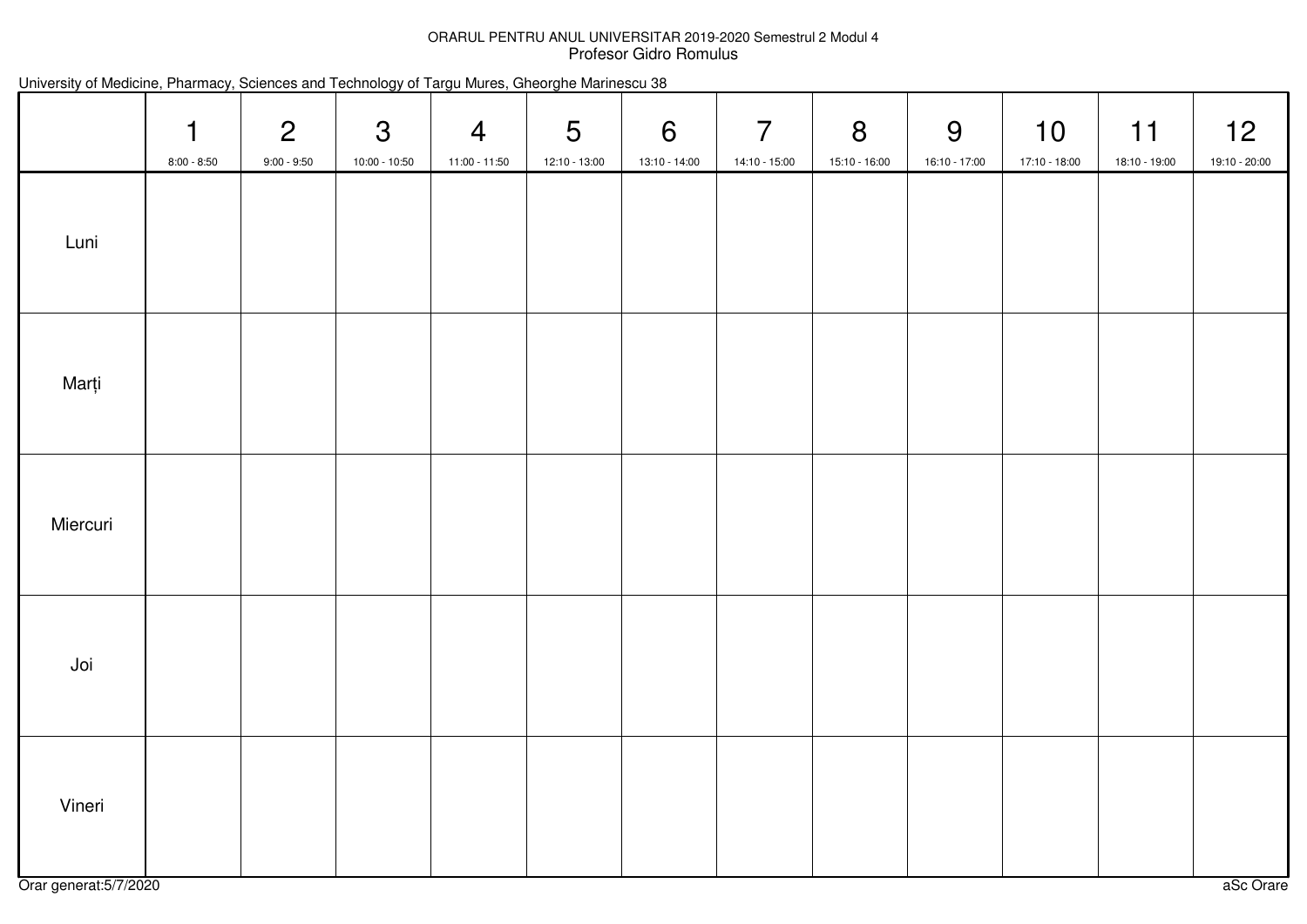## ORARUL PENTRU ANUL UNIVERSITAR 2019-2020 Semestrul 2 Modul 4Profesor Gondor Mihaela

| University of Medicine, Pharmacy, Sciences and Technology of Targu Mures, Gheorghe Marinescu 38 |  |  |  |  |  |  |
|-------------------------------------------------------------------------------------------------|--|--|--|--|--|--|
|-------------------------------------------------------------------------------------------------|--|--|--|--|--|--|

|          | 1<br>$8:00 - 8:50$ | $\overline{2}$<br>$9:00 - 9:50$ | $\mathfrak{S}$<br>10:00 - 10:50 | $\overline{4}$<br>11:00 - 11:50 | 5<br>12:10 - 13:00 | 6<br>13:10 - 14:00 | $\overline{7}$<br>14:10 - 15:00 | 8<br>15:10 - 16:00 | 9<br>16:10 - 17:00     | 10<br>17:10 - 18:00              | 11<br>18:10 - 19:00      | 12<br>19:10 - 20:00          |  |
|----------|--------------------|---------------------------------|---------------------------------|---------------------------------|--------------------|--------------------|---------------------------------|--------------------|------------------------|----------------------------------|--------------------------|------------------------------|--|
| Luni     |                    |                                 |                                 |                                 |                    |                    |                                 |                    | CAU I/GFB I            |                                  | FISCALITATE COMPARATA- C | C18                          |  |
| Marți    |                    |                                 |                                 |                                 |                    |                    | GFB I                           |                    | POLITICI FINANCIARE- C | C14                              |                          | C14<br>Politici financiare-S |  |
| Miercuri |                    |                                 |                                 |                                 |                    |                    |                                 |                    | <b>CAU I</b>           | GFB I<br>Fiscalitate comparata-S |                          |                              |  |
| Joi      |                    |                                 |                                 |                                 |                    |                    |                                 |                    |                        |                                  |                          |                              |  |
| Vineri   |                    |                                 |                                 |                                 |                    |                    |                                 |                    | GFB I                  |                                  | Fiscalitate comparata-S  | C <sub>13</sub>              |  |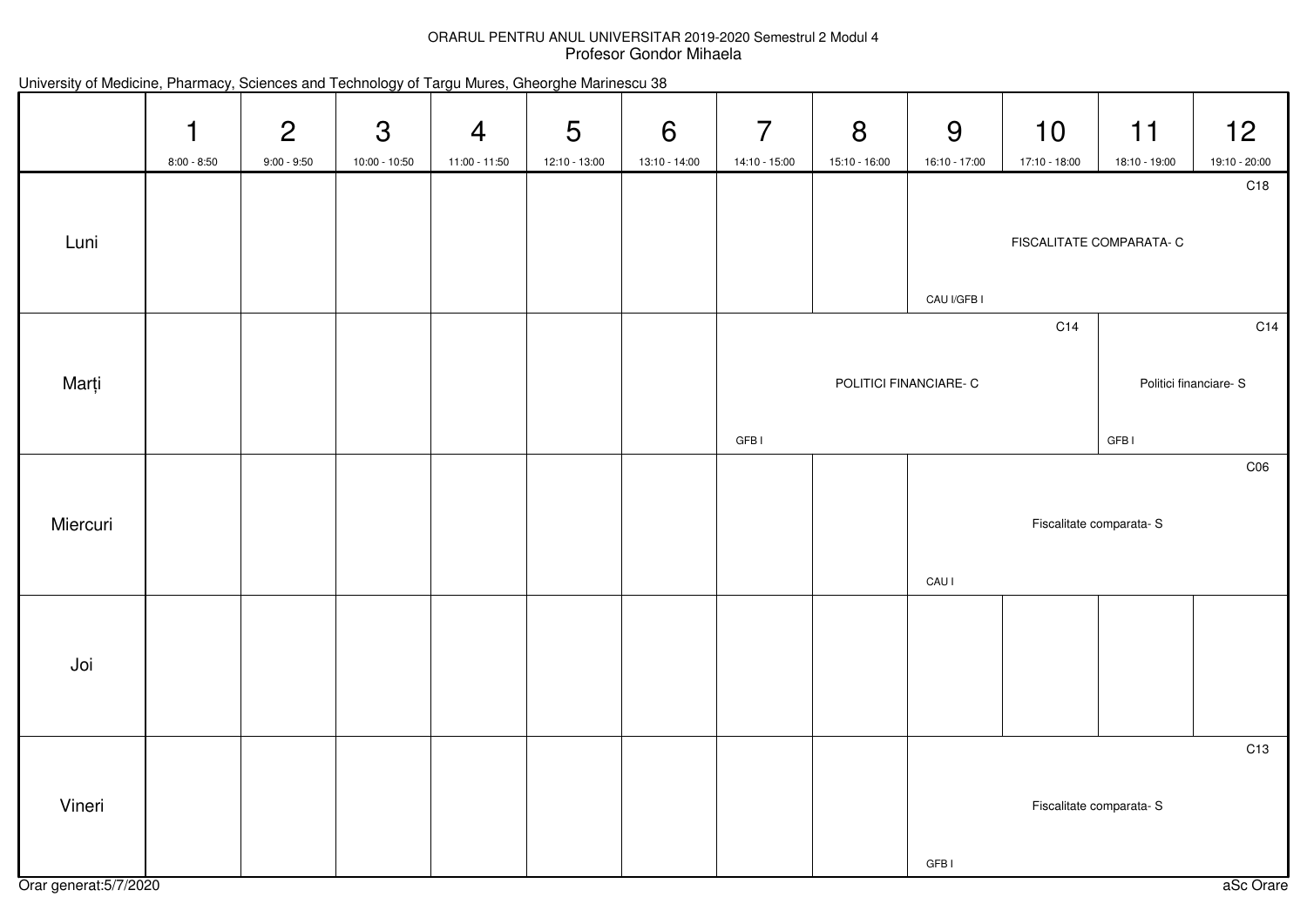### ORARUL PENTRU ANUL UNIVERSITAR 2019-2020 Semestrul 2 Modul 4Profesor Herman Emilia

| University of Medicine, Pharmacy, Sciences and Technology of Targu Mures, Gheorghe Marinescu 38 |  |  |  |  |  |  |
|-------------------------------------------------------------------------------------------------|--|--|--|--|--|--|
|-------------------------------------------------------------------------------------------------|--|--|--|--|--|--|

|          | $\mathbf{1}$<br>$8:00 - 8:50$ | 2<br>$9:00 - 9:50$ | 3<br>10:00 - 10:50 | $\overline{4}$<br>11:00 - 11:50 | $5\phantom{1}$<br>12:10 - 13:00 | 6<br>13:10 - 14:00 | $\overline{7}$<br>14:10 - 15:00 | 8<br>15:10 - 16:00 | 9<br>16:10 - 17:00          | 10<br>17:10 - 18:00             | 11<br>18:10 - 19:00                  | 12<br>19:10 - 20:00 |
|----------|-------------------------------|--------------------|--------------------|---------------------------------|---------------------------------|--------------------|---------------------------------|--------------------|-----------------------------|---------------------------------|--------------------------------------|---------------------|
|          |                               |                    |                    |                                 |                                 |                    |                                 |                    |                             | C12                             |                                      | C13                 |
| Luni     |                               |                    |                    |                                 |                                 |                    | AAC I                           |                    | MACROECONOMIA SERVICIILOR-C |                                 | Macroeconomia serviciilor-S<br>AAC I |                     |
|          |                               |                    |                    |                                 |                                 |                    |                                 |                    |                             | C <sub>28</sub>                 |                                      | C12                 |
| Marți    |                               |                    |                    |                                 |                                 |                    |                                 |                    |                             | MANAGEMENT<br>MACROECONOMIC - C | Management macroeconomic -<br>S      |                     |
|          |                               |                    |                    |                                 |                                 |                    |                                 |                    | MAF I                       |                                 | MAF I                                |                     |
| Miercuri |                               |                    |                    |                                 |                                 |                    |                                 |                    |                             |                                 |                                      |                     |
|          |                               |                    |                    |                                 |                                 |                    |                                 |                    |                             |                                 |                                      |                     |
| Joi      |                               |                    |                    |                                 |                                 |                    |                                 |                    |                             |                                 |                                      |                     |
|          |                               |                    |                    |                                 |                                 |                    |                                 |                    |                             |                                 |                                      |                     |
| Vineri   |                               |                    |                    |                                 |                                 |                    |                                 |                    |                             |                                 |                                      |                     |
|          |                               |                    |                    |                                 |                                 |                    |                                 |                    |                             |                                 |                                      |                     |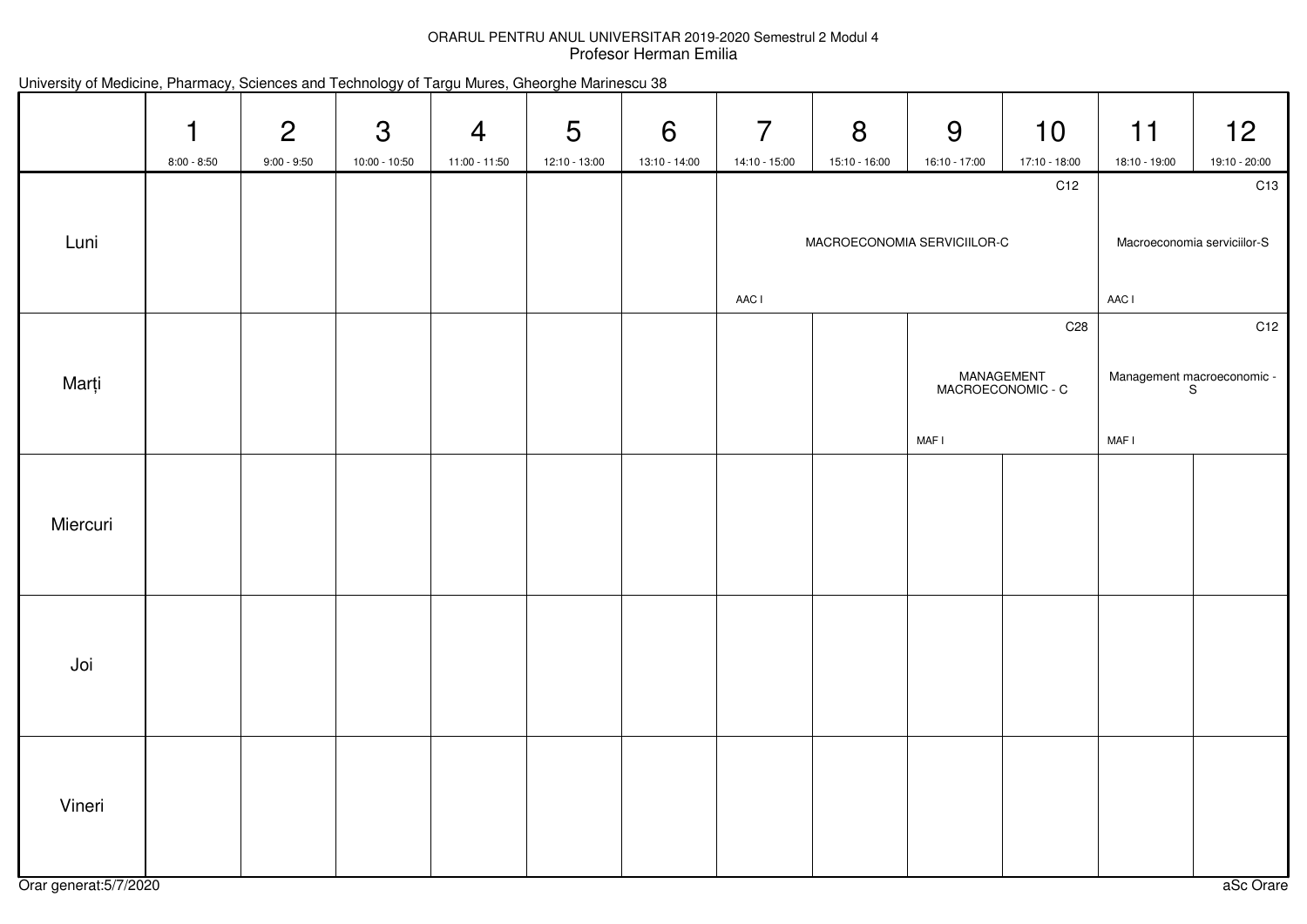## ORARUL PENTRU ANUL UNIVERSITAR 2019-2020 Semestrul 2 Modul 4Profesor Hodos Felix

|          | $\mathbf 1$<br>$8:00 - 8:50$ | $\overline{2}$<br>$9:00 - 9:50$ | $\mathfrak{S}$<br>10:00 - 10:50     | $\overline{4}$<br>11:00 - 11:50 | $5\overline{)}$<br>12:10 - 13:00 | $6\phantom{1}6$<br>13:10 - 14:00 | $\overline{7}$<br>14:10 - 15:00 | 8<br>15:10 - 16:00 | 9<br>16:10 - 17:00 | 10<br>17:10 - 18:00 | 11<br>18:10 - 19:00 | 12<br>19:10 - 20:00 |
|----------|------------------------------|---------------------------------|-------------------------------------|---------------------------------|----------------------------------|----------------------------------|---------------------------------|--------------------|--------------------|---------------------|---------------------|---------------------|
| Luni     | ADP I                        |                                 | DREPT SI ADMINISTRAREA AFACERILOR-C | C32                             |                                  |                                  |                                 |                    |                    |                     |                     |                     |
| Marți    |                              |                                 |                                     |                                 |                                  |                                  |                                 |                    |                    |                     |                     |                     |
| Miercuri |                              |                                 |                                     |                                 |                                  |                                  |                                 |                    |                    |                     |                     |                     |
| Joi      | MNG I/ECT I                  |                                 | DR. AFACERILOR-C                    | C14                             |                                  |                                  |                                 |                    |                    |                     |                     |                     |
| Vineri   |                              |                                 |                                     |                                 |                                  |                                  |                                 |                    |                    |                     |                     |                     |

|  |  |  |  | University of Medicine, Pharmacy, Sciences and Technology of Targu Mures, Gheorghe Marinescu 38 |  |  |  |
|--|--|--|--|-------------------------------------------------------------------------------------------------|--|--|--|
|--|--|--|--|-------------------------------------------------------------------------------------------------|--|--|--|

Orar generat:5/7/2020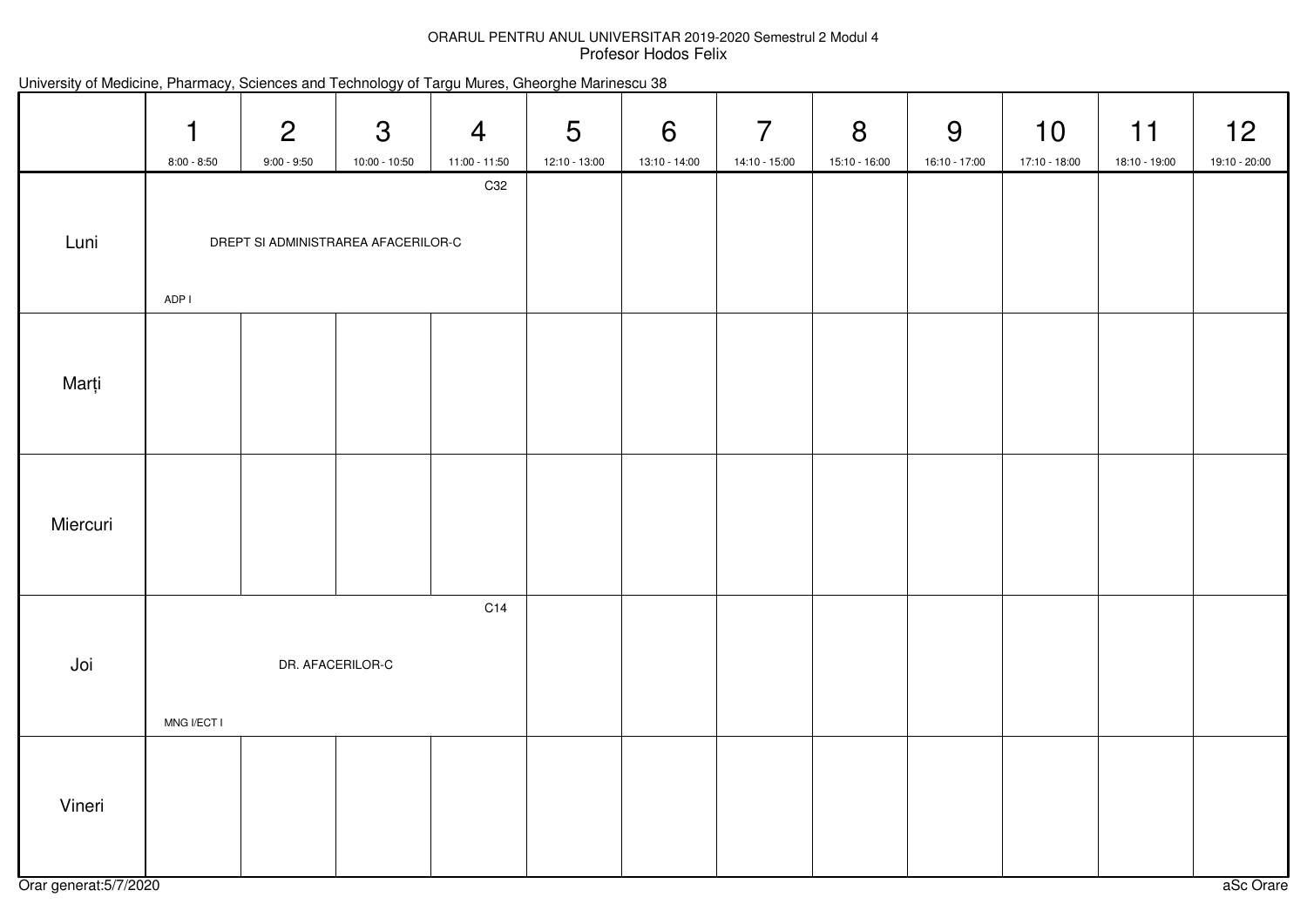## ORARUL PENTRU ANUL UNIVERSITAR 2019-2020 Semestrul 2 Modul 4Profesor Huruba Eugen

| University of Medicine, Pharmacy, Sciences and Technology of Targu Mures, Gheorghe Marinescu 38 |  |  |  |  |
|-------------------------------------------------------------------------------------------------|--|--|--|--|
|-------------------------------------------------------------------------------------------------|--|--|--|--|

|          | 1<br>$8:00 - 8:50$ | $\overline{2}$<br>$9:00 - 9:50$ | $\mathbf{3}$<br>10:00 - 10:50 | $\overline{4}$<br>11:00 - 11:50 | $5\overline{)}$<br>12:10 - 13:00 | $6\overline{6}$<br>13:10 - 14:00 | $\overline{7}$<br>14:10 - 15:00 | 8<br>15:10 - 16:00 | 9<br>16:10 - 17:00 | 10<br>17:10 - 18:00          | 11<br>18:10 - 19:00 | 12<br>19:10 - 20:00 |
|----------|--------------------|---------------------------------|-------------------------------|---------------------------------|----------------------------------|----------------------------------|---------------------------------|--------------------|--------------------|------------------------------|---------------------|---------------------|
| Luni     |                    |                                 |                               |                                 |                                  |                                  |                                 |                    |                    |                              |                     |                     |
| Marți    |                    |                                 |                               |                                 |                                  |                                  | IJPL                            |                    |                    | Practica de specialitate - L |                     |                     |
| Miercuri |                    |                                 |                               |                                 |                                  |                                  |                                 |                    |                    |                              |                     |                     |
| Joi      |                    |                                 |                               |                                 |                                  |                                  | <b>IJPL</b>                     |                    |                    | Practica de specialitate - L |                     |                     |
| Vineri   |                    |                                 |                               |                                 |                                  |                                  |                                 |                    |                    |                              |                     |                     |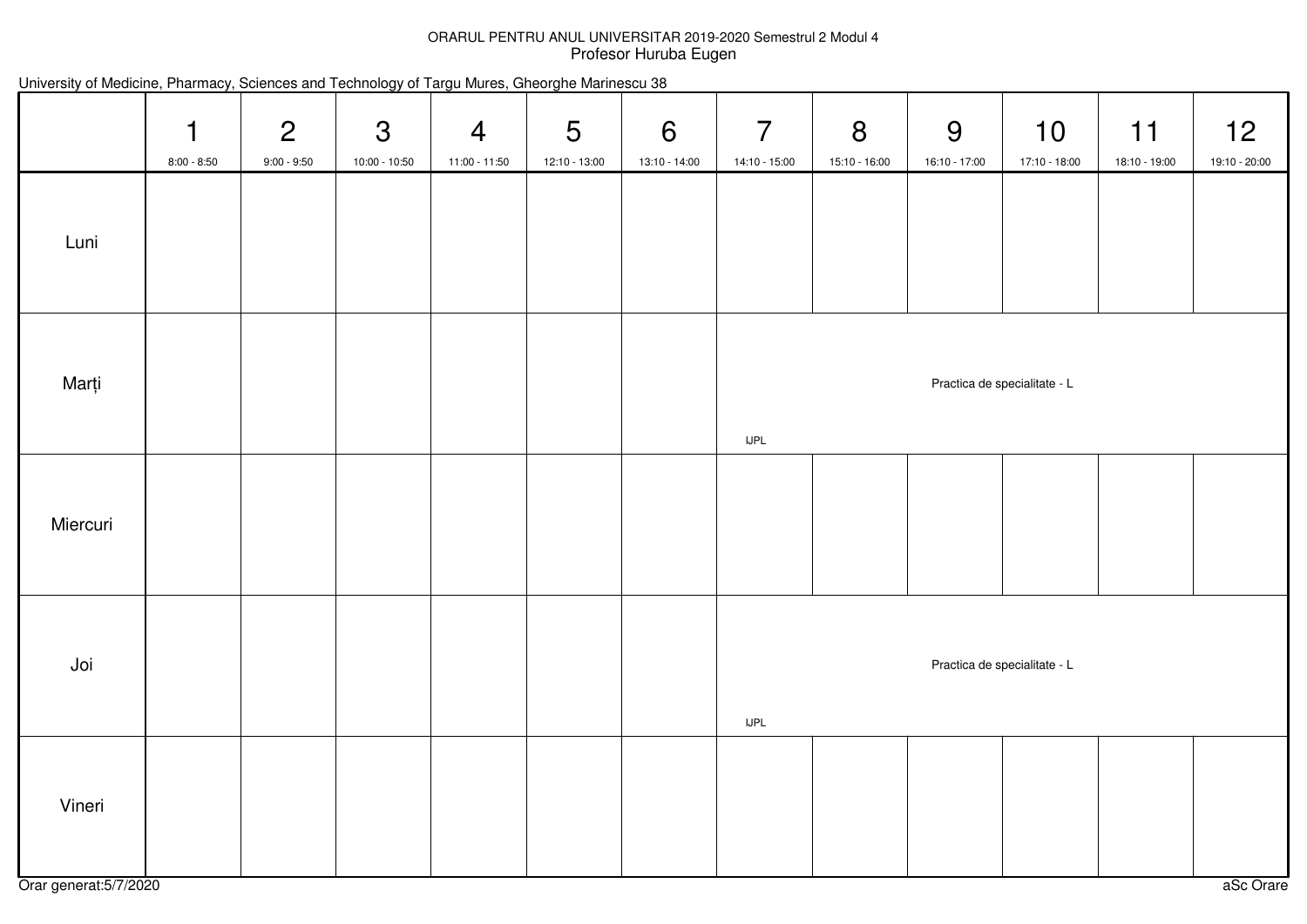## ORARUL PENTRU ANUL UNIVERSITAR 2019-2020 Semestrul 2 Modul 4Profesor Kajcsa Andrea

|          | 1<br>$8:00 - 8:50$ | $\overline{2}$<br>$9:00 - 9:50$ | 3<br>10:00 - 10:50              | $\overline{4}$<br>11:00 - 11:50 | 5<br>12:10 - 13:00 | 6<br>13:10 - 14:00 | $\overline{7}$<br>14:10 - 15:00                    | 8<br>15:10 - 16:00 | 9<br>16:10 - 17:00 | 10<br>17:10 - 18:00 | 11<br>18:10 - 19:00 | 12<br>19:10 - 20:00 |
|----------|--------------------|---------------------------------|---------------------------------|---------------------------------|--------------------|--------------------|----------------------------------------------------|--------------------|--------------------|---------------------|---------------------|---------------------|
|          |                    |                                 |                                 | C <sub>24</sub>                 |                    | C <sub>06</sub>    |                                                    |                    |                    |                     |                     |                     |
| Luni     |                    |                                 | LOGICA JURIDICA-C               |                                 | Logica juridica-S  |                    |                                                    |                    |                    |                     |                     |                     |
|          | DRP I              |                                 |                                 |                                 | DRP I              | Gr <sub>2</sub>    |                                                    |                    |                    |                     |                     |                     |
|          |                    |                                 |                                 |                                 |                    | C37                |                                                    | C <sub>27</sub>    |                    |                     |                     |                     |
| Marți    |                    |                                 |                                 |                                 | Logica juridica-S  |                    | Etica si deontologie in<br>administratia publica-S |                    |                    |                     |                     |                     |
|          |                    |                                 |                                 |                                 | Gr 1<br>DRP I      |                    | ADP II                                             |                    |                    |                     |                     |                     |
|          |                    |                                 |                                 | C32                             |                    | C <sub>28</sub>    |                                                    | C13                |                    |                     |                     |                     |
| Miercuri |                    |                                 | Dezvoltare dur. si prot. med.-S |                                 |                    | Dreptul mediului-S | Dreptul mediului-S                                 |                    |                    |                     |                     |                     |
|          | ADP III            |                                 |                                 |                                 | Gr 1<br>DRP II     |                    | Gr <sub>2</sub><br>DRP II                          |                    |                    |                     |                     |                     |
|          |                    |                                 |                                 | C13                             |                    | C <sub>06</sub>    |                                                    |                    |                    |                     |                     |                     |
| Joi      |                    |                                 | LOGICA-C                        |                                 | Logica-S           |                    |                                                    |                    |                    |                     |                     |                     |
|          | ADP I              |                                 |                                 |                                 | ADP I              |                    |                                                    |                    |                    |                     |                     |                     |
| Vineri   |                    |                                 |                                 |                                 |                    |                    |                                                    |                    |                    |                     |                     |                     |

## University of Medicine, Pharmacy, Sciences and Technology of Targu Mures, Gheorghe Marinescu 38

Orar generat:5/7/2020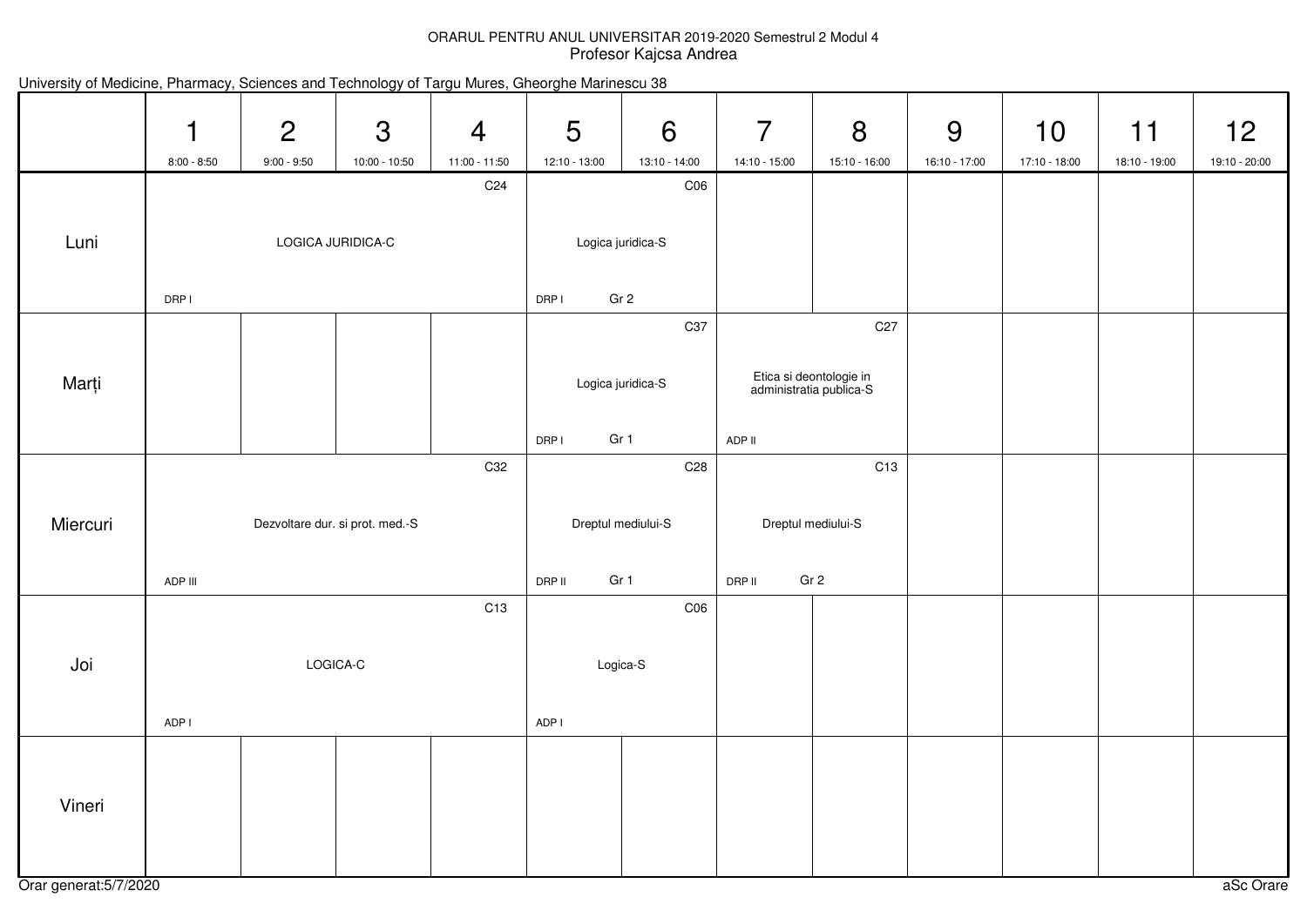## ORARUL PENTRU ANUL UNIVERSITAR 2019-2020 Semestrul 2 Modul 4Profesor Kardos Mihaela

| University of Medicine, Pharmacy, Sciences and Technology of Targu Mures, Gheorghe Marinescu 38 |  |  |  |  |  |  |
|-------------------------------------------------------------------------------------------------|--|--|--|--|--|--|
|-------------------------------------------------------------------------------------------------|--|--|--|--|--|--|

|          | $\mathbf{1}$<br>$8:00 - 8:50$ | $\overline{2}$<br>$9:00 - 9:50$ | $\mathfrak{S}$<br>10:00 - 10:50 | $\overline{4}$<br>11:00 - 11:50 | 5<br>12:10 - 13:00 | 6<br>13:10 - 14:00 | $\overline{7}$<br>14:10 - 15:00 | 8<br>15:10 - 16:00 | 9<br>16:10 - 17:00                                                       | 10<br>17:10 - 18:00 | 11<br>18:10 - 19:00                                                                          | 12<br>19:10 - 20:00 |
|----------|-------------------------------|---------------------------------|---------------------------------|---------------------------------|--------------------|--------------------|---------------------------------|--------------------|--------------------------------------------------------------------------|---------------------|----------------------------------------------------------------------------------------------|---------------------|
| Luni     |                               |                                 |                                 |                                 |                    |                    |                                 |                    | MANAGEMENTUL SI<br>ORGANIZAREA SISTEMULUI<br>JUDICIAR - C<br><b>IJPL</b> |                     | C <sub>37</sub><br>Managementul si organizarea<br>sistemului judiciar - S<br>$I\mathsf{JPL}$ |                     |
| Marți    |                               |                                 |                                 |                                 |                    |                    |                                 |                    |                                                                          |                     |                                                                                              |                     |
| Miercuri |                               |                                 |                                 |                                 |                    |                    |                                 |                    |                                                                          |                     |                                                                                              |                     |
| Joi      |                               |                                 |                                 |                                 |                    |                    |                                 |                    |                                                                          |                     |                                                                                              |                     |
| Vineri   |                               |                                 |                                 |                                 |                    |                    |                                 |                    |                                                                          |                     |                                                                                              |                     |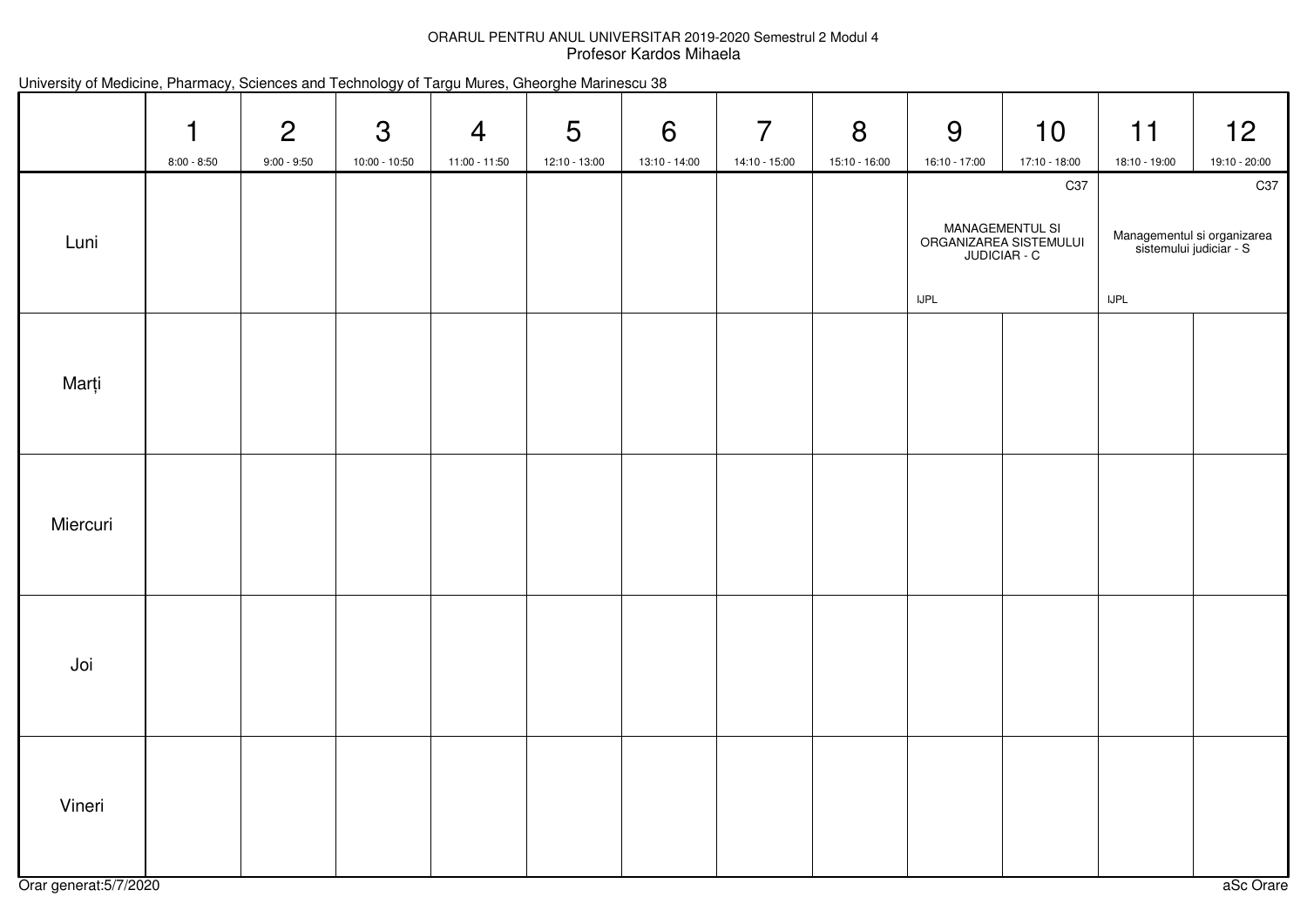# ORARUL PENTRU ANUL UNIVERSITAR 2019-2020 Semestrul 2 Modul 4 Profesor Kiss Marta

|          | $\mathbf 1$<br>$8:00 - 8:50$ | $\overline{2}$<br>$9:00 - 9:50$ | 3<br>$10:00 - 10:50$ | $\overline{4}$<br>$11:00 - 11:50$ | 5<br>12:10 - 13:00 | 6<br>13:10 - 14:00 | $\overline{7}$<br>14:10 - 15:00 | 8<br>15:10 - 16:00 | 9<br>16:10 - 17:00 | $10$<br>17:10 - 18:00 | $11$<br>18:10 - 19:00 | 12<br>19:10 - 20:00 |
|----------|------------------------------|---------------------------------|----------------------|-----------------------------------|--------------------|--------------------|---------------------------------|--------------------|--------------------|-----------------------|-----------------------|---------------------|
| Luni     |                              |                                 |                      |                                   |                    |                    |                                 |                    |                    |                       |                       |                     |
| Marți    |                              |                                 |                      |                                   |                    |                    | Statistica - S                  | C <sub>28</sub>    |                    |                       |                       |                     |
|          |                              |                                 |                      | C13                               | CIGI               | Gr 1               |                                 | C12                |                    |                       |                       |                     |
| Miercuri | <b>ECTI</b>                  |                                 | Statistica - L       |                                   | MNG I              |                    | Statistica - L                  |                    |                    |                       |                       |                     |
|          |                              |                                 |                      | C37                               |                    |                    |                                 | C32                |                    |                       |                       |                     |
| Joi      |                              |                                 | Statistica - S       |                                   |                    |                    | Statistica - S                  |                    |                    |                       |                       |                     |
|          | CIGI                         |                                 | Gr <sub>2</sub>      |                                   | FIB <sub>I</sub>   |                    |                                 |                    |                    |                       |                       |                     |
| Vineri   |                              |                                 |                      |                                   |                    |                    |                                 |                    |                    |                       |                       |                     |

|  |  | University of Medicine, Pharmacy, Sciences and Technology of Targu Mures, Gheorghe Marinescu 38 |  |
|--|--|-------------------------------------------------------------------------------------------------|--|
|--|--|-------------------------------------------------------------------------------------------------|--|

Orar generat:5/7/2020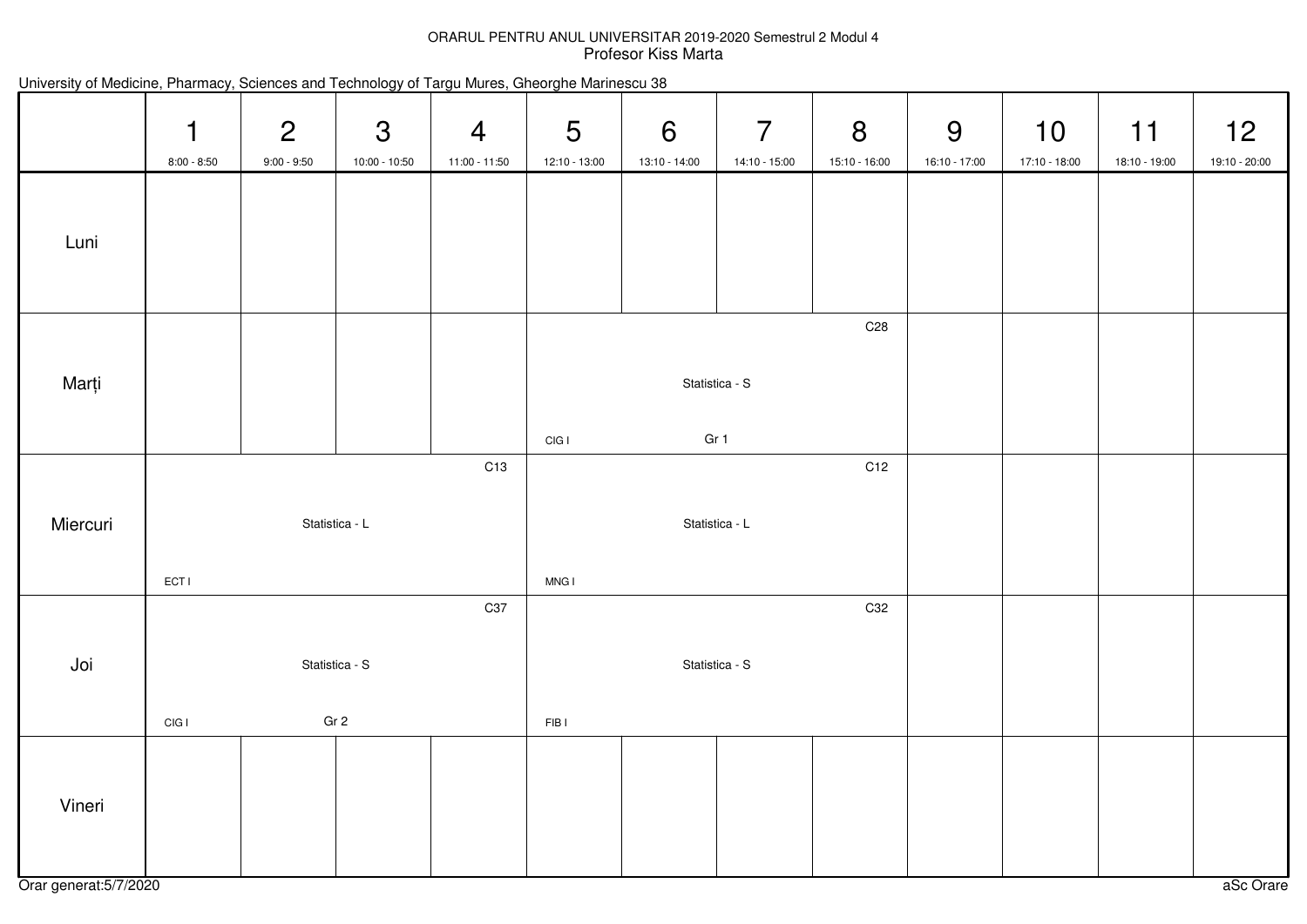## ORARUL PENTRU ANUL UNIVERSITAR 2019-2020 Semestrul 2 Modul 4Profesor Marcu Nicoleta

| University of Medicine, Pharmacy, Sciences and Technology of Targu Mures, Gheorghe Marinescu 38 |  |  |  |  |
|-------------------------------------------------------------------------------------------------|--|--|--|--|
|-------------------------------------------------------------------------------------------------|--|--|--|--|

|          | 1<br>$8:00 - 8:50$                                                                | $\overline{2}$<br>$9:00 - 9:50$                              | $\mathfrak{S}$<br>$10:00 - 10:50$ | $\overline{4}$<br>11:00 - 11:50                                             | 5<br>12:10 - 13:00                                                       | 6<br>13:10 - 14:00                                                           | $\overline{7}$<br>14:10 - 15:00 | 8<br>15:10 - 16:00 | 9<br>16:10 - 17:00 | 10<br>17:10 - 18:00 | 11<br>18:10 - 19:00 | 12<br>19:10 - 20:00 |
|----------|-----------------------------------------------------------------------------------|--------------------------------------------------------------|-----------------------------------|-----------------------------------------------------------------------------|--------------------------------------------------------------------------|------------------------------------------------------------------------------|---------------------------------|--------------------|--------------------|---------------------|---------------------|---------------------|
| Luni     | DRP II                                                                            | C18<br>COMUNICARE DE<br>SPECIALITATE IN LIMBA<br>STRAINA - C | DRP II                            | C18<br>Comunicare de specialiate in<br>limba straina - S<br>Gr <sub>2</sub> |                                                                          |                                                                              |                                 |                    |                    |                     |                     |                     |
| Marți    |                                                                                   |                                                              |                                   |                                                                             | DRP II                                                                   | C <sub>27</sub><br>Comunicare de specialiate in limba straina<br>- S<br>Gr 1 |                                 |                    |                    |                     |                     |                     |
| Miercuri | C38<br>Comunicare de specialiate in limba straina - S<br>Gr 1<br>DRP I            |                                                              |                                   | DRP I                                                                       | C <sub>25</sub><br>COMUNICARE DE<br>SPECIALITATE IN LIMBA<br>STRAINA - C |                                                                              |                                 |                    |                    |                     |                     |                     |
| Joi      | C18<br>Comunicare de specialiate in limba straina - S<br>Gr <sub>2</sub><br>DRP I |                                                              |                                   |                                                                             |                                                                          |                                                                              |                                 |                    |                    |                     |                     |                     |
| Vineri   |                                                                                   |                                                              |                                   |                                                                             |                                                                          |                                                                              |                                 |                    |                    |                     |                     |                     |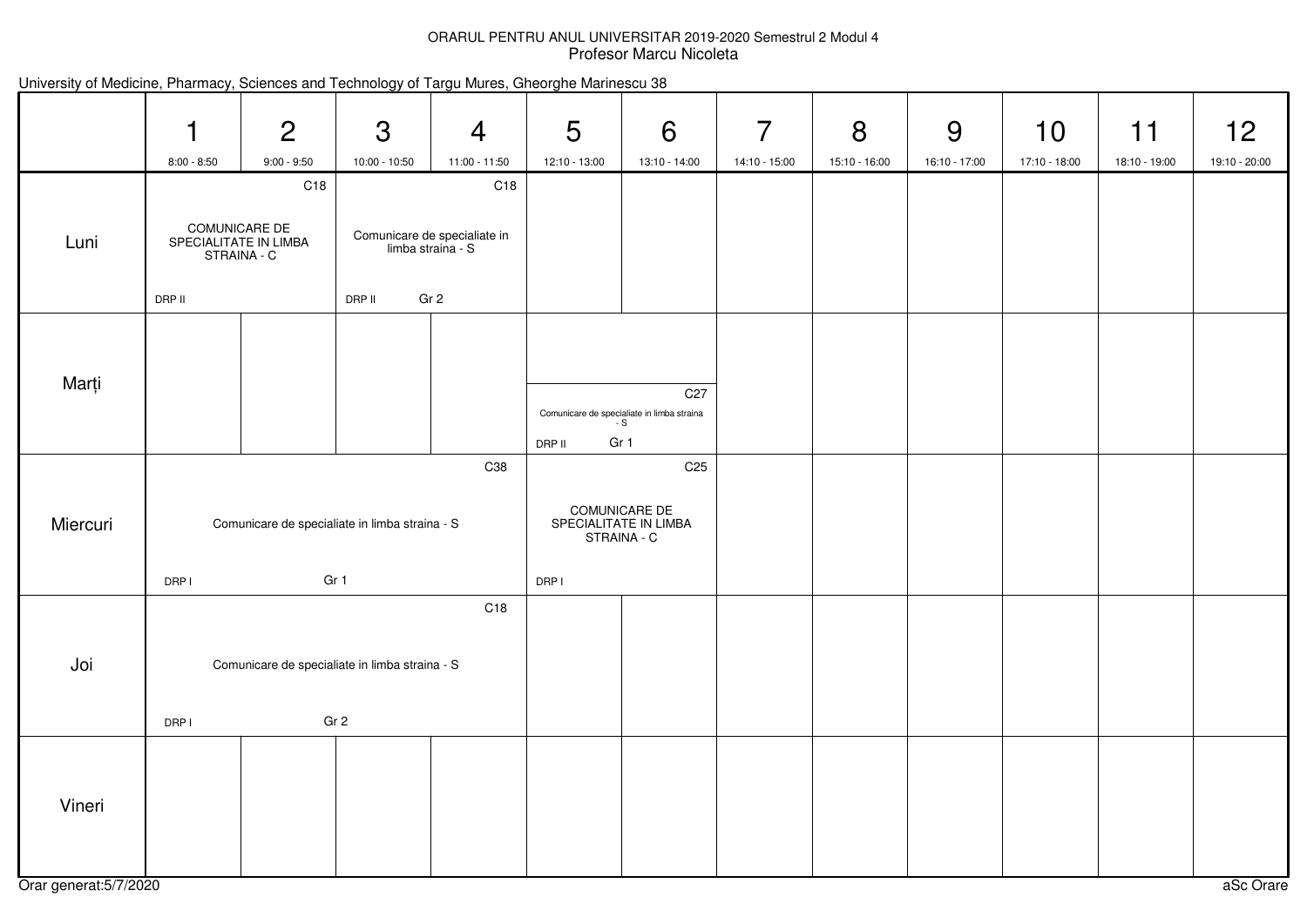## ORARUL PENTRU ANUL UNIVERSITAR 2019-2020 Semestrul 2 Modul 4Profesor Marian Brindusa

|  |  |  |  |  |  | University of Medicine, Pharmacy, Sciences and Technology of Targu Mures, Gheorghe Marinescu 38 |  |
|--|--|--|--|--|--|-------------------------------------------------------------------------------------------------|--|
|--|--|--|--|--|--|-------------------------------------------------------------------------------------------------|--|

|          | $\mathbf 1$    | $\overline{2}$ | $\mathfrak{S}$              | 4                 | 5             | $6\phantom{1}6$ | $\overline{7}$ | 8               | 9                         | 10            | $11$                       | 12              |
|----------|----------------|----------------|-----------------------------|-------------------|---------------|-----------------|----------------|-----------------|---------------------------|---------------|----------------------------|-----------------|
|          | $8:00 - 8:50$  | $9:00 - 9:50$  | 10:00 - 10:50               | 11:00 - 11:50     | 12:10 - 13:00 | 13:10 - 14:00   | 14:10 - 15:00  | 15:10 - 16:00   | 16:10 - 17:00             | 17:10 - 18:00 | 18:10 - 19:00              | 19:10 - 20:00   |
|          |                |                |                             |                   |               |                 |                |                 |                           | C14           |                            | C <sub>28</sub> |
| Luni     |                |                |                             |                   |               |                 |                |                 | MANGEMENTUL PROIECTELOR-C |               | Managementul proiectelor-S |                 |
|          |                |                |                             |                   |               |                 | APP I          |                 |                           |               | APP I                      |                 |
|          |                |                |                             |                   |               | C <sub>25</sub> |                |                 |                           |               |                            |                 |
|          |                |                |                             |                   |               |                 |                |                 |                           |               |                            |                 |
| Marți    |                |                |                             | RELATII PUBLICE-C |               |                 |                |                 |                           |               |                            |                 |
|          |                |                |                             |                   |               |                 |                |                 |                           |               |                            |                 |
|          |                |                | ADP II                      |                   |               |                 |                |                 |                           |               |                            |                 |
|          | C18            |                |                             |                   |               |                 |                | C <sub>15</sub> |                           |               |                            |                 |
| Miercuri |                |                | Relatii publice-S           |                   |               | PRACTICA - P    |                |                 |                           |               |                            |                 |
|          |                |                |                             |                   |               |                 |                |                 |                           |               |                            |                 |
|          | ADP II         |                |                             |                   | ADP II        |                 |                |                 |                           |               |                            |                 |
|          |                |                |                             | C <sub>24</sub>   |               |                 |                |                 |                           |               |                            |                 |
|          |                |                |                             |                   |               |                 |                |                 |                           |               |                            |                 |
| Joi      |                |                | DREPT SECURITATII SOCIALE-C |                   |               |                 |                |                 |                           |               |                            |                 |
|          |                |                |                             |                   |               |                 |                |                 |                           |               |                            |                 |
|          | ADP III/DRP IV |                |                             |                   |               |                 |                |                 |                           |               |                            |                 |
|          |                |                |                             |                   |               |                 |                |                 |                           |               |                            |                 |
| Vineri   |                |                |                             |                   |               |                 |                |                 |                           |               |                            |                 |
|          |                |                |                             |                   |               |                 |                |                 |                           |               |                            |                 |
|          |                |                |                             |                   |               |                 |                |                 |                           |               |                            |                 |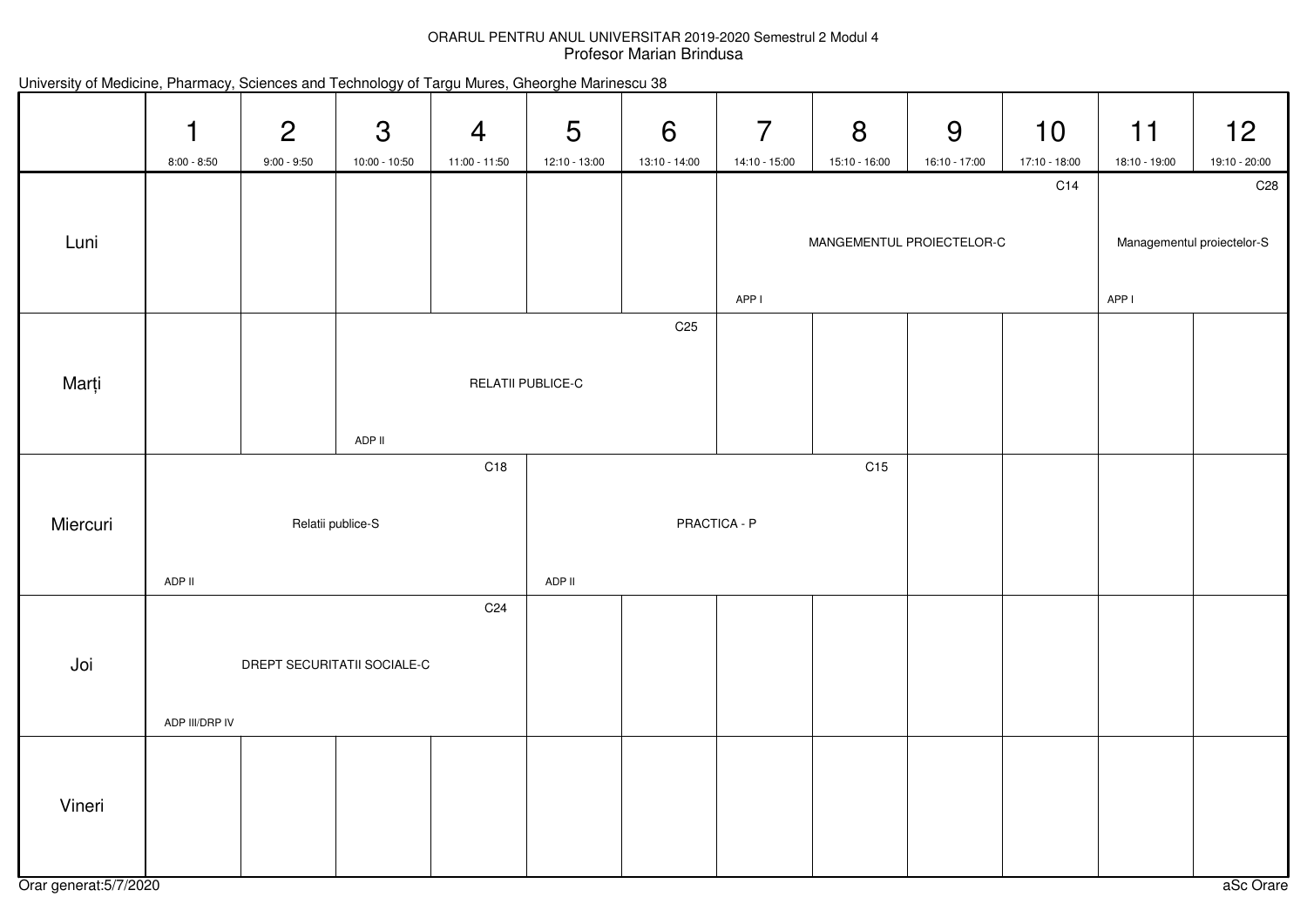## ORARUL PENTRU ANUL UNIVERSITAR 2019-2020 Semestrul 2 Modul 4Profesor Masca Ema

|  |  |  |  |  |  | University of Medicine, Pharmacy, Sciences and Technology of Targu Mures, Gheorghe Marinescu 38 |
|--|--|--|--|--|--|-------------------------------------------------------------------------------------------------|
|--|--|--|--|--|--|-------------------------------------------------------------------------------------------------|

|          | 1<br>$8:00 - 8:50$ | $\overline{2}$<br>$9:00 - 9:50$ | $\mathfrak{S}$<br>10:00 - 10:50 | $\overline{4}$<br>11:00 - 11:50 | $5\phantom{1}$<br>12:10 - 13:00 | 6<br>13:10 - 14:00 | $\overline{7}$<br>14:10 - 15:00 | 8<br>15:10 - 16:00                   | 9<br>16:10 - 17:00 | 10<br>17:10 - 18:00 | 11<br>18:10 - 19:00      | 12<br>19:10 - 20:00 |
|----------|--------------------|---------------------------------|---------------------------------|---------------------------------|---------------------------------|--------------------|---------------------------------|--------------------------------------|--------------------|---------------------|--------------------------|---------------------|
| Luni     |                    |                                 |                                 |                                 |                                 |                    |                                 |                                      |                    |                     |                          |                     |
| Marți    |                    |                                 |                                 |                                 |                                 |                    |                                 | C35 AULA<br>Contabilitate creativa S |                    |                     | CONTABILITATE CREATIVA C | C06                 |
|          |                    |                                 |                                 |                                 |                                 |                    | <b>CAU II</b>                   |                                      | CAU II             |                     |                          |                     |
| Miercuri |                    |                                 |                                 |                                 |                                 |                    |                                 |                                      |                    |                     |                          |                     |
| Joi      | CIG III            | CONTABILITATEA INST. PUBLICE-C  |                                 | C <sub>28</sub>                 |                                 |                    |                                 |                                      |                    |                     |                          |                     |
| Vineri   |                    |                                 |                                 |                                 |                                 |                    |                                 |                                      |                    |                     |                          |                     |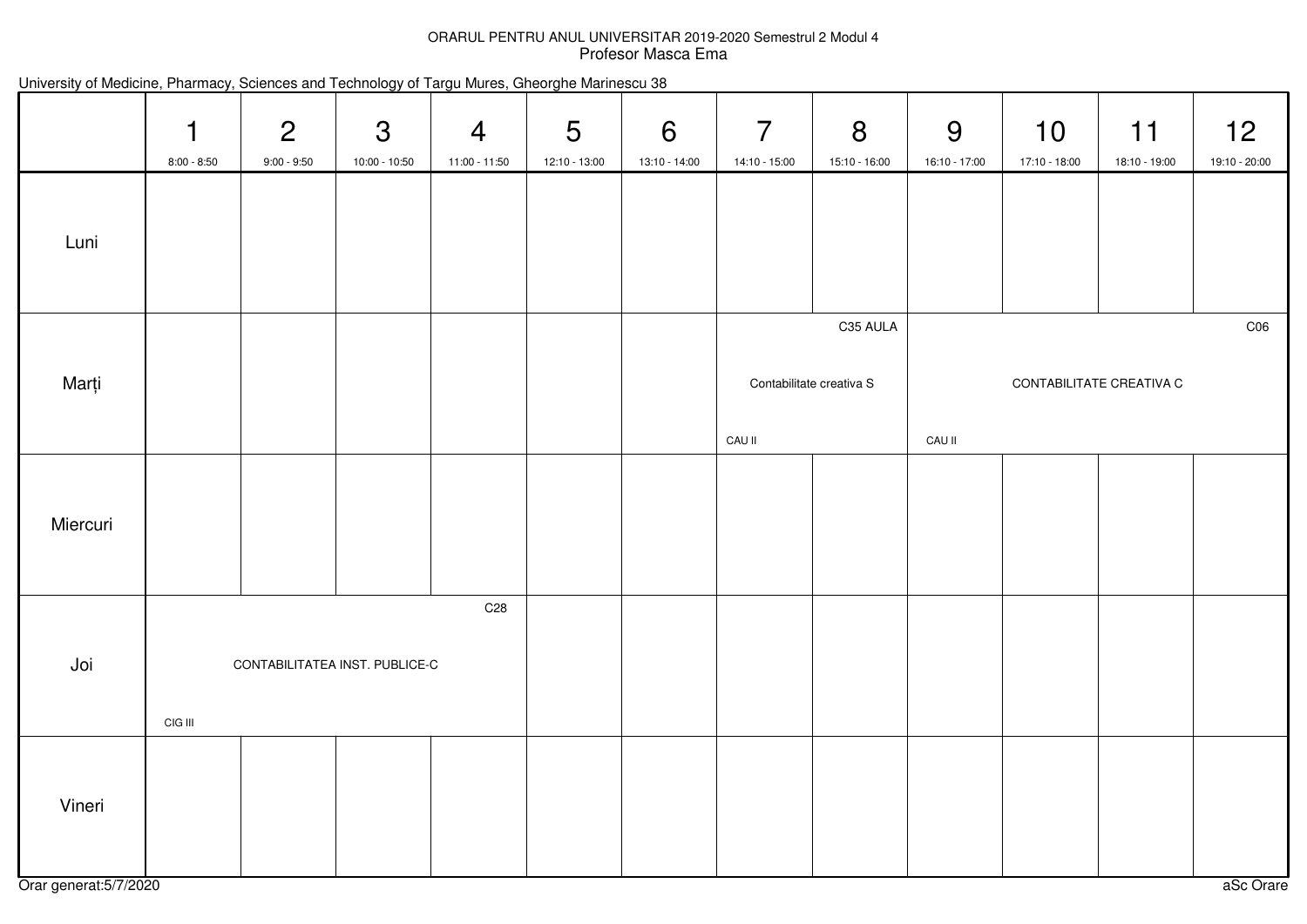## ORARUL PENTRU ANUL UNIVERSITAR 2019-2020 Semestrul 2 Modul 4Profesor Miron Raul

| University of Medicine, Pharmacy, Sciences and Technology of Targu Mures, Gheorghe Marinescu 38 |  |  |  |  |  |  |
|-------------------------------------------------------------------------------------------------|--|--|--|--|--|--|
|-------------------------------------------------------------------------------------------------|--|--|--|--|--|--|

|          | $\mathbf 1$<br>$8:00 - 8:50$ | $\overline{2}$<br>$9:00 - 9:50$                                                 | $\mathbf{3}$<br>10:00 - 10:50 | $\overline{4}$<br>11:00 - 11:50                                                | 5<br>12:10 - 13:00 | 6<br>13:10 - 14:00 | $\overline{7}$<br>14:10 - 15:00 | 8<br>15:10 - 16:00 | 9<br>16:10 - 17:00 | 10<br>17:10 - 18:00 | 11<br>18:10 - 19:00 | 12<br>19:10 - 20:00 |
|----------|------------------------------|---------------------------------------------------------------------------------|-------------------------------|--------------------------------------------------------------------------------|--------------------|--------------------|---------------------------------|--------------------|--------------------|---------------------|---------------------|---------------------|
| Luni     |                              |                                                                                 |                               |                                                                                |                    |                    |                                 |                    |                    |                     |                     |                     |
| Marți    | DRP III                      | C <sub>13</sub><br>Protectia internationala a<br>drepturilor omului - S<br>Gr 1 | DRP III                       | C19<br>Protectia internationala a<br>drepturilor omului - S<br>Gr <sub>2</sub> |                    |                    |                                 |                    |                    |                     |                     |                     |
| Miercuri |                              |                                                                                 |                               |                                                                                |                    |                    |                                 |                    |                    |                     |                     |                     |
| Joi      |                              |                                                                                 |                               |                                                                                |                    |                    |                                 |                    |                    |                     |                     |                     |
| Vineri   |                              |                                                                                 |                               |                                                                                |                    |                    |                                 |                    |                    |                     |                     |                     |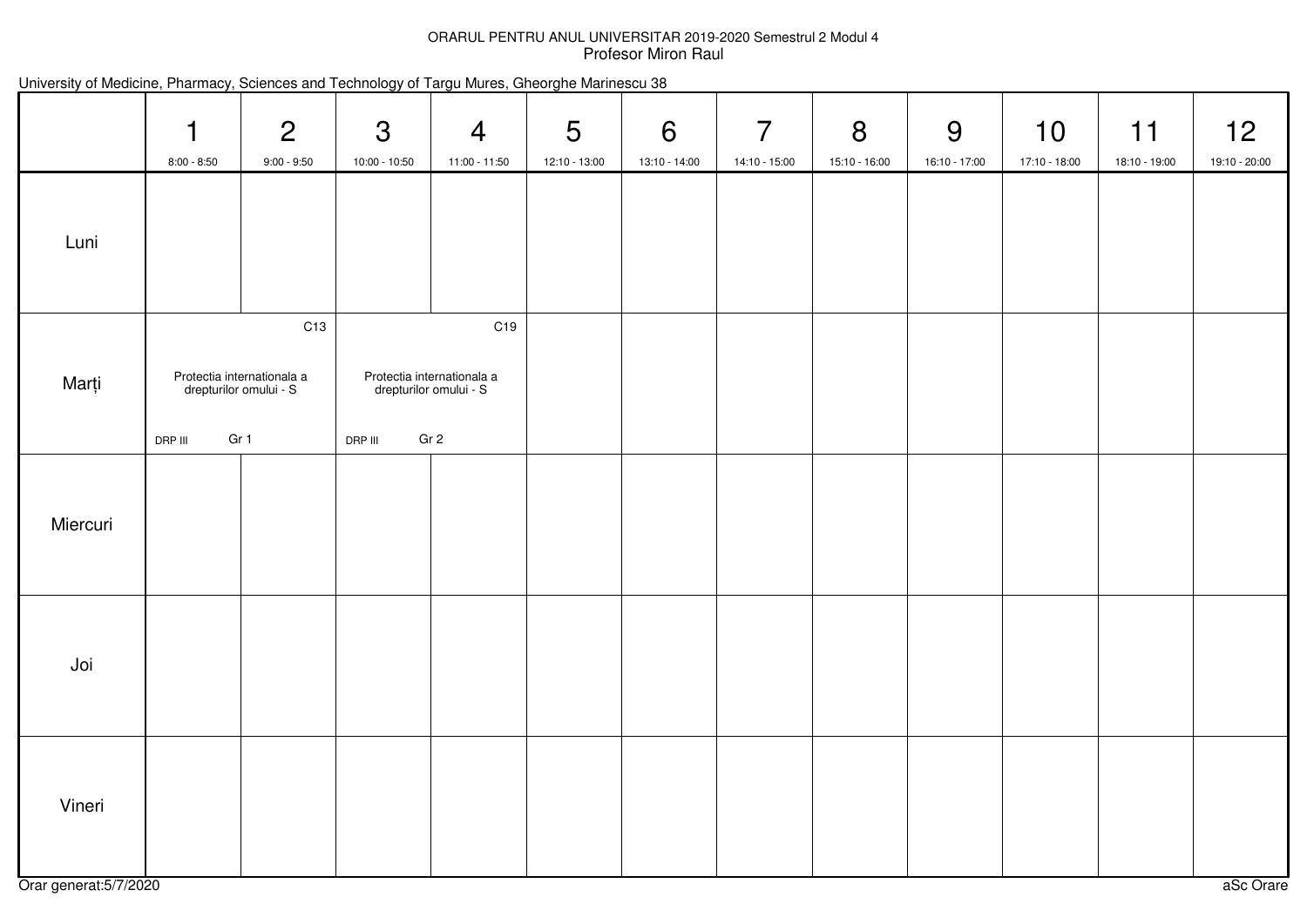## ORARUL PENTRU ANUL UNIVERSITAR 2019-2020 Semestrul 2 Modul 4 Profesor Moldovan Ximena

|  |  |  |  |  |  | University of Medicine, Pharmacy, Sciences and Technology of Targu Mures, Gheorghe Marinescu 38 |  |
|--|--|--|--|--|--|-------------------------------------------------------------------------------------------------|--|
|--|--|--|--|--|--|-------------------------------------------------------------------------------------------------|--|

|          | $\mathbf 1$<br>$8:00 - 8:50$ | $\overline{2}$<br>$9:00 - 9:50$ | $\mathbf{3}$<br>10:00 - 10:50 | $\overline{4}$<br>11:00 - 11:50 | $5\overline{)}$<br>12:10 - 13:00 | $6\overline{6}$<br>13:10 - 14:00 | $\overline{7}$<br>14:10 - 15:00 | 8<br>15:10 - 16:00 | 9<br>16:10 - 17:00 | 10<br>17:10 - 18:00 | 11<br>18:10 - 19:00 | 12<br>19:10 - 20:00 |
|----------|------------------------------|---------------------------------|-------------------------------|---------------------------------|----------------------------------|----------------------------------|---------------------------------|--------------------|--------------------|---------------------|---------------------|---------------------|
| Luni     |                              |                                 |                               |                                 |                                  |                                  |                                 |                    |                    |                     |                     |                     |
| Marți    |                              |                                 |                               |                                 |                                  |                                  |                                 |                    |                    |                     |                     |                     |
| Miercuri |                              |                                 |                               |                                 |                                  |                                  |                                 |                    |                    |                     |                     |                     |
| Joi      |                              |                                 |                               |                                 |                                  |                                  |                                 |                    |                    |                     |                     |                     |
| Vineri   |                              |                                 |                               |                                 |                                  |                                  |                                 |                    |                    |                     |                     |                     |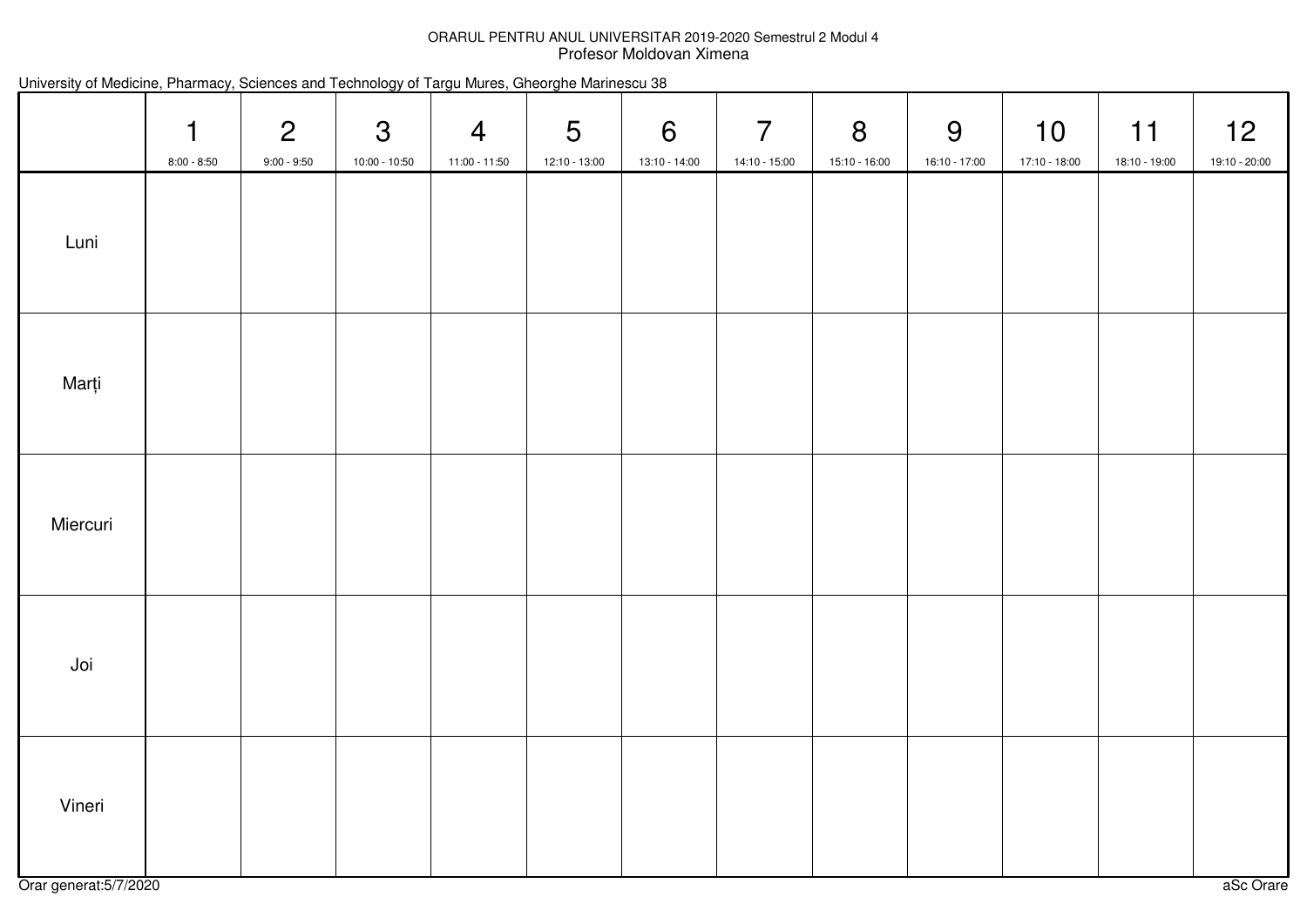## ORARUL PENTRU ANUL UNIVERSITAR 2019-2020 Semestrul 2 Modul 4Profesor Neag Ramona

| University of Medicine, Pharmacy, Sciences and Technology of Targu Mures, Gheorghe Marinescu 38 |  |  |  |  |  |  |
|-------------------------------------------------------------------------------------------------|--|--|--|--|--|--|
|-------------------------------------------------------------------------------------------------|--|--|--|--|--|--|

|          | $\mathbf 1$<br>$8:00 - 8:50$ | $\overline{2}$<br>$9:00 - 9:50$ | $\mathbf{3}$<br>10:00 - 10:50 | $\overline{4}$<br>11:00 - 11:50 | $5\overline{)}$<br>12:10 - 13:00 | $6\overline{6}$<br>13:10 - 14:00 | $\overline{7}$<br>14:10 - 15:00 | 8<br>15:10 - 16:00 | 9<br>16:10 - 17:00 | 10<br>17:10 - 18:00 | 11<br>18:10 - 19:00 | 12<br>19:10 - 20:00 |
|----------|------------------------------|---------------------------------|-------------------------------|---------------------------------|----------------------------------|----------------------------------|---------------------------------|--------------------|--------------------|---------------------|---------------------|---------------------|
| Luni     |                              |                                 |                               |                                 |                                  |                                  |                                 |                    |                    |                     |                     |                     |
| Marți    |                              |                                 |                               |                                 |                                  |                                  |                                 |                    |                    |                     |                     |                     |
| Miercuri |                              |                                 |                               |                                 |                                  |                                  |                                 |                    |                    |                     |                     |                     |
| Joi      |                              |                                 |                               |                                 |                                  |                                  |                                 |                    |                    |                     |                     |                     |
| Vineri   |                              |                                 |                               |                                 | CIG II                           |                                  |                                 | PRACTICA - P       |                    | C14                 |                     |                     |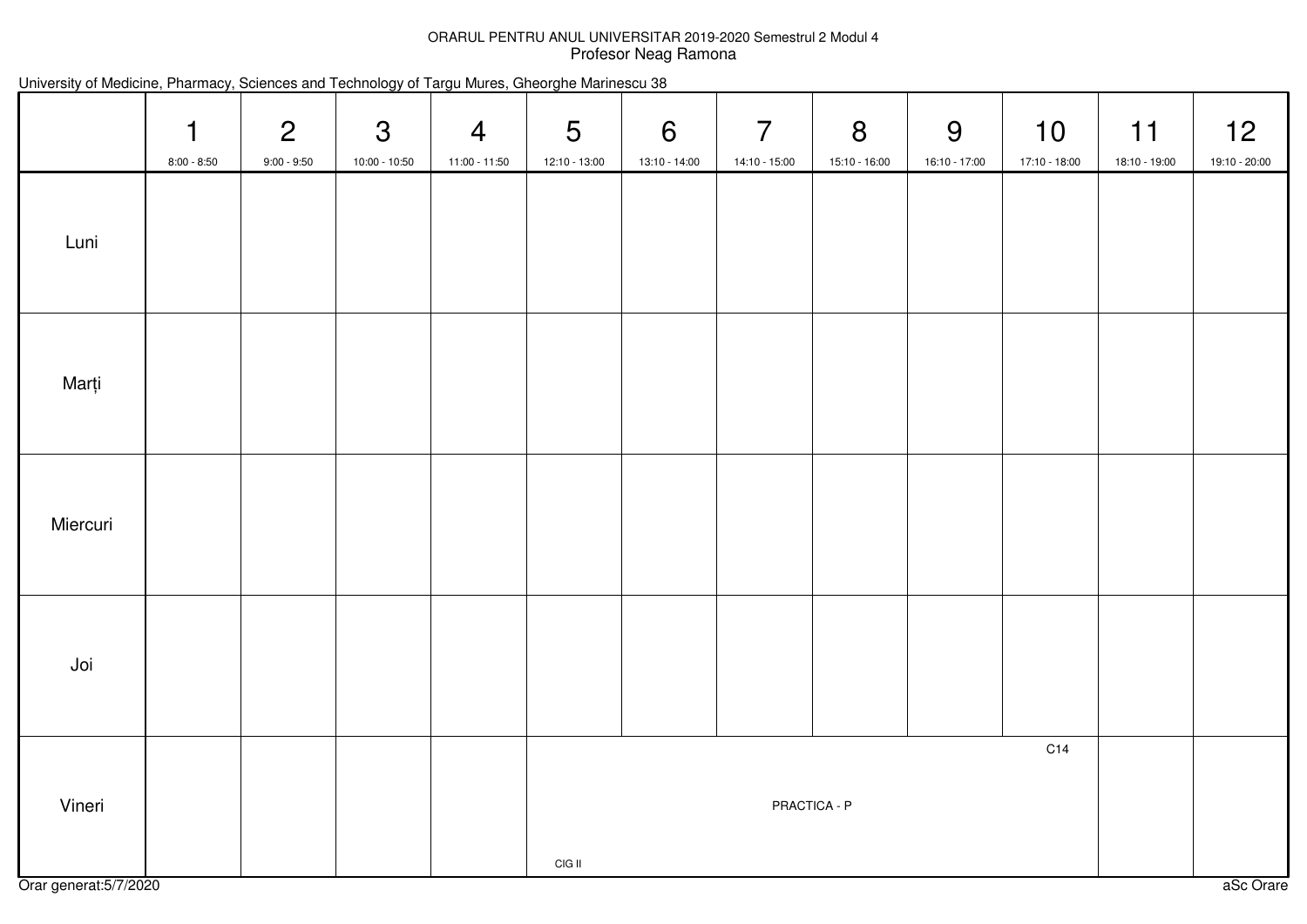## ORARUL PENTRU ANUL UNIVERSITAR 2019-2020 Semestrul 2 Modul 4Profesor Oltean Anca

|  |  |  |  |  |  | University of Medicine, Pharmacy, Sciences and Technology of Targu Mures, Gheorghe Marinescu 38 |  |
|--|--|--|--|--|--|-------------------------------------------------------------------------------------------------|--|
|--|--|--|--|--|--|-------------------------------------------------------------------------------------------------|--|

|          | $\mathbf 1$<br>$8:00 - 8:50$ | $\overline{2}$<br>$9:00 - 9:50$ | $\mathfrak{S}$<br>10:00 - 10:50 | $\overline{4}$<br>11:00 - 11:50 | $5\phantom{1}$<br>12:10 - 13:00 | $6\overline{6}$<br>13:10 - 14:00 | $\overline{7}$<br>14:10 - 15:00 | 8<br>15:10 - 16:00 | 9<br>16:10 - 17:00 | 10<br>17:10 - 18:00 | 11<br>18:10 - 19:00             | 12<br>19:10 - 20:00 |
|----------|------------------------------|---------------------------------|---------------------------------|---------------------------------|---------------------------------|----------------------------------|---------------------------------|--------------------|--------------------|---------------------|---------------------------------|---------------------|
| Luni     |                              |                                 |                                 |                                 |                                 |                                  |                                 |                    |                    |                     |                                 |                     |
| Marți    |                              |                                 |                                 |                                 |                                 |                                  |                                 |                    | <b>GFB II</b>      |                     | <b>BANKING INTERNATIONAL- C</b> | C35 AULA            |
| Miercuri |                              |                                 |                                 |                                 |                                 |                                  |                                 |                    | <b>GFB II</b>      |                     | Banking international- S        | C <sub>26</sub>     |
| Joi      |                              |                                 |                                 |                                 |                                 |                                  |                                 |                    |                    |                     |                                 |                     |
| Vineri   |                              |                                 |                                 |                                 |                                 |                                  |                                 |                    |                    |                     |                                 |                     |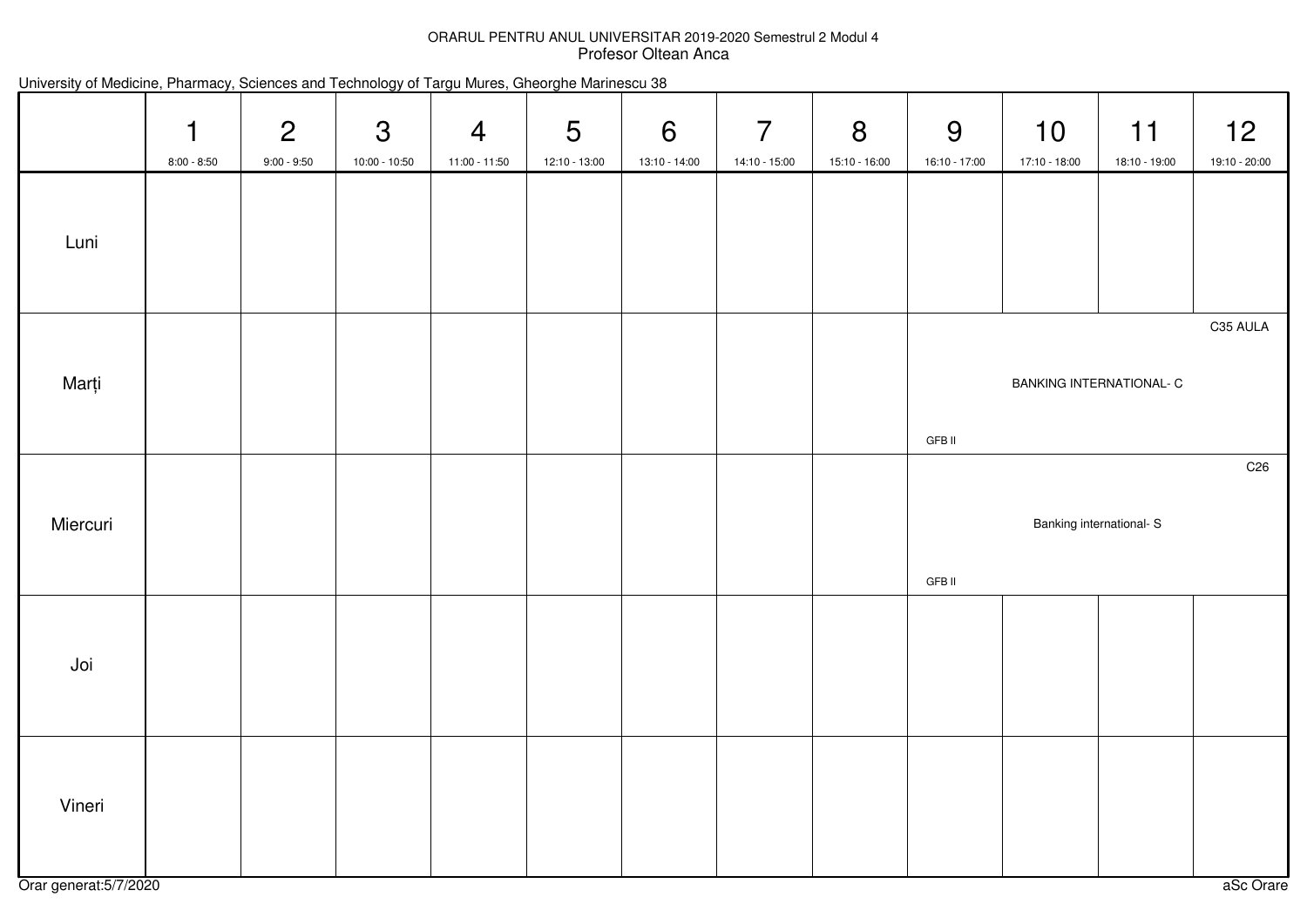## ORARUL PENTRU ANUL UNIVERSITAR 2019-2020 Semestrul 2 Modul 4 Profesor Oltean Flavia

|  |  |  |  |  |  | University of Medicine, Pharmacy, Sciences and Technology of Targu Mures, Gheorghe Marinescu 38 |  |
|--|--|--|--|--|--|-------------------------------------------------------------------------------------------------|--|
|--|--|--|--|--|--|-------------------------------------------------------------------------------------------------|--|

|          | $\mathbf 1$<br>$8:00 - 8:50$ | $\overline{2}$<br>$9:00 - 9:50$ | $\mathbf{3}$<br>10:00 - 10:50 | $\overline{4}$<br>11:00 - 11:50 | $5\overline{)}$<br>12:10 - 13:00 | $6\overline{6}$<br>13:10 - 14:00 | $\overline{7}$<br>14:10 - 15:00 | 8<br>15:10 - 16:00 | 9<br>16:10 - 17:00 | 10<br>17:10 - 18:00 | 11<br>18:10 - 19:00 | 12<br>19:10 - 20:00 |
|----------|------------------------------|---------------------------------|-------------------------------|---------------------------------|----------------------------------|----------------------------------|---------------------------------|--------------------|--------------------|---------------------|---------------------|---------------------|
| Luni     |                              |                                 |                               |                                 |                                  |                                  |                                 |                    |                    |                     |                     |                     |
| Marți    |                              |                                 |                               |                                 |                                  |                                  |                                 |                    |                    |                     |                     |                     |
| Miercuri |                              |                                 |                               |                                 |                                  |                                  |                                 |                    |                    |                     |                     |                     |
| Joi      |                              |                                 |                               |                                 |                                  |                                  |                                 |                    |                    |                     |                     |                     |
| Vineri   |                              |                                 |                               |                                 |                                  |                                  |                                 |                    |                    |                     |                     |                     |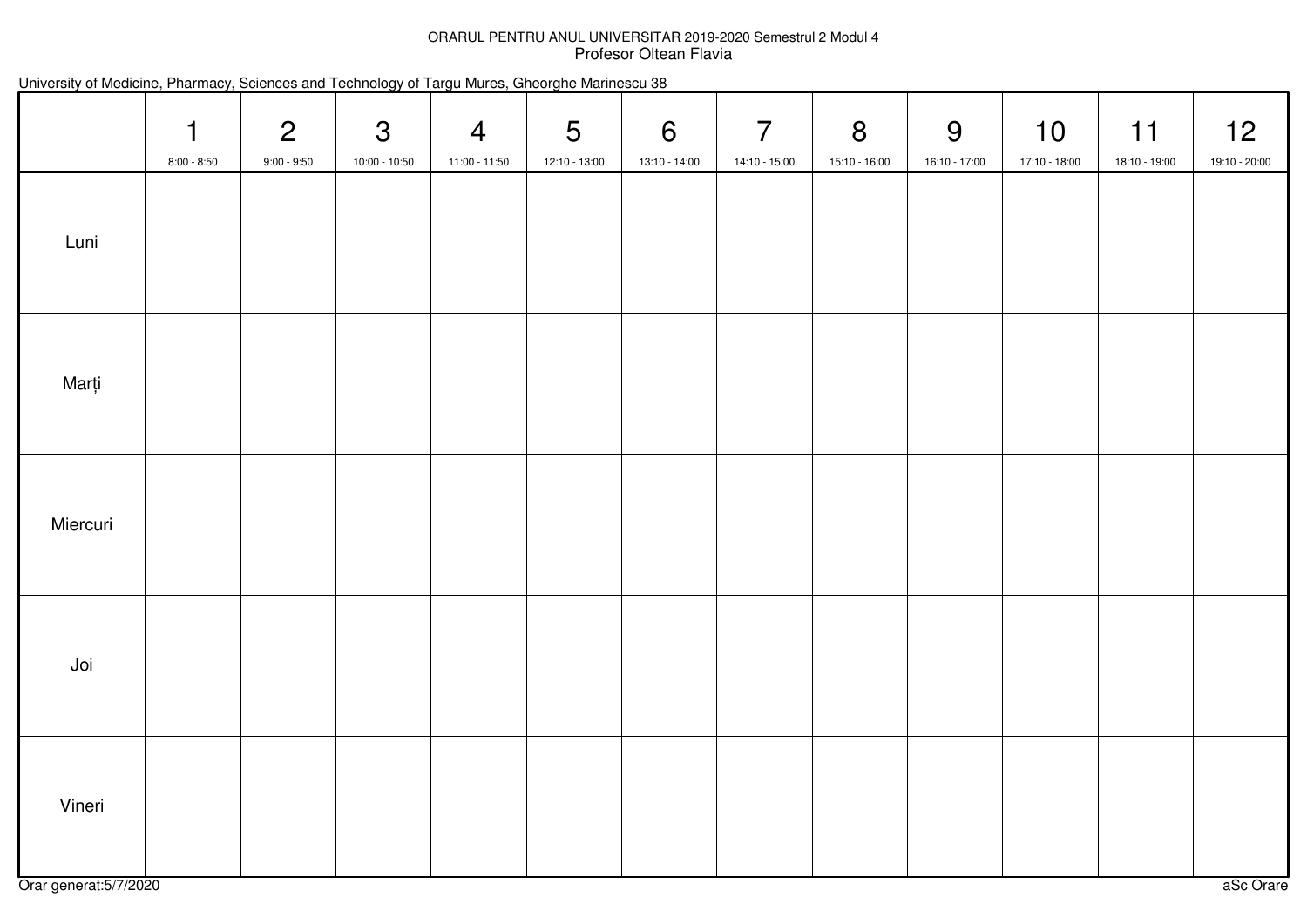## ORARUL PENTRU ANUL UNIVERSITAR 2019-2020 Semestrul 2 Modul 4Profesor On Angela

| University of Medicine, Pharmacy, Sciences and Technology of Targu Mures, Gheorghe Marinescu 38 |                    |                                 |                    |                    |                    |                    |                                 |                    |                    |                                  |
|-------------------------------------------------------------------------------------------------|--------------------|---------------------------------|--------------------|--------------------|--------------------|--------------------|---------------------------------|--------------------|--------------------|----------------------------------|
|                                                                                                 | 1<br>$8:00 - 8:50$ | $\overline{2}$<br>$9:00 - 9:50$ | 3<br>10:00 - 10:50 | 4<br>11:00 - 11:50 | 5<br>12:10 - 13:00 | 6<br>13:10 - 14:00 | $\overline{7}$<br>14:10 - 15:00 | 8<br>15:10 - 16:00 | 9<br>16:10 - 17:00 | 10 <sup>1</sup><br>17:10 - 18:00 |
| Luni                                                                                            |                    |                                 |                    |                    |                    |                    |                                 |                    |                    |                                  |
| Marți                                                                                           |                    |                                 |                    |                    |                    | <b>MRU II</b>      |                                 |                    | Pdsscs-L           |                                  |
| Miercuri                                                                                        |                    |                                 |                    |                    |                    |                    |                                 |                    |                    |                                  |
| Joi                                                                                             |                    |                                 |                    |                    |                    |                    |                                 |                    | Pdsscs-L           |                                  |

PRACTICA - P

| University of Medicine, Pharmacy, Sciences and Technology of Targu Mures, Gheorghe Marinescu 38 |  |  |  |
|-------------------------------------------------------------------------------------------------|--|--|--|
|                                                                                                 |  |  |  |

MRU IIC12

Vineri

MNG II

C13

12

19:10 - 20:00

11

18:10 - 19:00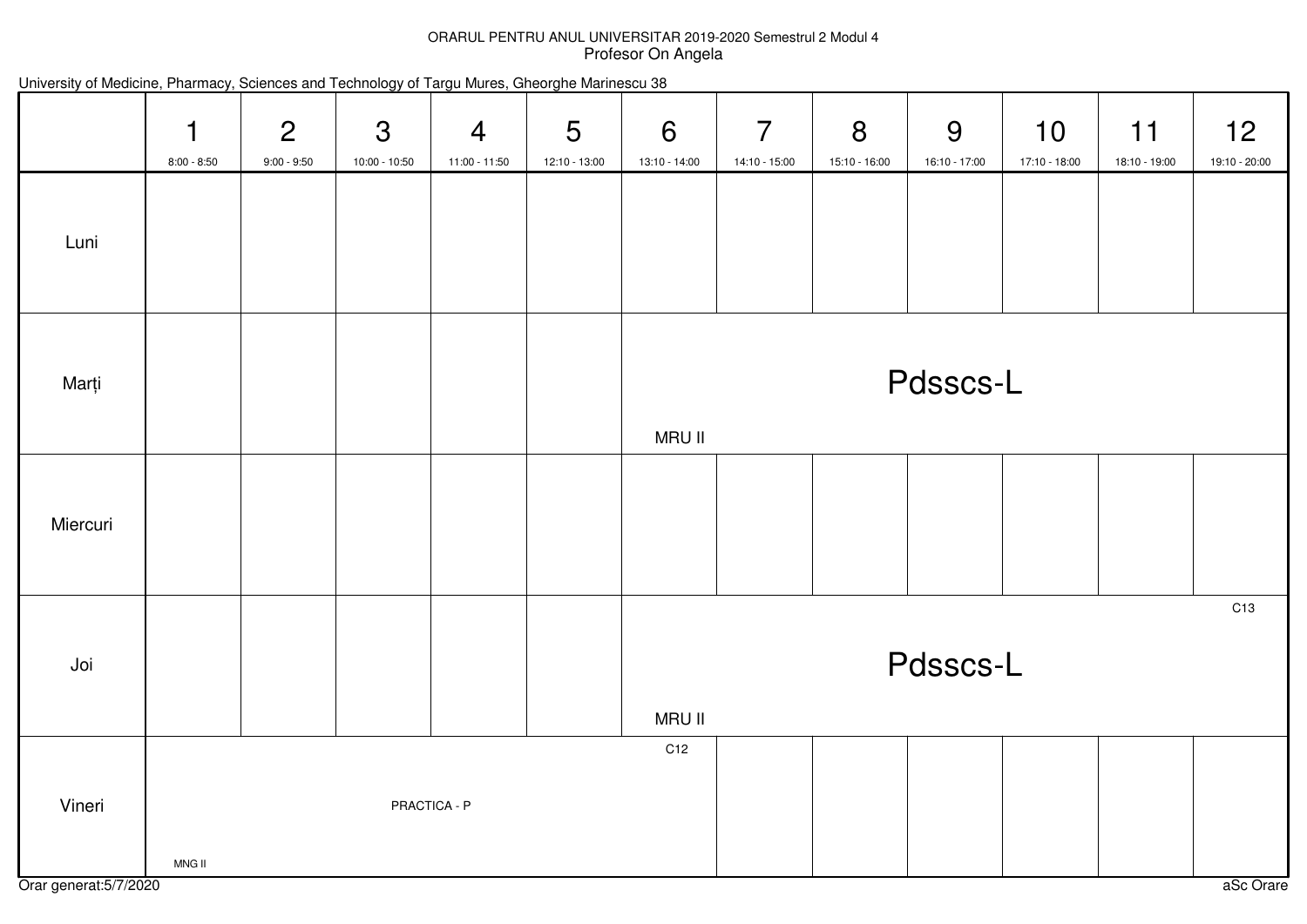## ORARUL PENTRU ANUL UNIVERSITAR 2019-2020 Semestrul 2 Modul 4Profesor Pascan Irina

|          | $\mathbf 1$<br>$8:00 - 8:50$ | $\overline{2}$<br>$9:00 - 9:50$ | $\mathfrak{S}$<br>10:00 - 10:50 | $\overline{4}$<br>11:00 - 11:50        | 5<br>12:10 - 13:00 | $6\phantom{1}6$<br>13:10 - 14:00 | $\overline{7}$<br>14:10 - 15:00 | 8<br>15:10 - 16:00 | 9<br>16:10 - 17:00 | 10<br>17:10 - 18:00 | 11<br>18:10 - 19:00 | 12<br>19:10 - 20:00 |
|----------|------------------------------|---------------------------------|---------------------------------|----------------------------------------|--------------------|----------------------------------|---------------------------------|--------------------|--------------------|---------------------|---------------------|---------------------|
| Luni     |                              |                                 | CIG II                          | DEONTOLOGIE SI EXPERTIZA CONTABILA - C |                    | C15                              |                                 |                    |                    |                     |                     |                     |
| Marți    |                              |                                 |                                 |                                        |                    |                                  |                                 |                    |                    |                     |                     |                     |
| Miercuri | MNG I                        | CONTABILITATE FINANCIARA - C    |                                 | C <sub>25</sub>                        |                    |                                  |                                 |                    |                    |                     |                     |                     |
| Joi      |                              |                                 |                                 |                                        |                    |                                  |                                 |                    |                    |                     |                     |                     |
| Vineri   |                              |                                 |                                 |                                        |                    |                                  |                                 |                    |                    |                     |                     |                     |

## University of Medicine, Pharmacy, Sciences and Technology of Targu Mures, Gheorghe Marinescu 38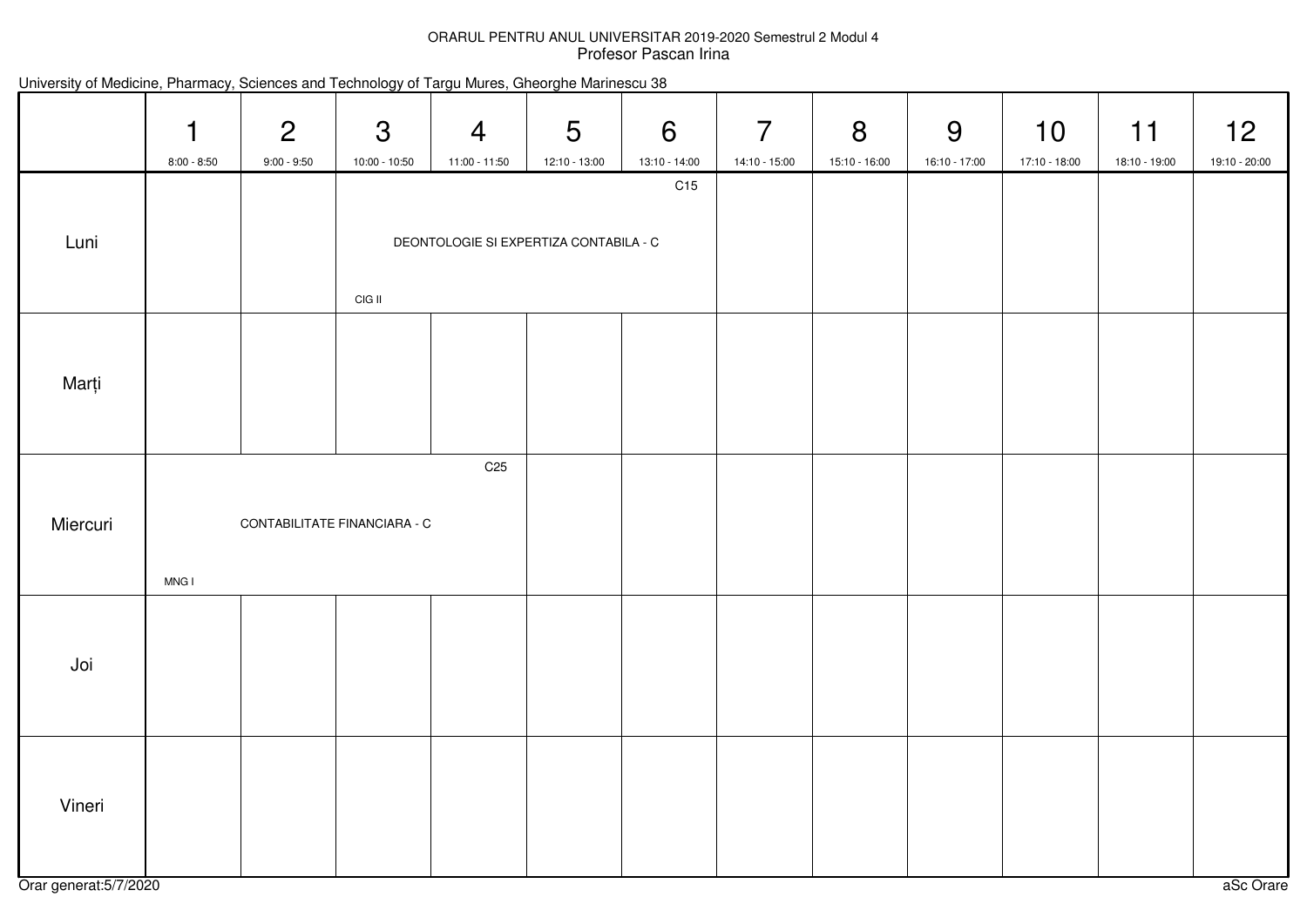## ORARUL PENTRU ANUL UNIVERSITAR 2019-2020 Semestrul 2 Modul 4Profesor Pastor Ioan

| University of Medicine, Pharmacy, Sciences and Technology of Targu Mures, Gheorghe Marinescu 38 |  |  |  |
|-------------------------------------------------------------------------------------------------|--|--|--|
|-------------------------------------------------------------------------------------------------|--|--|--|

|          | $\mathbf{1}$<br>$8:00 - 8:50$ | $\overline{2}$<br>$9:00 - 9:50$ | $\mathbf{3}$<br>10:00 - 10:50 | $\overline{4}$<br>11:00 - 11:50 | $5\overline{)}$<br>12:10 - 13:00 | $6\overline{6}$<br>13:10 - 14:00 | $\overline{7}$<br>14:10 - 15:00 | 8<br>15:10 - 16:00 | 9<br>16:10 - 17:00 | 10<br>17:10 - 18:00 | 11<br>18:10 - 19:00 | 12<br>19:10 - 20:00 |
|----------|-------------------------------|---------------------------------|-------------------------------|---------------------------------|----------------------------------|----------------------------------|---------------------------------|--------------------|--------------------|---------------------|---------------------|---------------------|
| Luni     |                               |                                 |                               |                                 |                                  |                                  |                                 |                    |                    |                     |                     |                     |
| Marți    |                               |                                 |                               |                                 |                                  |                                  |                                 |                    |                    |                     |                     |                     |
| Miercuri |                               |                                 |                               |                                 |                                  |                                  |                                 |                    |                    |                     |                     |                     |
| Joi      |                               |                                 |                               |                                 |                                  |                                  |                                 |                    |                    |                     |                     |                     |
| Vineri   |                               |                                 |                               |                                 |                                  |                                  |                                 |                    |                    |                     |                     |                     |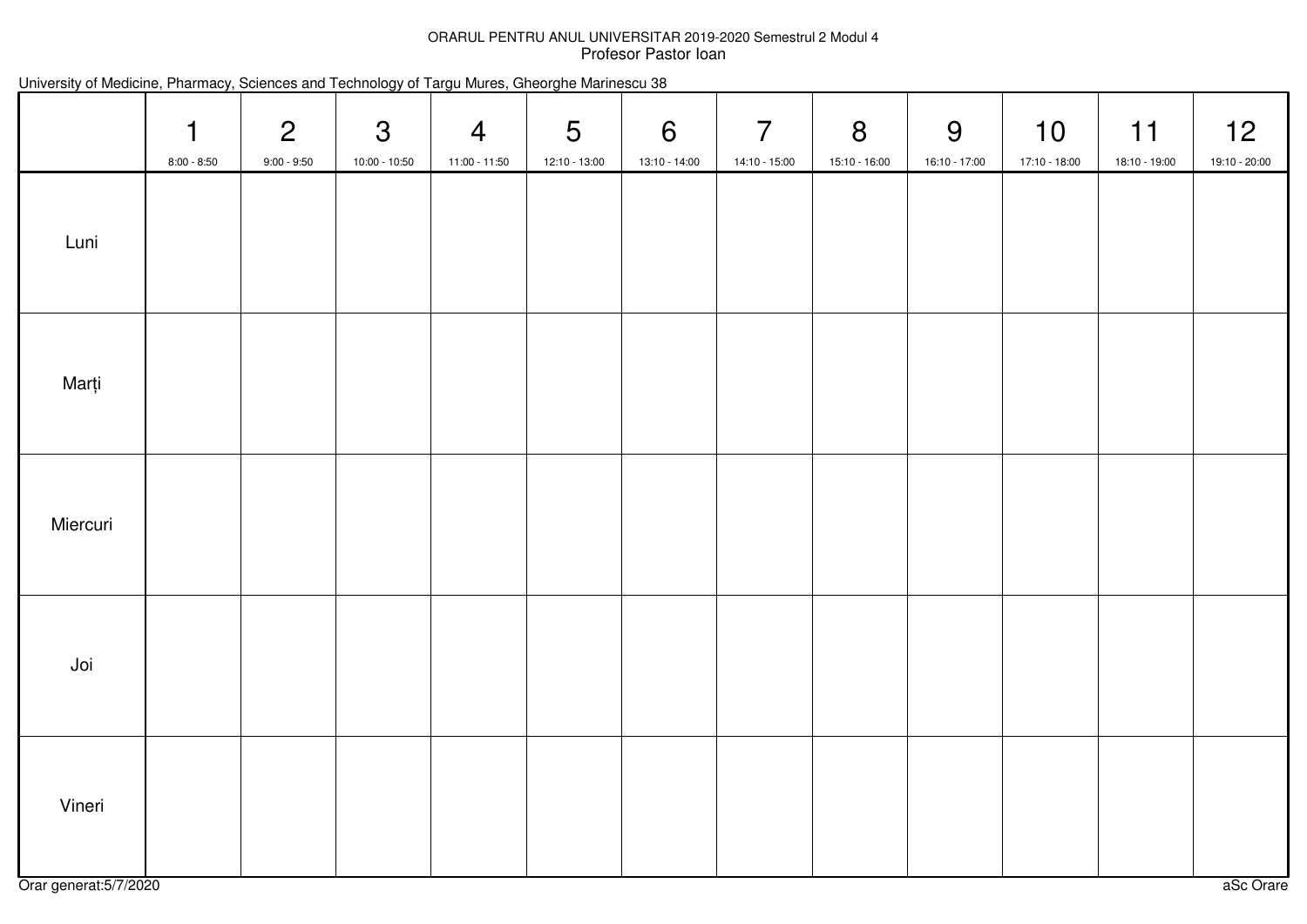## ORARUL PENTRU ANUL UNIVERSITAR 2019-2020 Semestrul 2 Modul 4 Profesor Ploesteanu Nicolae

|          | 1<br>$8:00 - 8:50$ | $\overline{2}$<br>$9:00 - 9:50$                                           | $\mathfrak{S}$<br>$10:00 - 10:50$                                                  | $\overline{4}$<br>11:00 - 11:50    | 5<br>12:10 - 13:00 | 6<br>13:10 - 14:00                          | $\overline{7}$<br>14:10 - 15:00 | 8<br>$15:10 - 16:00$ | 9<br>16:10 - 17:00 | 10 <sup>1</sup><br>17:10 - 18:00 | 11<br>18:10 - 19:00 | 12 <sub>2</sub><br>19:10 - 20:00 |
|----------|--------------------|---------------------------------------------------------------------------|------------------------------------------------------------------------------------|------------------------------------|--------------------|---------------------------------------------|---------------------------------|----------------------|--------------------|----------------------------------|---------------------|----------------------------------|
| Luni     | ADP III/DRP III    | C <sub>26</sub><br>PROTECTIA<br>INTERNATIONALA A<br>DREPTURILOR OMULUI -C | C <sub>23</sub><br>Protectia internationala a<br>drepturilor omului - S<br>ADP III |                                    |                    |                                             |                                 |                      |                    |                                  |                     |                                  |
| Marți    |                    |                                                                           |                                                                                    |                                    |                    |                                             |                                 |                      |                    |                                  |                     |                                  |
| Miercuri |                    |                                                                           | Drept international privat-S<br>DRP III                                            | C <sub>26</sub><br>Gr <sub>2</sub> | DRP III/DRP IV     | DREPT INTERNATIONAL PRIVAT-C                |                                 | C <sub>19</sub>      |                    |                                  |                     |                                  |
| Joi      |                    |                                                                           |                                                                                    |                                    | DRP III            | C15<br>Drept international privat-S<br>Gr 1 |                                 |                      |                    |                                  |                     |                                  |
| Vineri   |                    |                                                                           |                                                                                    |                                    |                    |                                             |                                 |                      |                    |                                  |                     |                                  |

University of Medicine, Pharmacy, Sciences and Technology of Targu Mures, Gheorghe Marinescu 38

Orar generat:5/7/2020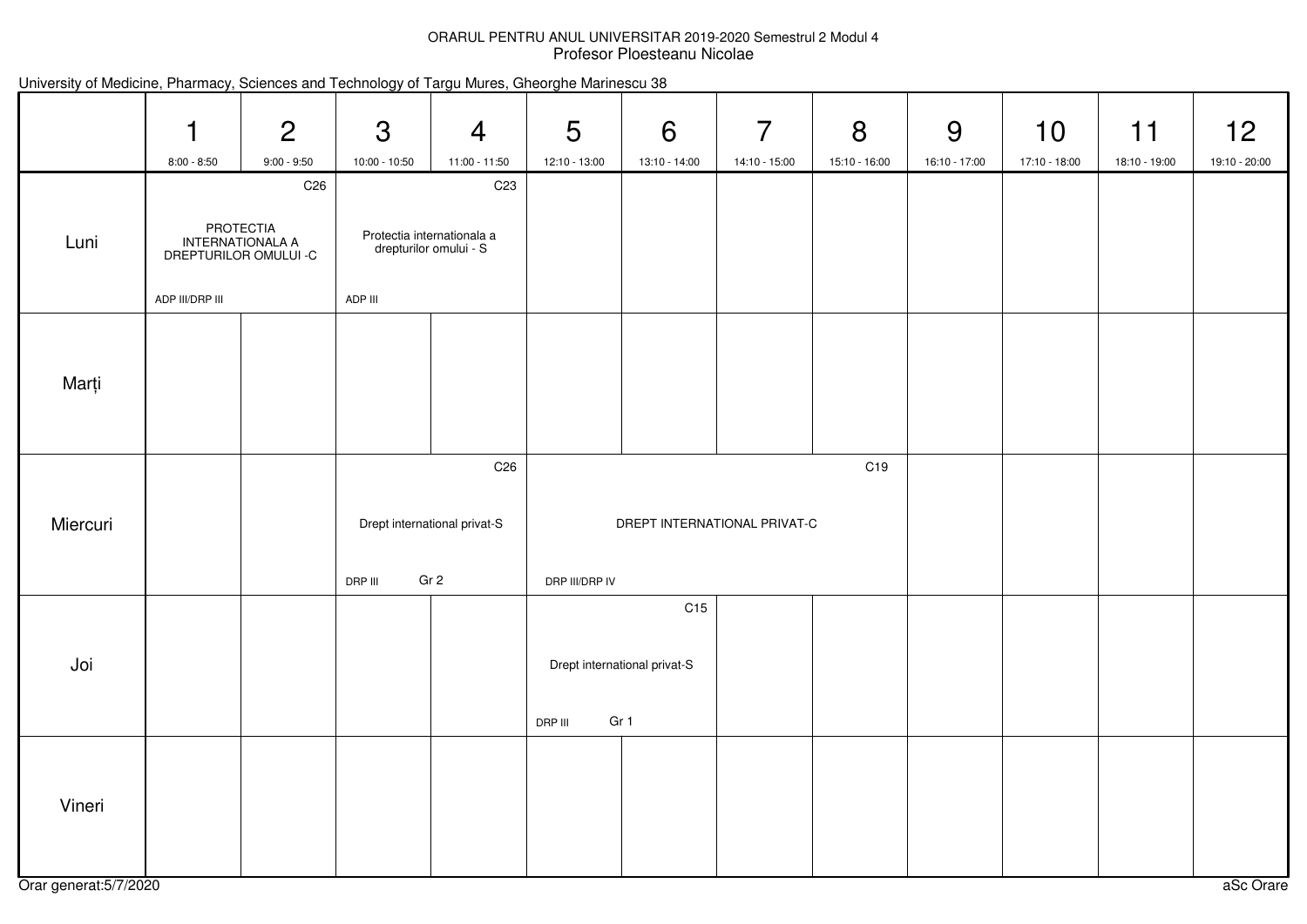## ORARUL PENTRU ANUL UNIVERSITAR 2019-2020 Semestrul 2 Modul 4Profesor Popa Alexandra

|          | 1<br>$8:00 - 8:50$                        | $\overline{2}$<br>$9:00 - 9:50$ | 3<br>10:00 - 10:50                  | $\overline{4}$<br>11:00 - 11:50 | 5<br>12:10 - 13:00 | $6\phantom{1}6$<br>13:10 - 14:00    | $\overline{7}$<br>14:10 - 15:00 | 8<br>15:10 - 16:00 | 9<br>16:10 - 17:00 | 10<br>17:10 - 18:00 | 11<br>18:10 - 19:00 | 12<br>19:10 - 20:00 |
|----------|-------------------------------------------|---------------------------------|-------------------------------------|---------------------------------|--------------------|-------------------------------------|---------------------------------|--------------------|--------------------|---------------------|---------------------|---------------------|
| Luni     |                                           |                                 | Sisteme si raportari financiare - S | C37                             |                    |                                     |                                 |                    |                    |                     |                     |                     |
| Marți    | FIB III                                   |                                 |                                     |                                 | $CIG$ III          | Sisteme si raportari financiare - S |                                 | C12                |                    |                     |                     |                     |
| Miercuri | C15<br>Contab si gest fiscala S<br>CIG II |                                 |                                     |                                 |                    |                                     |                                 |                    |                    |                     |                     |                     |
| Joi      |                                           |                                 |                                     |                                 |                    |                                     |                                 |                    |                    |                     |                     |                     |
| Vineri   |                                           |                                 |                                     |                                 |                    |                                     |                                 |                    |                    |                     |                     |                     |

|  |  |  |  |  |  | University of Medicine, Pharmacy, Sciences and Technology of Targu Mures, Gheorghe Marinescu 38 |  |
|--|--|--|--|--|--|-------------------------------------------------------------------------------------------------|--|
|--|--|--|--|--|--|-------------------------------------------------------------------------------------------------|--|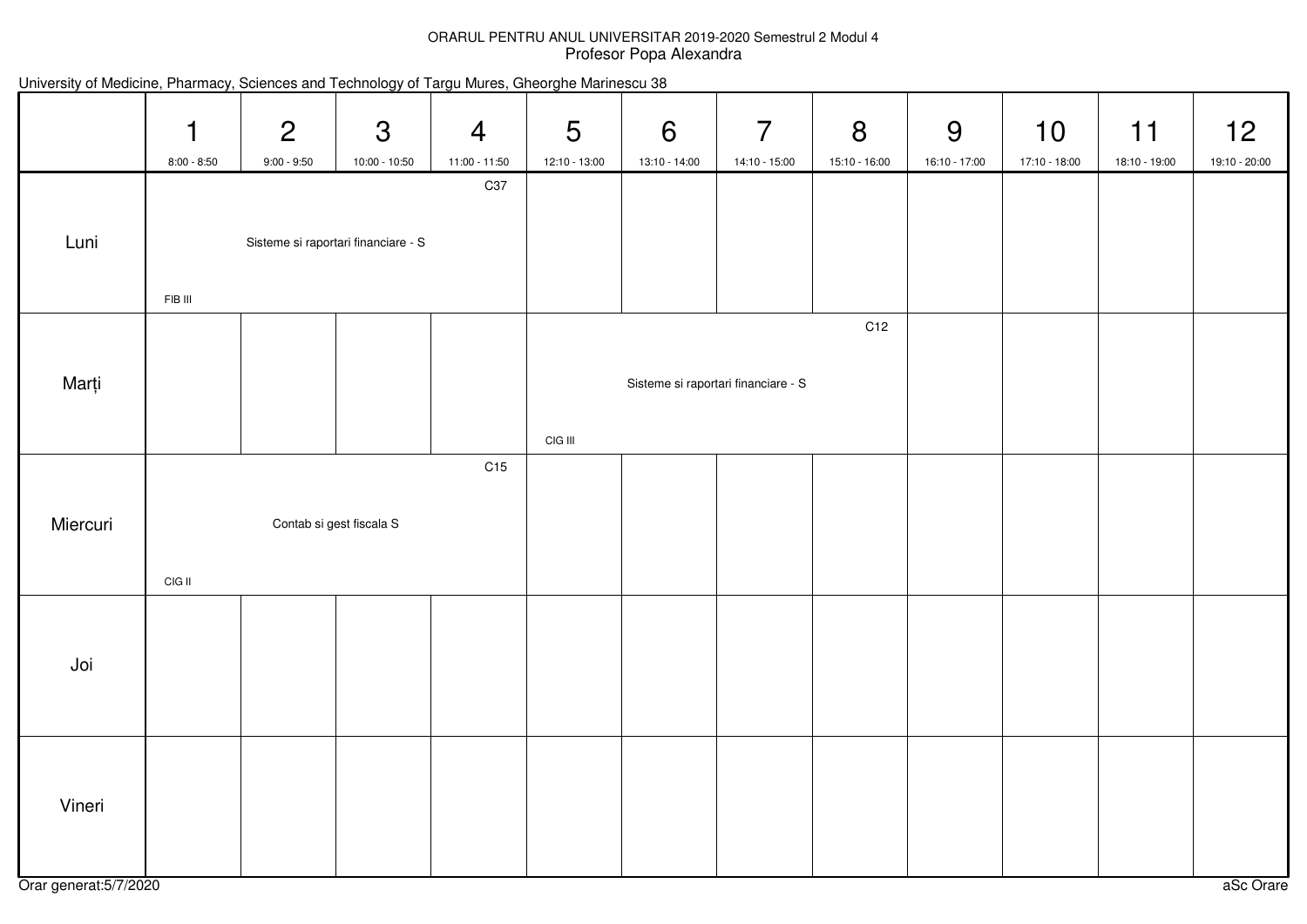## ORARUL PENTRU ANUL UNIVERSITAR 2019-2020 Semestrul 2 Modul 4Profesor Roba Roxana

| University of Medicine, Pharmacy, Sciences and Technology of Targu Mures, Gheorghe Marinescu 38 |               |                                 |                           |                                 |                    |                    |                           |                    |                    |                                                   |
|-------------------------------------------------------------------------------------------------|---------------|---------------------------------|---------------------------|---------------------------------|--------------------|--------------------|---------------------------|--------------------|--------------------|---------------------------------------------------|
|                                                                                                 | $8:00 - 8:50$ | $\overline{2}$<br>$9:00 - 9:50$ | 3<br>10:00 - 10:50        | $\overline{4}$<br>11:00 - 11:50 | 5<br>12:10 - 13:00 | 6<br>13:10 - 14:00 | 7<br>14:10 - 15:00        | 8<br>15:10 - 16:00 | 9<br>16:10 - 17:00 | 10<br>17:10 - 18:00                               |
| Luni                                                                                            |               |                                 |                           |                                 |                    |                    |                           |                    |                    |                                                   |
| Marți                                                                                           |               |                                 | DREPT CIVIL. PERSOANELE-C | C14                             |                    |                    | Drept civil. Persoanele-S | C15                |                    |                                                   |
|                                                                                                 | DRP I         |                                 |                           |                                 | DRP I              |                    | Gr <sub>2</sub>           |                    |                    |                                                   |
| Miercuri                                                                                        |               |                                 |                           |                                 |                    |                    |                           |                    | <b>MRUI</b>        | C12<br>Rap. de munca si dr. com. al<br>muncii - S |
| Joi                                                                                             |               |                                 | Drept civil. Persoanele-S | C <sub>19</sub>                 |                    |                    |                           |                    |                    |                                                   |

|  |  |  | University of Medicine, Pharmacy, Sciences and Technology of Targu Mures, Gheorghe Marinescu 38 |
|--|--|--|-------------------------------------------------------------------------------------------------|
|--|--|--|-------------------------------------------------------------------------------------------------|

Gr 1

Vineri

DRP I

MRU I

11

18:10 - 19:00

C12

RAP. DE MUNCA SI DR. COM. AL MUNCII - C

C12

12

19:10 - 20:00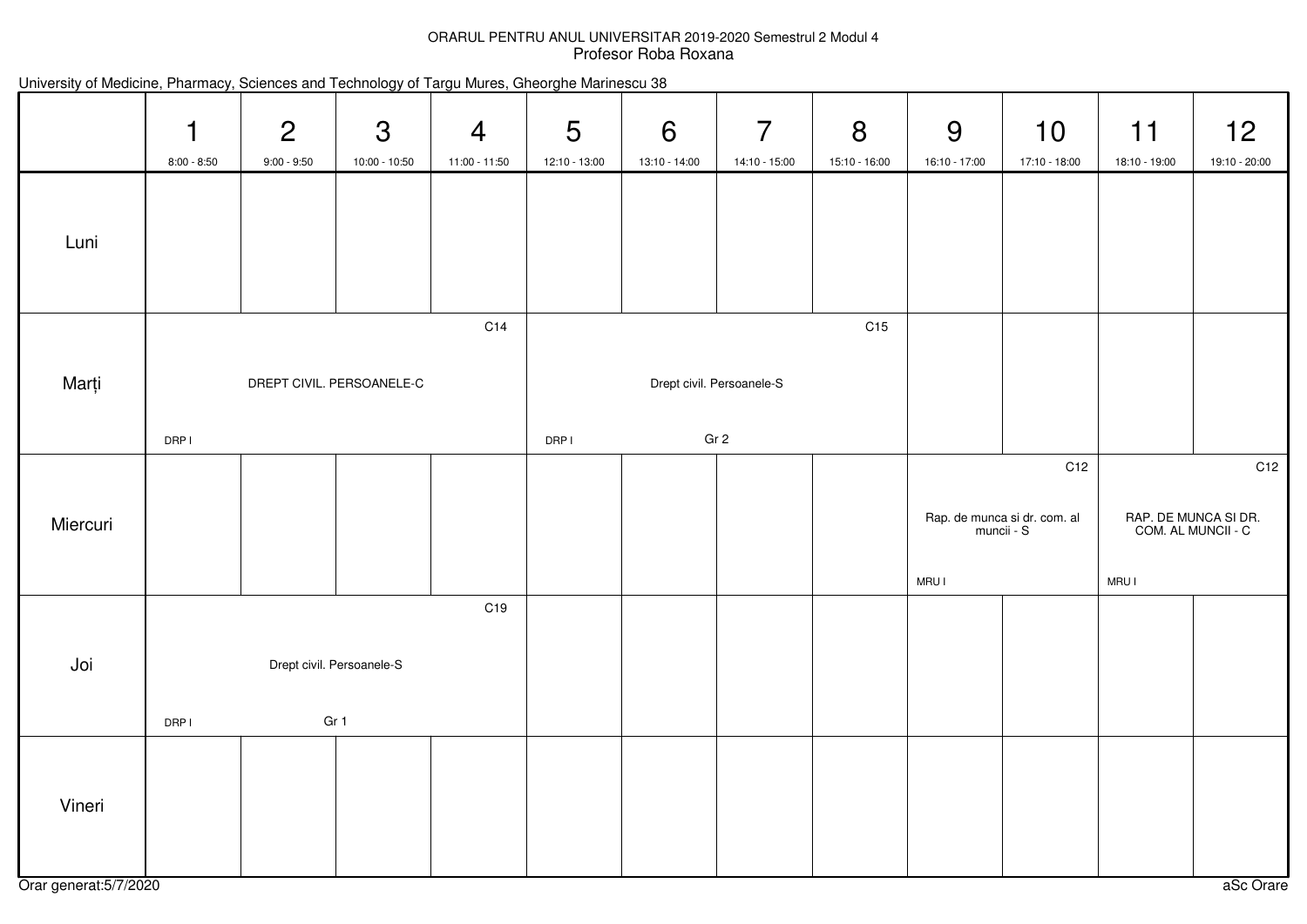## ORARUL PENTRU ANUL UNIVERSITAR 2019-2020 Semestrul 2 Modul 4 Profesor Sabau-Pop Olimpiu

| University of Medicine, Pharmacy, Sciences and Technology of Targu Mures, Gheorghe Marinescu 38 |  |  |  |  |  |  |
|-------------------------------------------------------------------------------------------------|--|--|--|--|--|--|
|-------------------------------------------------------------------------------------------------|--|--|--|--|--|--|

|          | $\mathbf 1$<br>$8:00 - 8:50$ | $\overline{2}$<br>$9:00 - 9:50$ | $\mathbf{3}$<br>10:00 - 10:50 | $\overline{4}$<br>11:00 - 11:50 | $5\overline{)}$<br>12:10 - 13:00 | 6<br>13:10 - 14:00 | $\overline{7}$<br>14:10 - 15:00 | 8<br>15:10 - 16:00 | 9<br>16:10 - 17:00 | 10<br>17:10 - 18:00 | 11<br>18:10 - 19:00 | 12<br>19:10 - 20:00 |
|----------|------------------------------|---------------------------------|-------------------------------|---------------------------------|----------------------------------|--------------------|---------------------------------|--------------------|--------------------|---------------------|---------------------|---------------------|
| Luni     |                              |                                 |                               |                                 |                                  |                    |                                 |                    |                    |                     |                     |                     |
| Marți    |                              |                                 |                               |                                 |                                  |                    |                                 |                    |                    |                     |                     |                     |
| Miercuri | DRP II                       | DREPT PENAL. PARTEA GEN.II-C    |                               | C12                             |                                  |                    |                                 |                    |                    |                     |                     |                     |
| Joi      |                              |                                 |                               |                                 |                                  |                    |                                 |                    |                    |                     |                     |                     |
| Vineri   |                              |                                 |                               |                                 |                                  |                    |                                 |                    |                    |                     |                     |                     |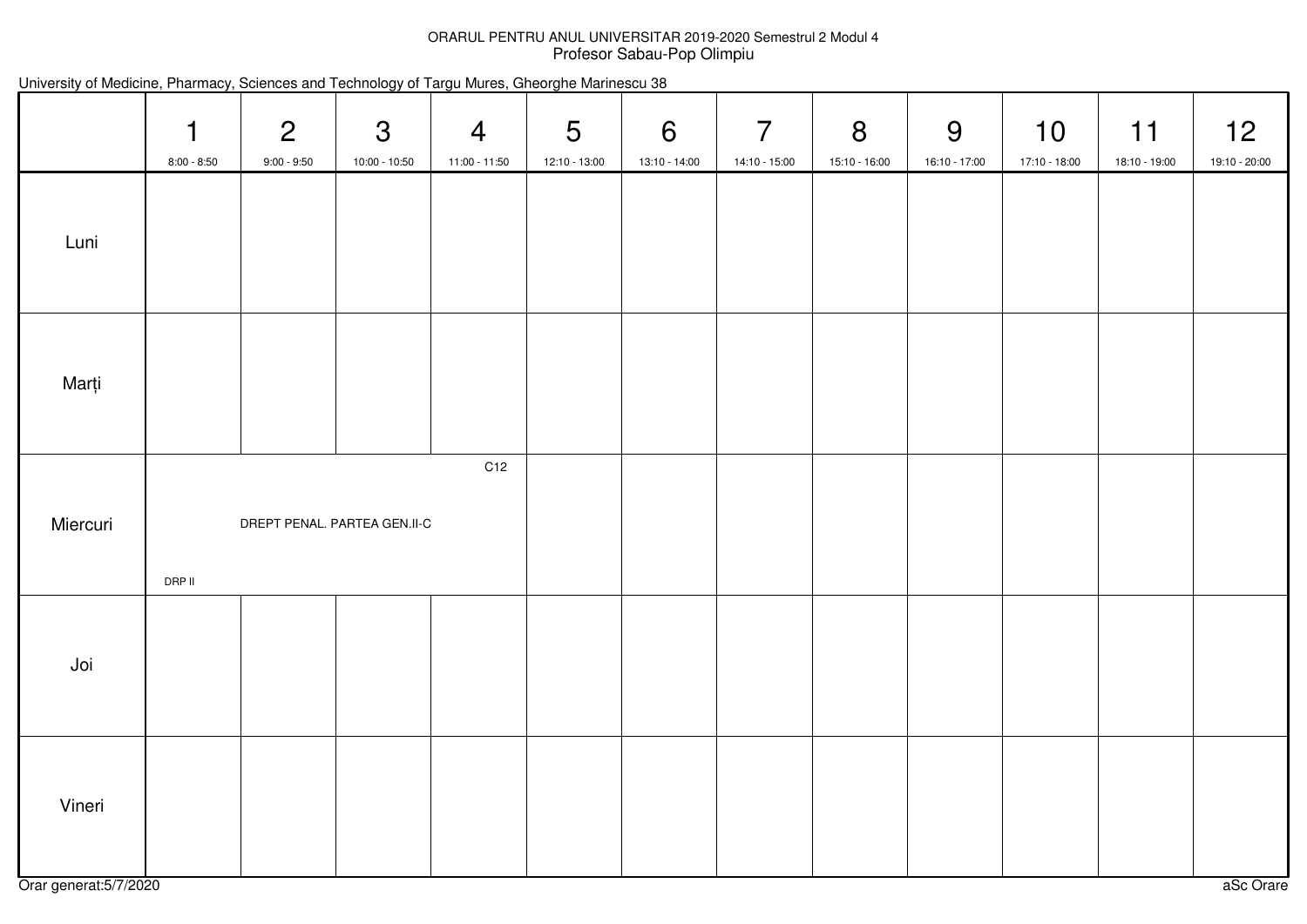## ORARUL PENTRU ANUL UNIVERSITAR 2019-2020 Semestrul 2 Modul 4 Profesor Savu Lucian - SavuL.

| University of Medicine, Pharmacy, Sciences and Technology of Targu Mures, Gheorghe Marinescu 38 |  |  |  |  |  |  |
|-------------------------------------------------------------------------------------------------|--|--|--|--|--|--|
|-------------------------------------------------------------------------------------------------|--|--|--|--|--|--|

|          | 1<br>$8:00 - 8:50$ | $\overline{2}$<br>$9:00 - 9:50$ | $\mathbf{3}$<br>10:00 - 10:50 | $\overline{4}$<br>$11:00 - 11:50$           | $5\overline{)}$<br>12:10 - 13:00 | 6<br>13:10 - 14:00 | $\overline{7}$<br>14:10 - 15:00 | 8<br>15:10 - 16:00 | 9<br>16:10 - 17:00 | 10<br>17:10 - 18:00 | 11<br>18:10 - 19:00 | 12<br>19:10 - 20:00 |
|----------|--------------------|---------------------------------|-------------------------------|---------------------------------------------|----------------------------------|--------------------|---------------------------------|--------------------|--------------------|---------------------|---------------------|---------------------|
| Luni     |                    |                                 | ECT III                       | C35 AULA<br>ASIGURARI SI REASIGURARI<br>C - |                                  |                    |                                 |                    |                    |                     |                     |                     |
| Marți    |                    |                                 |                               |                                             |                                  |                    |                                 |                    |                    |                     |                     |                     |
| Miercuri |                    |                                 |                               |                                             |                                  |                    |                                 |                    |                    |                     |                     |                     |
| Joi      |                    |                                 |                               |                                             |                                  |                    |                                 |                    |                    |                     |                     |                     |
| Vineri   |                    |                                 |                               |                                             |                                  |                    |                                 |                    |                    |                     |                     |                     |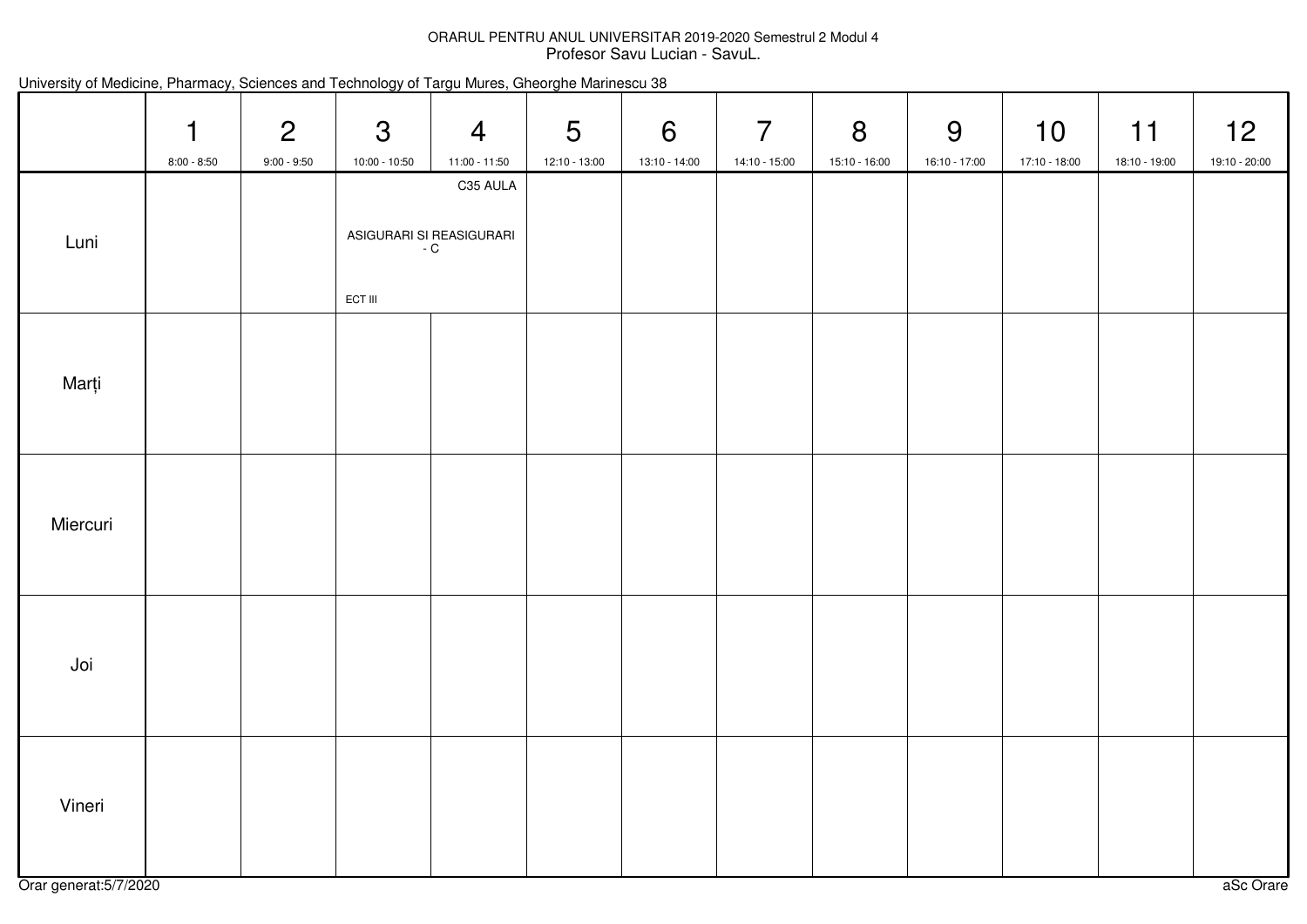### ORARUL PENTRU ANUL UNIVERSITAR 2019-2020 Semestrul 2 Modul 4Profesor Simon Adrian

|          | 1             | $\overline{2}$                 | 3                                                | $\overline{4}$          | 5                            | 6               | $\overline{7}$                                   | 8               | 9             | 10            | 11            | 12 <sup>2</sup> |
|----------|---------------|--------------------------------|--------------------------------------------------|-------------------------|------------------------------|-----------------|--------------------------------------------------|-----------------|---------------|---------------|---------------|-----------------|
|          | $8:00 - 8:50$ | $9:00 - 9:50$                  | 10:00 - 10:50                                    | 11:00 - 11:50           | 12:10 - 13:00                | 13:10 - 14:00   | 14:10 - 15:00                                    | 15:10 - 16:00   | 16:10 - 17:00 | 17:10 - 18:00 | 18:10 - 19:00 | 19:10 - 20:00   |
|          |               |                                |                                                  |                         |                              | C <sub>27</sub> |                                                  |                 |               |               |               |                 |
|          |               |                                |                                                  |                         |                              |                 |                                                  |                 |               |               |               |                 |
| Luni     |               |                                |                                                  | PRACTICA - P            |                              |                 |                                                  |                 |               |               |               |                 |
|          |               |                                |                                                  |                         |                              |                 |                                                  |                 |               |               |               |                 |
|          | FIB II        |                                |                                                  |                         |                              |                 |                                                  |                 |               |               |               |                 |
|          |               |                                |                                                  |                         |                              | C <sub>13</sub> |                                                  | C <sub>13</sub> |               |               |               |                 |
|          |               |                                |                                                  |                         |                              |                 |                                                  |                 |               |               |               |                 |
| Marți    |               |                                |                                                  |                         | FINANTELE INTREPRINDERII - C |                 | Finantele intreprinderii - S                     |                 |               |               |               |                 |
|          |               |                                |                                                  |                         |                              |                 |                                                  |                 |               |               |               |                 |
|          |               |                                | MNG II                                           |                         |                              |                 | MNG II                                           |                 |               |               |               |                 |
|          |               | C <sub>26</sub>                |                                                  | C <sub>24</sub>         |                              |                 |                                                  |                 |               |               |               |                 |
|          |               |                                |                                                  |                         |                              |                 |                                                  |                 |               |               |               |                 |
| Miercuri |               |                                |                                                  |                         |                              |                 |                                                  |                 |               |               |               |                 |
|          |               | <b>BUGET SI TREZORERIE - C</b> |                                                  | Buget si trezorerie - S |                              |                 |                                                  |                 |               |               |               |                 |
|          |               |                                |                                                  |                         |                              |                 |                                                  |                 |               |               |               |                 |
|          | FIB II        |                                | FIB II                                           |                         |                              |                 |                                                  |                 |               |               |               |                 |
|          |               |                                |                                                  | C <sub>26</sub>         |                              |                 |                                                  | C14             |               |               |               |                 |
|          |               |                                |                                                  |                         |                              |                 |                                                  |                 |               |               |               |                 |
| Joi      |               |                                | GESTIUNEA FINANCIARA A INSTITUTIILOR PUBLICE - C |                         |                              |                 | Gestiunea financiara a institutiilor publice - S |                 |               |               |               |                 |
|          |               |                                |                                                  |                         |                              |                 |                                                  |                 |               |               |               |                 |
|          | FIB III       |                                |                                                  |                         | FIB III                      |                 |                                                  |                 |               |               |               |                 |
|          |               |                                |                                                  |                         |                              |                 |                                                  |                 |               |               |               |                 |
|          |               |                                |                                                  |                         |                              |                 |                                                  |                 |               |               |               |                 |
| Vineri   |               |                                |                                                  |                         |                              |                 |                                                  |                 |               |               |               |                 |
|          |               |                                |                                                  |                         |                              |                 |                                                  |                 |               |               |               |                 |
|          |               |                                |                                                  |                         |                              |                 |                                                  |                 |               |               |               |                 |

## University of Medicine, Pharmacy, Sciences and Technology of Targu Mures, Gheorghe Marinescu 38

Orar generat:5/7/2020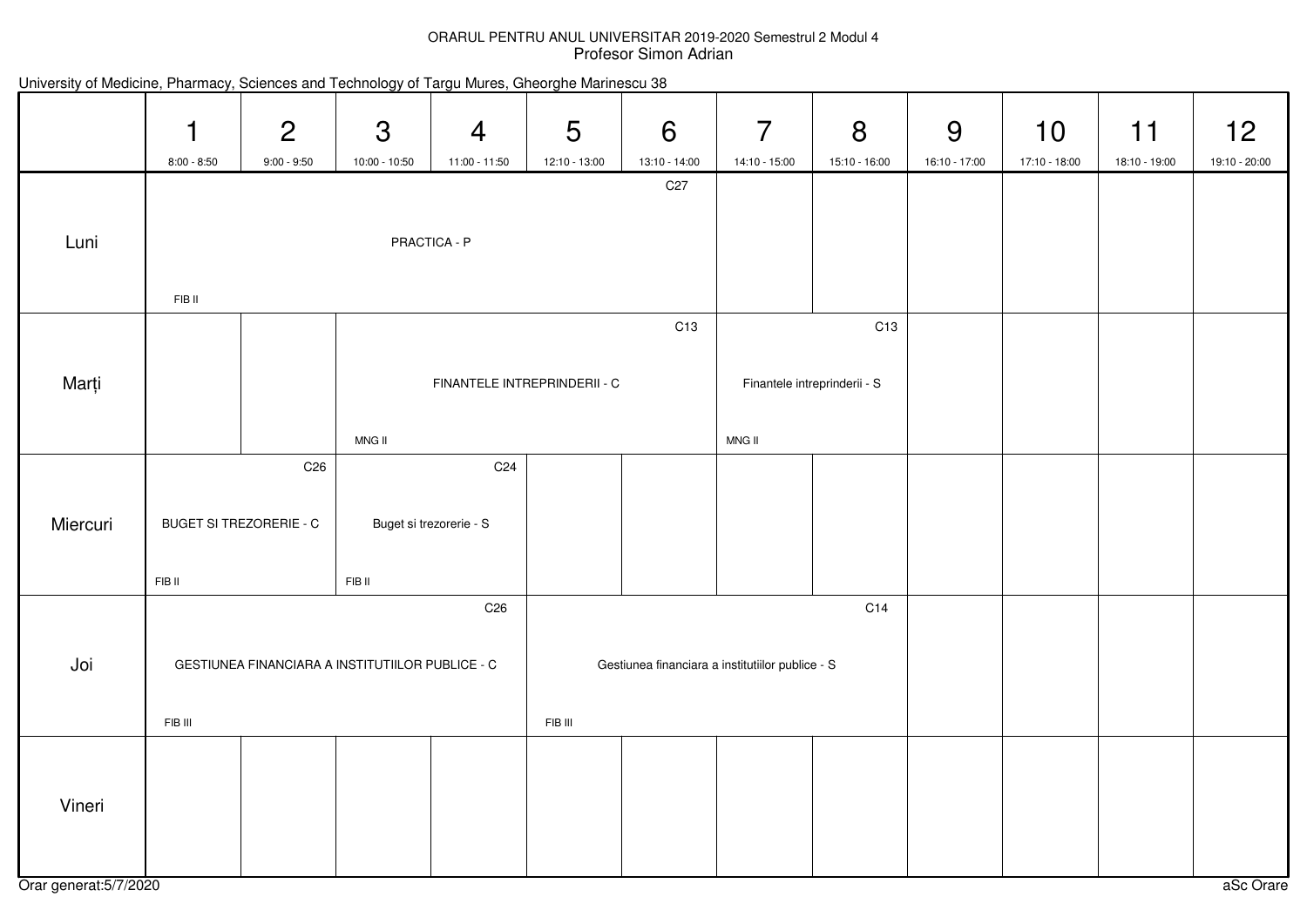## ORARUL PENTRU ANUL UNIVERSITAR 2019-2020 Semestrul 2 Modul 4Profesor Sonea Adrian

|  |  |  |  |  |  | University of Medicine, Pharmacy, Sciences and Technology of Targu Mures, Gheorghe Marinescu 38 |  |
|--|--|--|--|--|--|-------------------------------------------------------------------------------------------------|--|
|--|--|--|--|--|--|-------------------------------------------------------------------------------------------------|--|

|          | $\mathbf 1$<br>$8:00 - 8:50$ | 2<br>$9:00 - 9:50$ | $\mathfrak{S}$<br>10:00 - 10:50 | $\overline{4}$<br>11:00 - 11:50 | $5\phantom{.0}$<br>12:10 - 13:00 | 6<br>13:10 - 14:00            | $\overline{7}$<br>14:10 - 15:00 | 8<br>15:10 - 16:00 | 9<br>16:10 - 17:00 | 10<br>17:10 - 18:00 | 11<br>18:10 - 19:00 | 12<br>19:10 - 20:00 |
|----------|------------------------------|--------------------|---------------------------------|---------------------------------|----------------------------------|-------------------------------|---------------------------------|--------------------|--------------------|---------------------|---------------------|---------------------|
| Luni     |                              |                    |                                 |                                 |                                  |                               |                                 |                    |                    |                     |                     |                     |
| Marți    | ECT II                       |                    | <b>RELATII PUBLICE-C</b>        | C15                             | ECT II                           | C35 AULA<br>Relatii publice-S |                                 |                    |                    |                     |                     |                     |
| Miercuri |                              |                    |                                 |                                 |                                  |                               |                                 |                    |                    |                     |                     |                     |
| Joi      |                              |                    |                                 |                                 |                                  |                               |                                 |                    |                    |                     |                     |                     |
| Vineri   |                              |                    |                                 |                                 |                                  |                               |                                 |                    |                    |                     |                     |                     |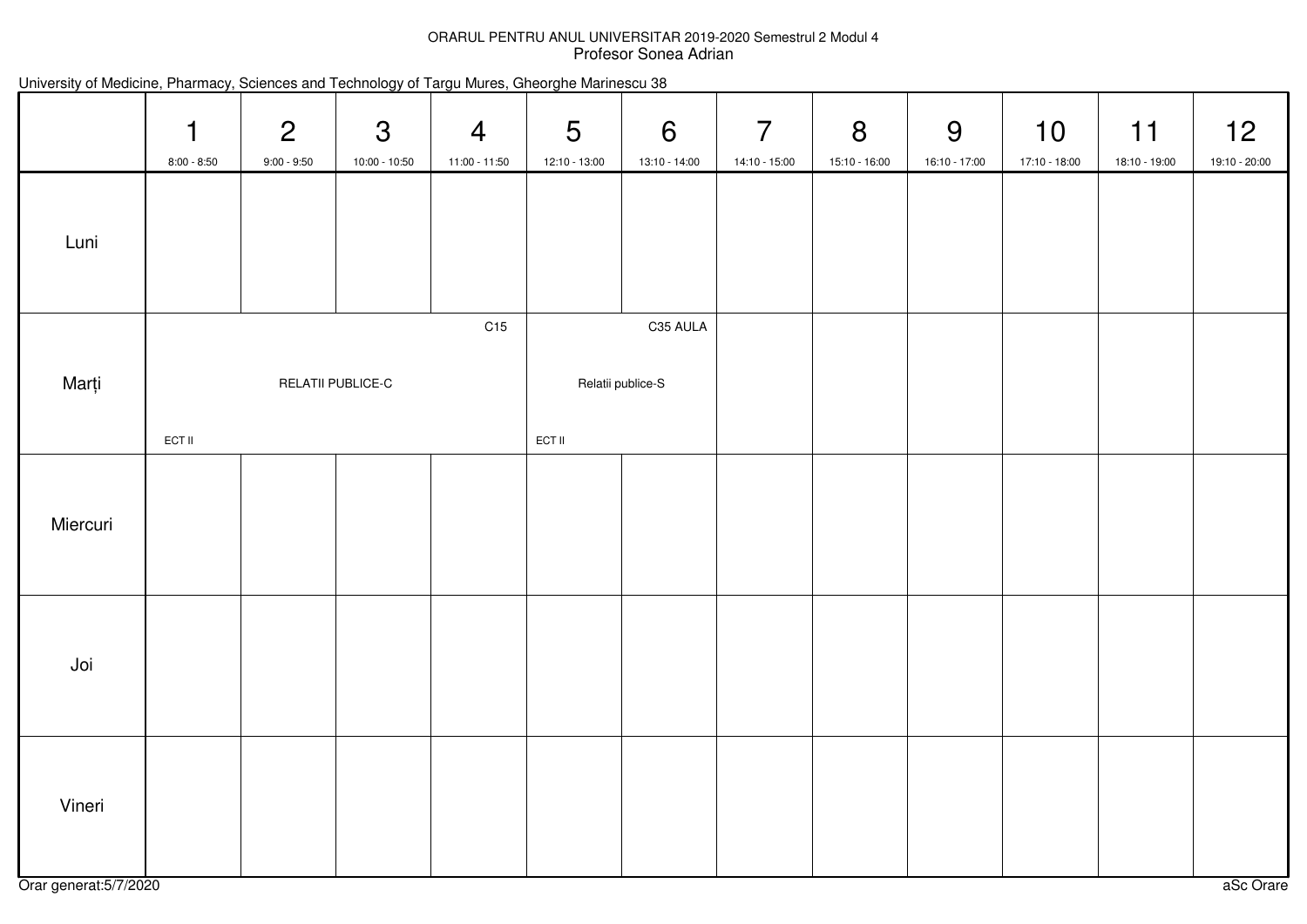## ORARUL PENTRU ANUL UNIVERSITAR 2019-2020 Semestrul 2 Modul 4Profesor Spatacean Ovidiu

|  |  |  |  |  |  | University of Medicine, Pharmacy, Sciences and Technology of Targu Mures, Gheorghe Marinescu 38 |  |
|--|--|--|--|--|--|-------------------------------------------------------------------------------------------------|--|
|--|--|--|--|--|--|-------------------------------------------------------------------------------------------------|--|

|          | $\mathbf 1$<br>$8:00 - 8:50$ | $\overline{2}$<br>$9:00 - 9:50$ | $\mathfrak{S}$<br>10:00 - 10:50 | $\overline{4}$<br>11:00 - 11:50 | $5\phantom{.0}$<br>12:10 - 13:00 | $6\overline{6}$<br>13:10 - 14:00 | $\overline{7}$<br>14:10 - 15:00 | 8<br>15:10 - 16:00 | 9<br>16:10 - 17:00 | 10<br>17:10 - 18:00 | 11<br>18:10 - 19:00 | 12<br>19:10 - 20:00 |
|----------|------------------------------|---------------------------------|---------------------------------|---------------------------------|----------------------------------|----------------------------------|---------------------------------|--------------------|--------------------|---------------------|---------------------|---------------------|
|          |                              |                                 |                                 |                                 |                                  |                                  |                                 |                    |                    |                     |                     | C15                 |
| Luni     |                              |                                 |                                 |                                 |                                  |                                  | <b>GFB II</b>                   |                    |                    | PRACTICA - P        |                     |                     |
|          |                              |                                 |                                 |                                 |                                  |                                  |                                 |                    |                    |                     |                     |                     |
|          |                              |                                 |                                 |                                 |                                  |                                  |                                 |                    |                    |                     |                     |                     |
| Marți    |                              |                                 |                                 |                                 |                                  |                                  |                                 |                    |                    |                     |                     |                     |
|          |                              |                                 |                                 |                                 |                                  |                                  |                                 |                    |                    |                     |                     |                     |
|          |                              |                                 |                                 |                                 |                                  |                                  |                                 |                    |                    |                     |                     |                     |
|          |                              |                                 |                                 |                                 |                                  |                                  |                                 |                    |                    |                     |                     |                     |
| Miercuri |                              |                                 |                                 |                                 |                                  |                                  |                                 |                    |                    |                     |                     |                     |
|          |                              |                                 |                                 |                                 |                                  |                                  |                                 |                    |                    |                     |                     |                     |
|          |                              |                                 |                                 |                                 |                                  |                                  |                                 |                    |                    |                     |                     | C <sub>28</sub>     |
|          |                              |                                 |                                 |                                 |                                  |                                  |                                 |                    |                    |                     |                     |                     |
| Joi      |                              |                                 |                                 |                                 |                                  |                                  |                                 |                    |                    | PRACTICA - P        |                     |                     |
|          |                              |                                 |                                 |                                 |                                  |                                  | <b>GFB II</b>                   |                    |                    |                     |                     |                     |
|          |                              |                                 |                                 |                                 |                                  |                                  |                                 |                    |                    |                     |                     |                     |
| Vineri   |                              |                                 |                                 |                                 |                                  |                                  |                                 |                    |                    |                     |                     |                     |
|          |                              |                                 |                                 |                                 |                                  |                                  |                                 |                    |                    |                     |                     |                     |
|          |                              |                                 |                                 |                                 |                                  |                                  |                                 |                    |                    |                     |                     |                     |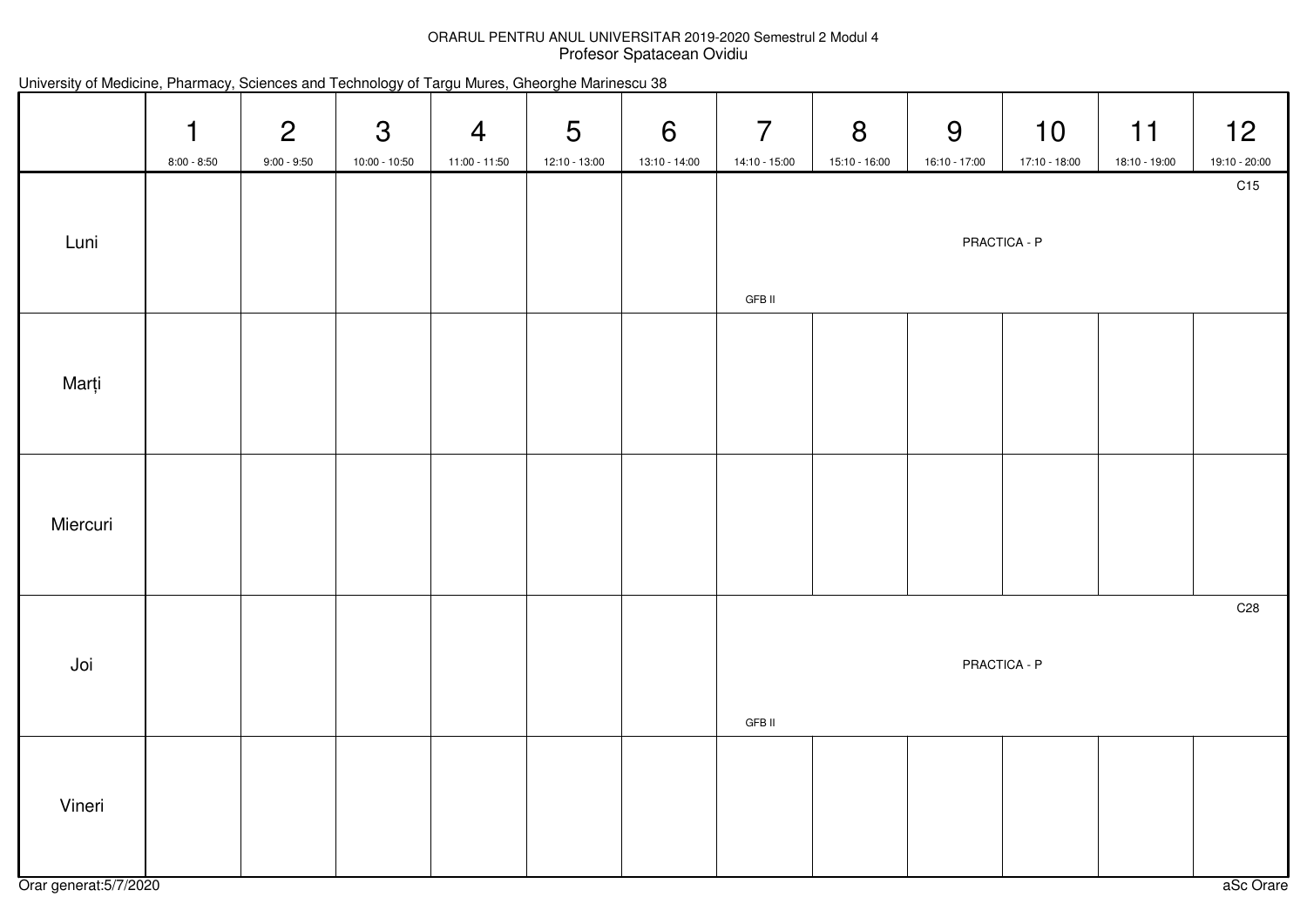## ORARUL PENTRU ANUL UNIVERSITAR 2019-2020 Semestrul 2 Modul 4Profesor Stefan Beatrice

| University of Medicine, Pharmacy, Sciences and Technology of Targu Mures, Gheorghe Marinescu 38 |  |  |  |  |
|-------------------------------------------------------------------------------------------------|--|--|--|--|
|-------------------------------------------------------------------------------------------------|--|--|--|--|

|          | 1<br>$8:00 - 8:50$ | $\overline{2}$<br>$9:00 - 9:50$ | 3<br>10:00 - 10:50               | $\overline{4}$<br>11:00 - 11:50 | 5<br>12:10 - 13:00 | 6<br>13:10 - 14:00          | $\overline{7}$<br>14:10 - 15:00 | 8<br>15:10 - 16:00 | 9<br>16:10 - 17:00 | 10<br>17:10 - 18:00 | 11<br>18:10 - 19:00 | 12<br>19:10 - 20:00 |
|----------|--------------------|---------------------------------|----------------------------------|---------------------------------|--------------------|-----------------------------|---------------------------------|--------------------|--------------------|---------------------|---------------------|---------------------|
| Luni     |                    |                                 |                                  |                                 |                    |                             | <b>FISCALITATE C</b>            | C <sub>25</sub>    |                    |                     |                     |                     |
|          |                    |                                 |                                  |                                 | CIG III/FIB III    |                             |                                 | C38                |                    |                     |                     |                     |
| Marți    |                    |                                 |                                  |                                 |                    |                             | Contabilitate de gestiune- S    |                    |                    |                     |                     |                     |
|          |                    |                                 |                                  |                                 | FIB II             |                             |                                 |                    |                    |                     |                     |                     |
| Miercuri |                    |                                 |                                  |                                 |                    |                             | Contabilitate de gestiune- S    | C18                |                    |                     |                     |                     |
|          |                    |                                 |                                  |                                 | CIG II             |                             |                                 |                    |                    |                     |                     |                     |
| Joi      |                    |                                 | CONTABILITATE<br>MANAGERIALA - C | C <sub>27</sub>                 |                    | CONTABILITATE DE GESTIUNE C |                                 | C <sub>26</sub>    |                    |                     |                     |                     |
|          |                    |                                 | ECT III                          |                                 | CIG II/FIB II      |                             |                                 |                    |                    |                     |                     |                     |
| Vineri   |                    |                                 |                                  |                                 |                    |                             |                                 |                    |                    |                     |                     |                     |

Orar generat:5/7/2020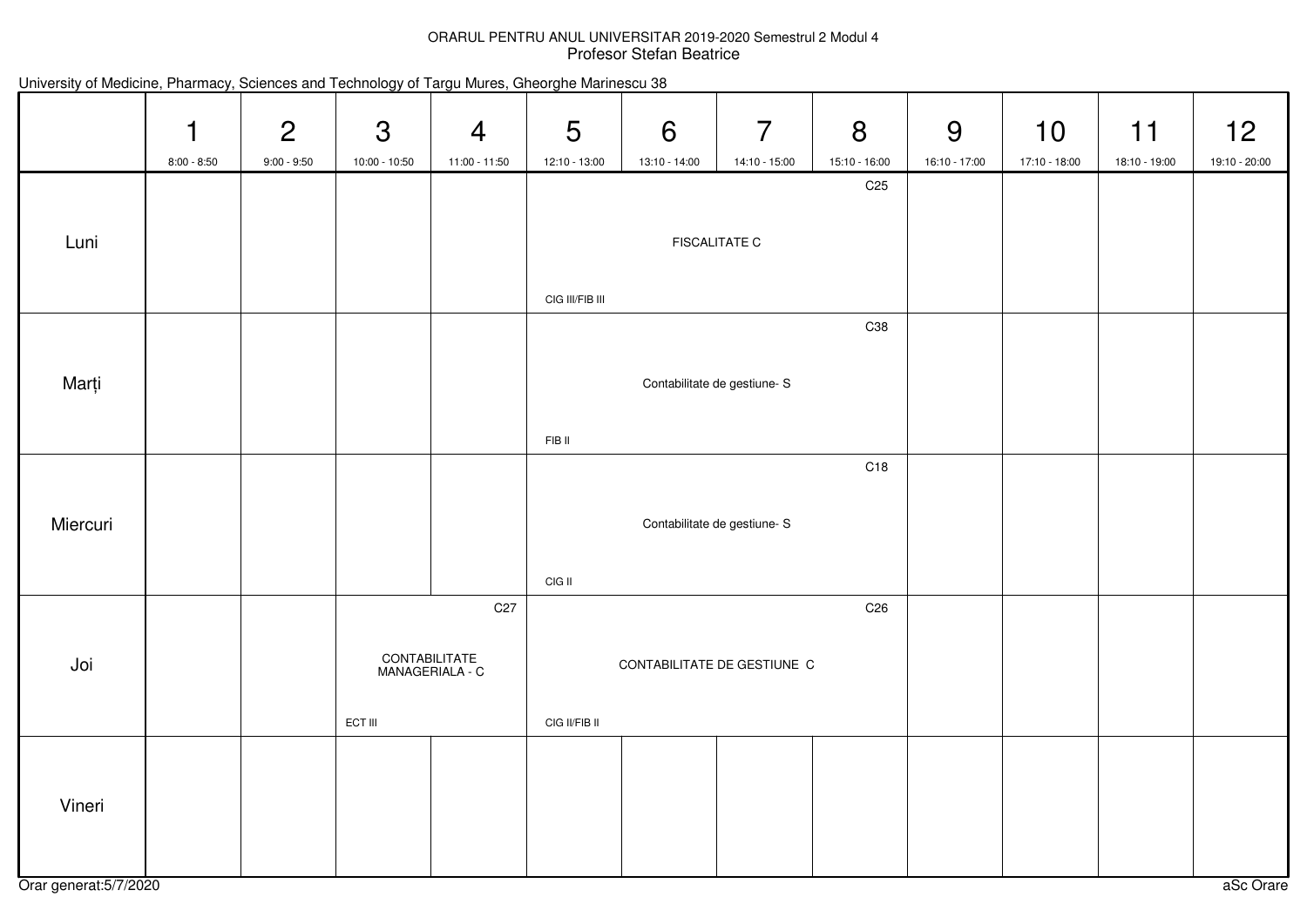## ORARUL PENTRU ANUL UNIVERSITAR 2019-2020 Semestrul 2 Modul 4Profesor Stefan Daniel

|  |  |  |  |  |  | University of Medicine, Pharmacy, Sciences and Technology of Targu Mures, Gheorghe Marinescu 38 |  |
|--|--|--|--|--|--|-------------------------------------------------------------------------------------------------|--|
|--|--|--|--|--|--|-------------------------------------------------------------------------------------------------|--|

|          | $\mathbf{1}$<br>$8:00 - 8:50$ | $\overline{2}$<br>$9:00 - 9:50$ | $\mathbf{3}$<br>10:00 - 10:50 | $\overline{4}$<br>11:00 - 11:50 | $5\overline{)}$<br>12:10 - 13:00 | 6<br>13:10 - 14:00 | $\overline{7}$<br>14:10 - 15:00 | 8<br>15:10 - 16:00 | 9<br>16:10 - 17:00 | 10<br>17:10 - 18:00 | 11<br>18:10 - 19:00 | 12<br>19:10 - 20:00 |
|----------|-------------------------------|---------------------------------|-------------------------------|---------------------------------|----------------------------------|--------------------|---------------------------------|--------------------|--------------------|---------------------|---------------------|---------------------|
| Luni     |                               |                                 |                               |                                 |                                  |                    |                                 |                    |                    |                     |                     |                     |
| Marți    |                               |                                 |                               |                                 |                                  |                    |                                 |                    |                    |                     |                     |                     |
| Miercuri |                               |                                 |                               |                                 |                                  |                    |                                 |                    |                    |                     |                     |                     |
| Joi      |                               |                                 |                               |                                 |                                  |                    |                                 |                    |                    |                     |                     |                     |
| Vineri   |                               |                                 |                               |                                 |                                  |                    |                                 |                    |                    |                     |                     |                     |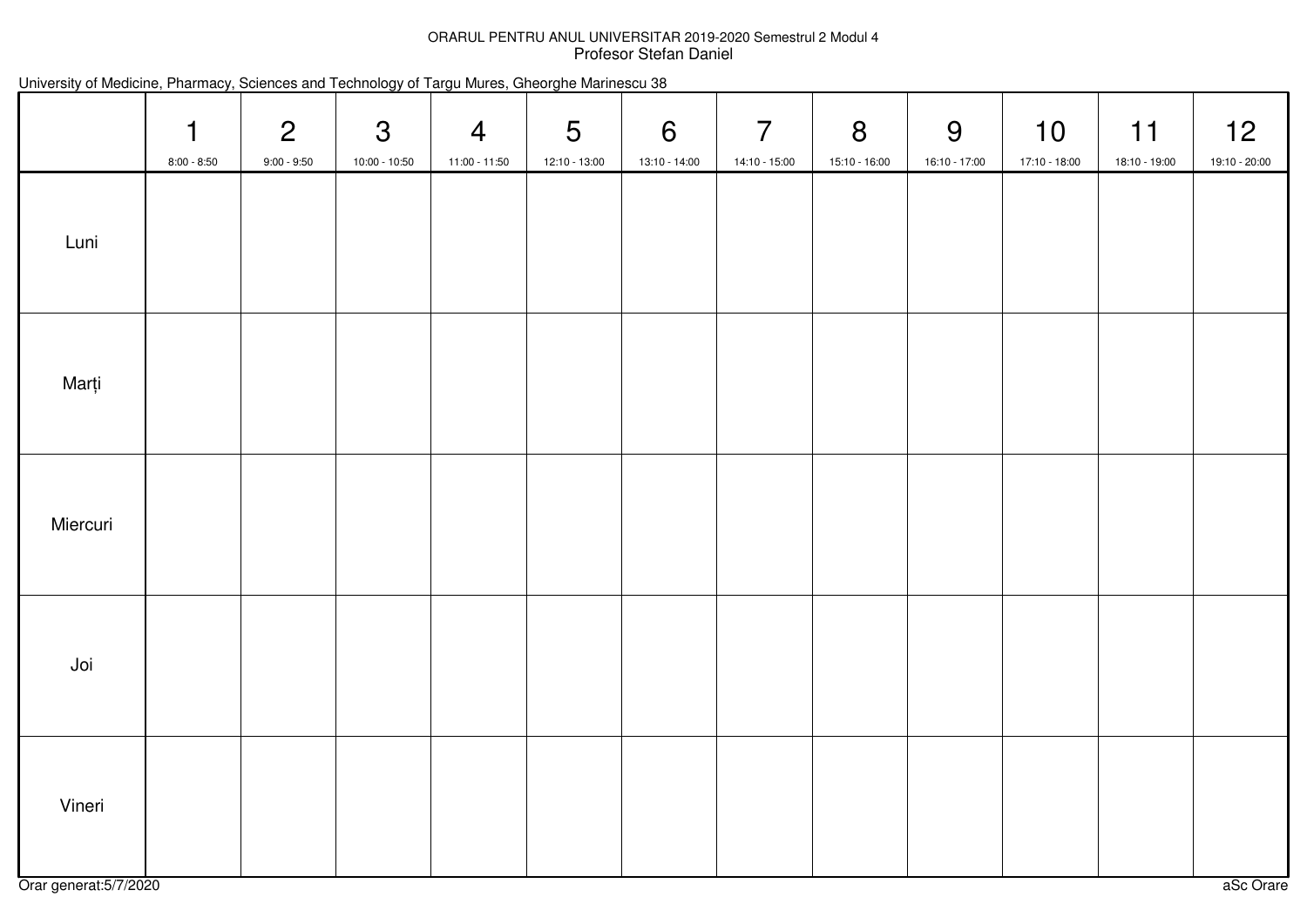## ORARUL PENTRU ANUL UNIVERSITAR 2019-2020 Semestrul 2 Modul 4 Profesor Stefan Ileana

|          | $\mathbf 1$<br>$8:00 - 8:50$ | $\overline{2}$<br>$9:00 - 9:50$ | $\mathfrak{S}$<br>10:00 - 10:50 | $\overline{4}$<br>11:00 - 11:50 | 5<br>12:10 - 13:00 | 6<br>13:10 - 14:00 | $\overline{7}$<br>14:10 - 15:00 | 8<br>15:10 - 16:00 | 9<br>16:10 - 17:00 | 10<br>17:10 - 18:00 | 11<br>18:10 - 19:00 | 12<br>19:10 - 20:00 |
|----------|------------------------------|---------------------------------|---------------------------------|---------------------------------|--------------------|--------------------|---------------------------------|--------------------|--------------------|---------------------|---------------------|---------------------|
| Luni     |                              |                                 |                                 |                                 |                    |                    |                                 |                    |                    |                     |                     |                     |
| Marți    | ADP I                        | INFORMATICA IN ADM. PUB.-C      |                                 | C <sub>23</sub>                 |                    |                    |                                 |                    |                    |                     |                     |                     |
| Miercuri | ADP I                        | Informatica in adm. public - S  |                                 | C <sub>23</sub>                 |                    |                    |                                 |                    |                    |                     |                     |                     |
| Joi      |                              |                                 |                                 |                                 |                    |                    |                                 |                    |                    |                     |                     |                     |
| Vineri   |                              |                                 |                                 |                                 |                    |                    |                                 |                    |                    |                     |                     |                     |

|  |  |  |  | University of Medicine, Pharmacy, Sciences and Technology of Targu Mures, Gheorghe Marinescu 38 |
|--|--|--|--|-------------------------------------------------------------------------------------------------|
|--|--|--|--|-------------------------------------------------------------------------------------------------|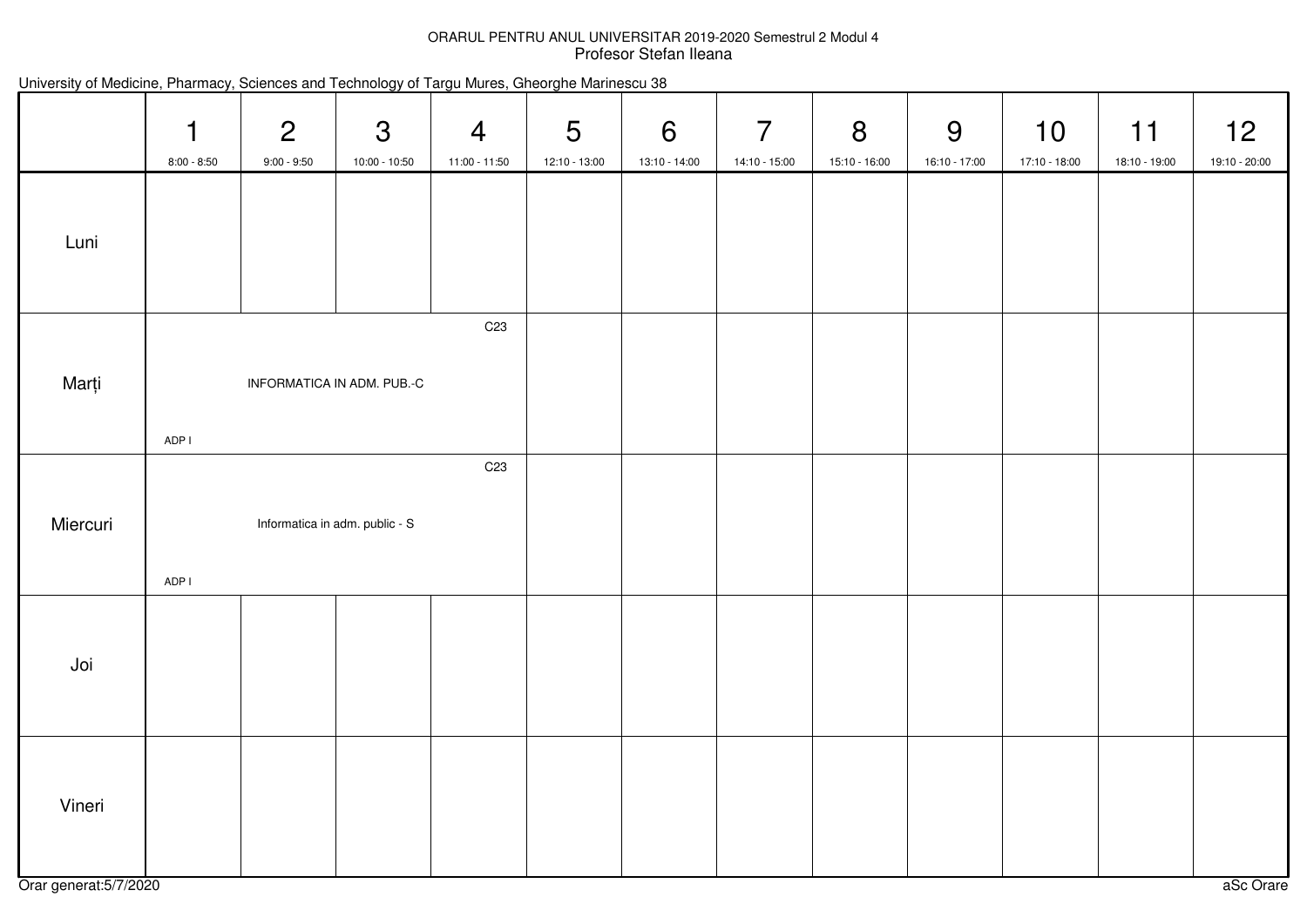## ORARUL PENTRU ANUL UNIVERSITAR 2019-2020 Semestrul 2 Modul 4Profesor Stefanescu Daniela

|  |  |  | University of Medicine, Pharmacy, Sciences and Technology of Targu Mures, Gheorghe Marinescu 38 |  |
|--|--|--|-------------------------------------------------------------------------------------------------|--|
|  |  |  |                                                                                                 |  |

|          | 1<br>$8:00 - 8:50$ | $\overline{2}$<br>$9:00 - 9:50$ | $\mathfrak{S}$<br>10:00 - 10:50 | $\overline{4}$<br>11:00 - 11:50 | $5\phantom{.0}$<br>12:10 - 13:00 | 6<br>13:10 - 14:00 | $\overline{7}$<br>14:10 - 15:00 | 8<br>15:10 - 16:00 | 9<br>16:10 - 17:00                | 10<br>17:10 - 18:00              | 11<br>18:10 - 19:00 | 12<br>19:10 - 20:00                                          |
|----------|--------------------|---------------------------------|---------------------------------|---------------------------------|----------------------------------|--------------------|---------------------------------|--------------------|-----------------------------------|----------------------------------|---------------------|--------------------------------------------------------------|
| Luni     |                    |                                 |                                 |                                 |                                  |                    |                                 |                    |                                   |                                  |                     |                                                              |
| Marți    |                    |                                 |                                 |                                 | MNG I/ECT I                      |                    | STATISTICA - C                  | CO6                |                                   |                                  |                     |                                                              |
| Miercuri |                    |                                 | CIG I/FIB I                     |                                 | STATISTICA - C                   | C35 AULA           |                                 |                    | MODELE SI TEH. ECON. PT.<br>MAF I | C <sub>23</sub><br>GEST. AFAC. C | MAF I               | C <sub>23</sub><br>Modele si teh. econ. pt. gest.<br>afac. S |
| Joi      |                    |                                 |                                 |                                 |                                  |                    |                                 |                    |                                   |                                  |                     |                                                              |
| Vineri   |                    |                                 |                                 |                                 |                                  |                    |                                 |                    |                                   |                                  |                     |                                                              |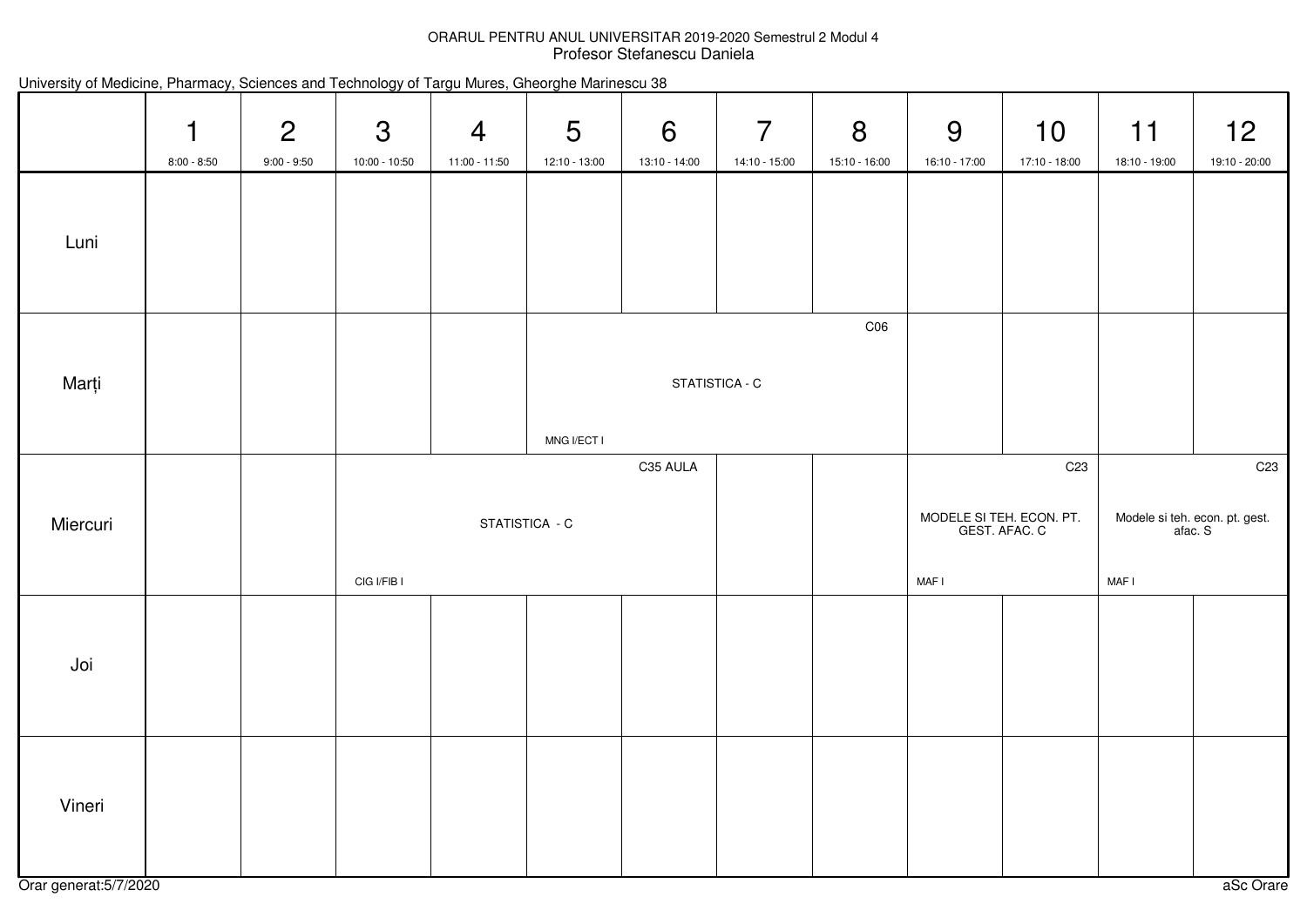## ORARUL PENTRU ANUL UNIVERSITAR 2019-2020 Semestrul 2 Modul 4 Profesor Szabo Zsuzsanna

|  |  |  |  |  |  | University of Medicine, Pharmacy, Sciences and Technology of Targu Mures, Gheorghe Marinescu 38 |  |
|--|--|--|--|--|--|-------------------------------------------------------------------------------------------------|--|
|--|--|--|--|--|--|-------------------------------------------------------------------------------------------------|--|

|          | $\mathbf 1$<br>$8:00 - 8:50$ | $\overline{2}$<br>$9:00 - 9:50$ | $\mathbf{3}$<br>10:00 - 10:50 | $\overline{4}$<br>11:00 - 11:50 | $5\overline{)}$<br>12:10 - 13:00 | $6\overline{6}$<br>13:10 - 14:00 | $\overline{7}$<br>14:10 - 15:00 | 8<br>15:10 - 16:00 | 9<br>16:10 - 17:00 | 10<br>17:10 - 18:00 | 11<br>18:10 - 19:00 | 12<br>19:10 - 20:00 |
|----------|------------------------------|---------------------------------|-------------------------------|---------------------------------|----------------------------------|----------------------------------|---------------------------------|--------------------|--------------------|---------------------|---------------------|---------------------|
| Luni     |                              |                                 |                               |                                 |                                  |                                  |                                 |                    |                    |                     |                     |                     |
| Marți    |                              |                                 |                               |                                 |                                  |                                  |                                 |                    |                    |                     |                     |                     |
| Miercuri |                              |                                 |                               |                                 |                                  |                                  |                                 |                    |                    |                     |                     |                     |
| Joi      |                              |                                 |                               |                                 |                                  |                                  |                                 |                    |                    |                     |                     |                     |
| Vineri   |                              |                                 |                               |                                 |                                  |                                  |                                 |                    |                    |                     |                     |                     |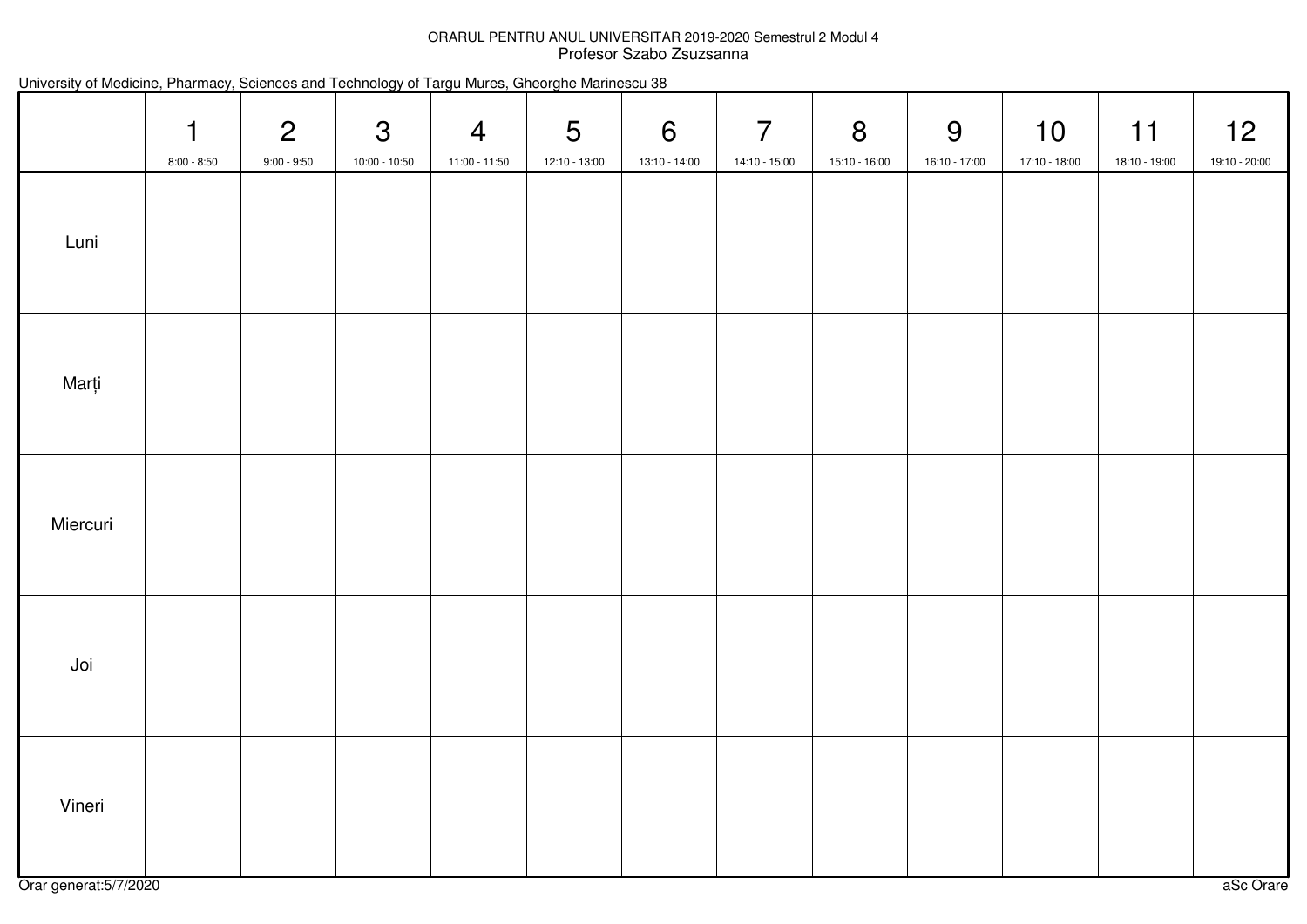## ORARUL PENTRU ANUL UNIVERSITAR 2019-2020 Semestrul 2 Modul 4 Profesor Valea Daniela

| University of Medicine, Pharmacy, Sciences and Technology of Targu Mures, Gheorghe Marinescu 38 |  |  |  |  |  |  |
|-------------------------------------------------------------------------------------------------|--|--|--|--|--|--|
|-------------------------------------------------------------------------------------------------|--|--|--|--|--|--|

|          | $\mathbf 1$<br>$8:00 - 8:50$ | 2<br>$9:00 - 9:50$ | $\mathfrak{S}$<br>10:00 - 10:50 | $\overline{4}$<br>11:00 - 11:50 | $5\overline{)}$<br>12:10 - 13:00 | 6<br>13:10 - 14:00 | $\overline{7}$<br>14:10 - 15:00 | 8<br>15:10 - 16:00 | 9<br>16:10 - 17:00 | 10<br>17:10 - 18:00                                                       | 11<br>18:10 - 19:00 | 12<br>19:10 - 20:00                                        |
|----------|------------------------------|--------------------|---------------------------------|---------------------------------|----------------------------------|--------------------|---------------------------------|--------------------|--------------------|---------------------------------------------------------------------------|---------------------|------------------------------------------------------------|
| Luni     |                              |                    |                                 |                                 |                                  |                    |                                 |                    |                    |                                                                           |                     |                                                            |
| Marți    |                              |                    |                                 |                                 |                                  |                    |                                 |                    | APP I              | C <sub>13</sub><br>DREPTUL FIN.PUBL.IN<br>UE-ARMONIZ.EUROP.A<br>TAXELOR-C | APP I               | C32<br>Dreptul fin.publ.in<br>UE-armoniz.europ.a taxelor-S |
| Miercuri |                              |                    |                                 |                                 |                                  |                    |                                 |                    |                    |                                                                           |                     |                                                            |
| Joi      |                              |                    |                                 |                                 |                                  |                    |                                 |                    |                    |                                                                           |                     |                                                            |
| Vineri   |                              |                    |                                 |                                 |                                  |                    |                                 |                    |                    |                                                                           |                     |                                                            |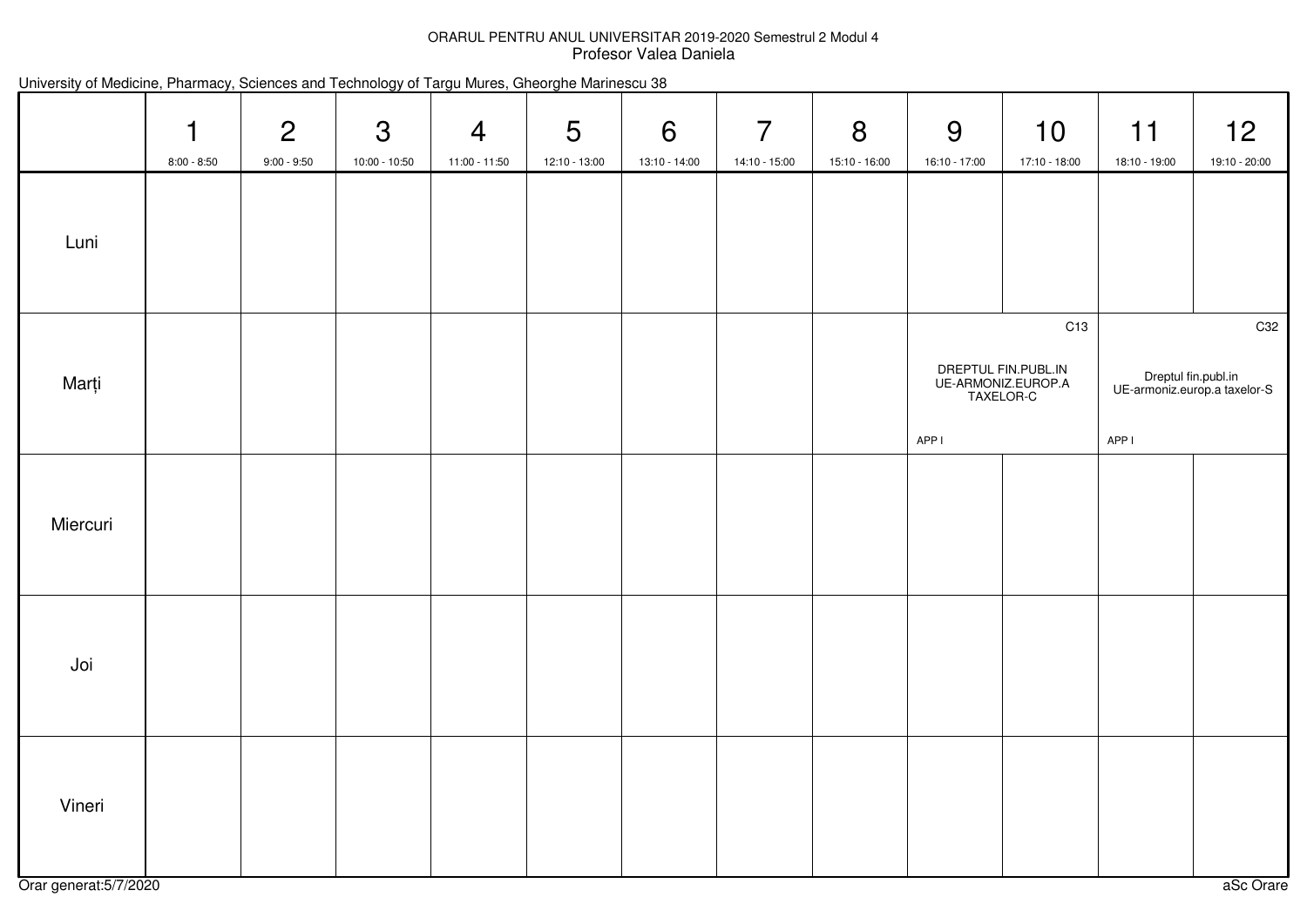## ORARUL PENTRU ANUL UNIVERSITAR 2019-2020 Semestrul 2 Modul 4Profesor Varga E. Iulia

|          | 1<br>$8:00 - 8:50$ | $\overline{2}$<br>$9:00 - 9:50$ | 3<br>10:00 - 10:50                                          | $\overline{4}$<br>11:00 - 11:50 | 5<br>12:10 - 13:00 | 6<br>13:10 - 14:00                                                    | $\overline{7}$<br>14:10 - 15:00 | 8<br>15:10 - 16:00 | 9<br>16:10 - 17:00 | 10<br>17:10 - 18:00 | 11<br>18:10 - 19:00 | 12<br>19:10 - 20:00 |
|----------|--------------------|---------------------------------|-------------------------------------------------------------|---------------------------------|--------------------|-----------------------------------------------------------------------|---------------------------------|--------------------|--------------------|---------------------|---------------------|---------------------|
| Luni     | ECT II             |                                 | Logistica - S                                               | C <sub>06</sub>                 |                    |                                                                       |                                 |                    |                    |                     |                     |                     |
| Marți    |                    |                                 |                                                             |                                 |                    |                                                                       |                                 |                    |                    |                     |                     |                     |
| Miercuri | MNG II             |                                 | Logistica - S                                               | C19                             |                    |                                                                       |                                 |                    |                    |                     |                     |                     |
| Joi      | ADP II             |                                 | MANAGEMENTUL RESURSELOR UMANE IN<br>ADMINISTRATIA PUBLICA-C | C12                             | ADP II             | C18<br>Managementul resurselor<br>umane in administratia<br>publica-S |                                 |                    |                    |                     |                     |                     |
| Vineri   |                    |                                 |                                                             |                                 |                    |                                                                       |                                 |                    |                    |                     |                     |                     |

|  |  |  |  |  |  | University of Medicine, Pharmacy, Sciences and Technology of Targu Mures, Gheorghe Marinescu 38 |  |
|--|--|--|--|--|--|-------------------------------------------------------------------------------------------------|--|
|--|--|--|--|--|--|-------------------------------------------------------------------------------------------------|--|

Orar generat:5/7/2020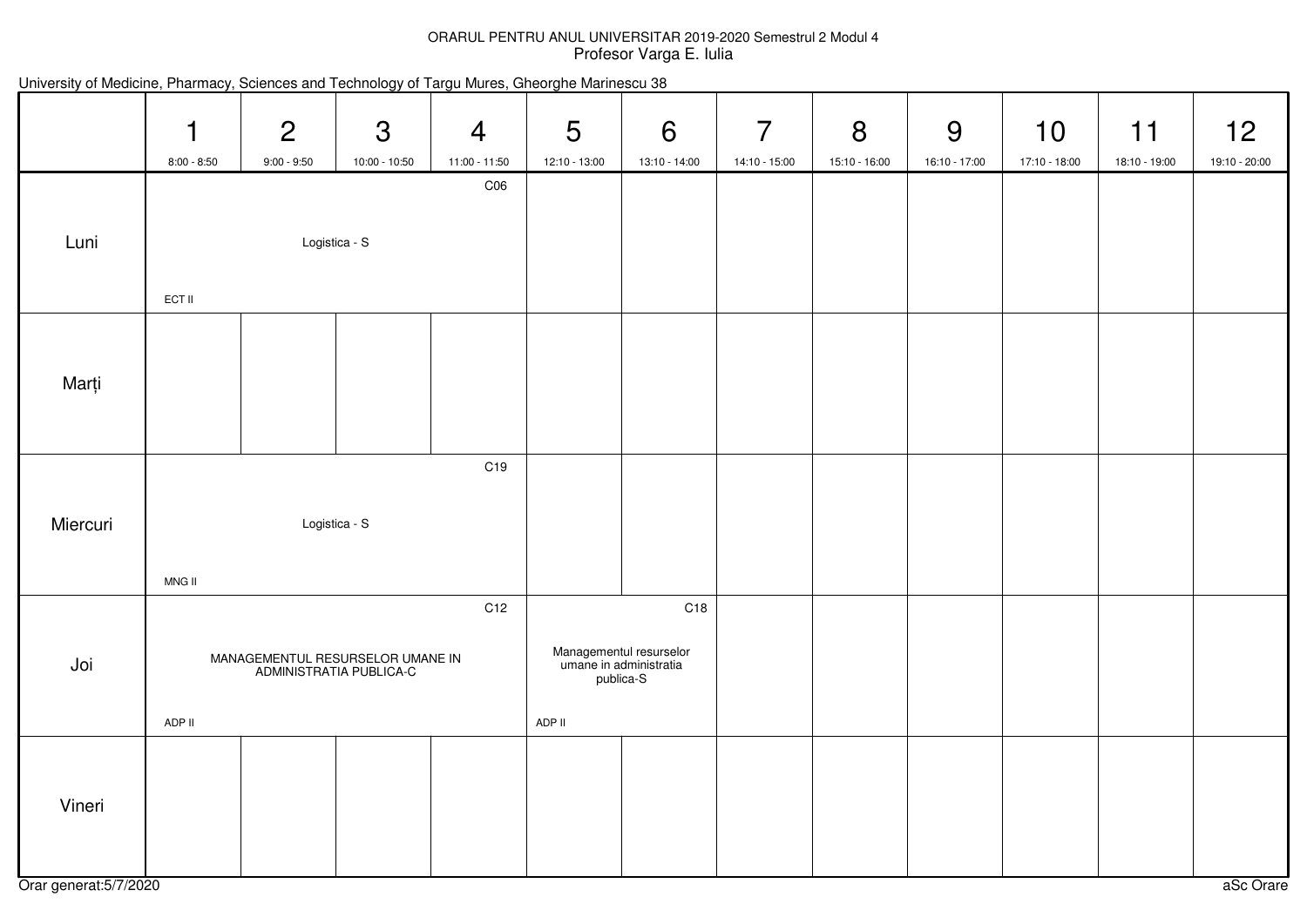## ORARUL PENTRU ANUL UNIVERSITAR 2019-2020 Semestrul 2 Modul 4Profesor Zsido Kinga

|          | $\mathbf 1$<br>$8:00 - 8:50$                                                              | 2<br>$9:00 - 9:50$ | $\mathfrak{S}$<br>10:00 - 10:50 | $\overline{4}$<br>11:00 - 11:50 | $5\overline{)}$<br>12:10 - 13:00 | $6\overline{6}$<br>13:10 - 14:00 | $\overline{7}$<br>14:10 - 15:00 | 8<br>15:10 - 16:00 | 9<br>16:10 - 17:00 | 10<br>17:10 - 18:00 | 11<br>18:10 - 19:00 | 12<br>19:10 - 20:00 |
|----------|-------------------------------------------------------------------------------------------|--------------------|---------------------------------|---------------------------------|----------------------------------|----------------------------------|---------------------------------|--------------------|--------------------|---------------------|---------------------|---------------------|
| Luni     | C13<br>Analiza diagnostic si evaluarea intreprinderii- S<br>$\textsf{MNG}\; \textsf{III}$ |                    |                                 |                                 |                                  |                                  |                                 |                    |                    |                     |                     |                     |
| Marți    |                                                                                           |                    |                                 |                                 |                                  |                                  |                                 |                    |                    |                     |                     |                     |
| Miercuri |                                                                                           |                    |                                 |                                 |                                  |                                  |                                 |                    |                    |                     |                     |                     |
| Joi      |                                                                                           |                    |                                 |                                 |                                  |                                  |                                 |                    |                    |                     |                     |                     |
| Vineri   |                                                                                           |                    |                                 |                                 |                                  |                                  |                                 |                    |                    |                     |                     |                     |

## University of Medicine, Pharmacy, Sciences and Technology of Targu Mures, Gheorghe Marinescu 38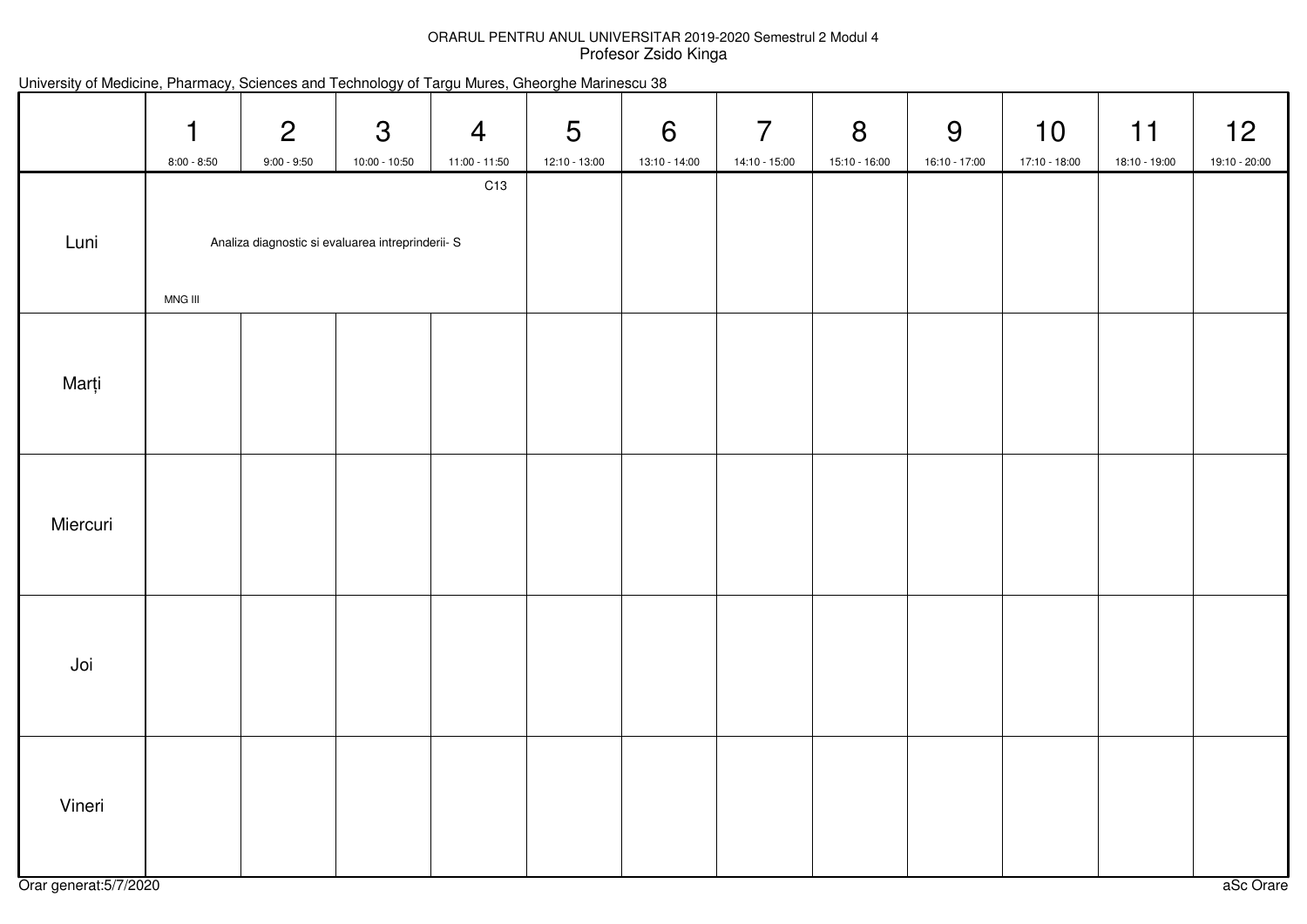## ORARUL PENTRU ANUL UNIVERSITAR 2019-2020 Semestrul 2 Modul 4Profesor Cosa Lucia

| University of Medicine, Pharmacy, Sciences and Technology of Targu Mures, Gheorghe Marinescu 38 |  |  |  |  |  |  |
|-------------------------------------------------------------------------------------------------|--|--|--|--|--|--|
|-------------------------------------------------------------------------------------------------|--|--|--|--|--|--|

|          | $\mathbf{1}$<br>$8:00 - 8:50$ | $\overline{2}$<br>$9:00 - 9:50$ | $\mathbf{3}$<br>10:00 - 10:50 | $\overline{4}$<br>11:00 - 11:50 | $5\overline{)}$<br>12:10 - 13:00 | $6\overline{6}$<br>13:10 - 14:00 | $\overline{7}$<br>14:10 - 15:00 | 8<br>15:10 - 16:00 | 9<br>16:10 - 17:00 | 10<br>17:10 - 18:00 | 11<br>18:10 - 19:00 | 12<br>19:10 - 20:00 |
|----------|-------------------------------|---------------------------------|-------------------------------|---------------------------------|----------------------------------|----------------------------------|---------------------------------|--------------------|--------------------|---------------------|---------------------|---------------------|
| Luni     |                               |                                 |                               |                                 |                                  |                                  |                                 |                    |                    |                     |                     |                     |
| Marți    |                               |                                 |                               |                                 |                                  |                                  |                                 |                    |                    |                     |                     |                     |
| Miercuri |                               |                                 |                               |                                 |                                  |                                  |                                 |                    |                    |                     |                     |                     |
| Joi      |                               |                                 |                               |                                 |                                  |                                  |                                 |                    |                    |                     |                     |                     |
| Vineri   |                               |                                 |                               |                                 |                                  |                                  |                                 |                    |                    |                     |                     |                     |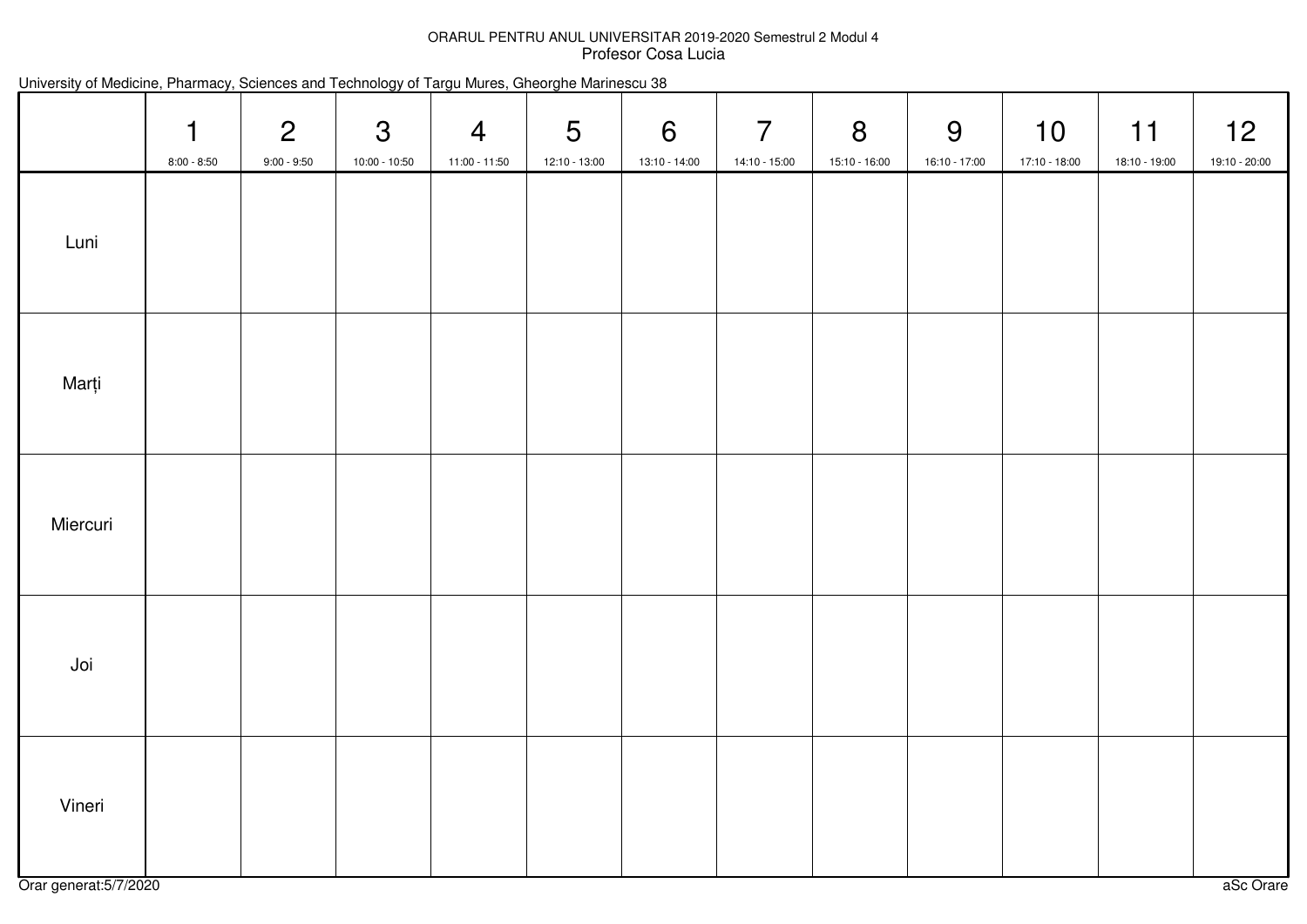## ORARUL PENTRU ANUL UNIVERSITAR 2019-2020 Semestrul 2 Modul 4Profesor Zakarias, Steff

| University of Medicine, Pharmacy, Sciences and Technology of Targu Mures, Gheorghe Marinescu 38 |  |  |  |  |  |  |
|-------------------------------------------------------------------------------------------------|--|--|--|--|--|--|
|-------------------------------------------------------------------------------------------------|--|--|--|--|--|--|

|          | $\mathbf 1$<br>$8:00 - 8:50$ | 2<br>$9:00 - 9:50$ | $\mathfrak{S}$<br>10:00 - 10:50 | $\overline{4}$<br>11:00 - 11:50 | $5\overline{)}$<br>12:10 - 13:00 | 6<br>13:10 - 14:00 | $\overline{7}$<br>14:10 - 15:00 | 8<br>15:10 - 16:00         | 9<br>16:10 - 17:00 | 10<br>17:10 - 18:00 | 11<br>18:10 - 19:00 | 12<br>19:10 - 20:00 |
|----------|------------------------------|--------------------|---------------------------------|---------------------------------|----------------------------------|--------------------|---------------------------------|----------------------------|--------------------|---------------------|---------------------|---------------------|
| Luni     |                              |                    |                                 |                                 |                                  |                    |                                 | Sport<br>Educatie fizica-S |                    |                     |                     |                     |
|          |                              | Sport              |                                 |                                 |                                  |                    | ECT I                           |                            |                    |                     |                     |                     |
| Marți    |                              | Educatie fizica-S  |                                 |                                 |                                  |                    |                                 |                            |                    |                     |                     |                     |
|          | MNG I                        |                    |                                 |                                 |                                  |                    |                                 |                            |                    |                     |                     |                     |
| Miercuri |                              |                    |                                 |                                 |                                  |                    |                                 |                            |                    |                     |                     |                     |
| Joi      |                              |                    |                                 |                                 |                                  |                    |                                 |                            |                    |                     |                     |                     |
| Vineri   |                              |                    |                                 |                                 |                                  |                    |                                 |                            |                    |                     |                     |                     |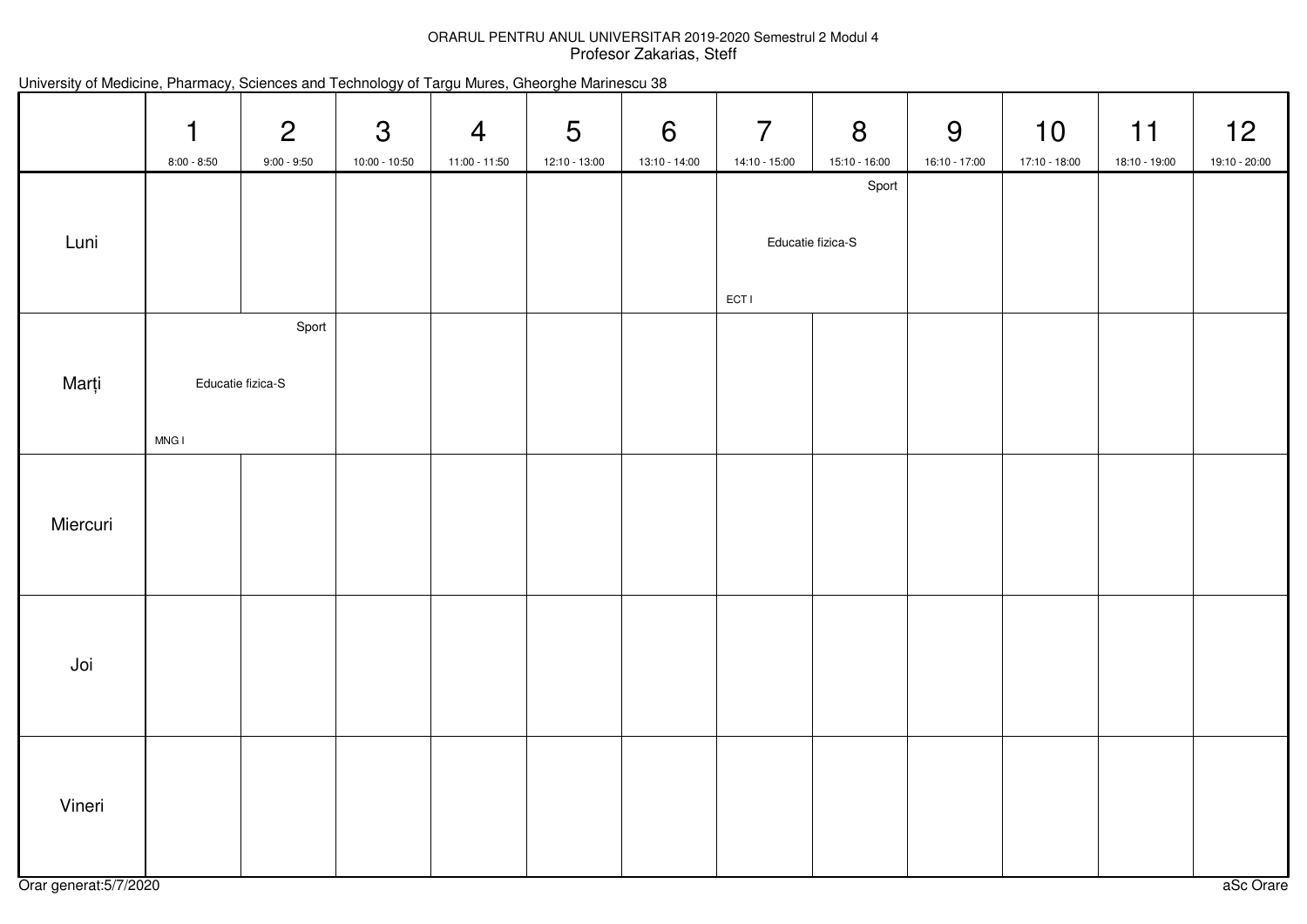### ORARUL PENTRU ANUL UNIVERSITAR 2019-2020 Semestrul 2 Modul 4Profesor Laszlo, Hermanovski

|          | $\mathbf 1$<br>$8:00 - 8:50$ | $\overline{2}$<br>$9:00 - 9:50$               | $\mathfrak{S}$<br>10:00 - 10:50 | $\overline{4}$<br>11:00 - 11:50 | $5\phantom{.0}$<br>12:10 - 13:00 | $6\phantom{1}6$<br>13:10 - 14:00 | $\overline{7}$<br>14:10 - 15:00 | 8<br>15:10 - 16:00 | 9<br>16:10 - 17:00 | 10<br>17:10 - 18:00 | 11<br>18:10 - 19:00 | 12<br>19:10 - 20:00 |
|----------|------------------------------|-----------------------------------------------|---------------------------------|---------------------------------|----------------------------------|----------------------------------|---------------------------------|--------------------|--------------------|---------------------|---------------------|---------------------|
| Luni     | ECT III                      | C <sub>15</sub><br>Managementul calitatii - S |                                 |                                 |                                  |                                  |                                 |                    |                    |                     |                     |                     |
| Marți    |                              |                                               |                                 |                                 |                                  |                                  |                                 |                    |                    |                     |                     |                     |
| Miercuri | MNG III/ECT III              | MANAGEMENTUL CALITATII - C                    |                                 | C <sub>06</sub>                 | MNG III                          |                                  | Managementul calitatii - S      | C <sub>26</sub>    |                    |                     |                     |                     |
| Joi      |                              |                                               |                                 |                                 |                                  |                                  |                                 |                    |                    |                     |                     |                     |
| Vineri   |                              |                                               |                                 |                                 |                                  |                                  |                                 |                    |                    |                     |                     |                     |

#### University of Medicine, Pharmacy, Sciences and Technology of Targu Mures, Gheorghe Marinescu 38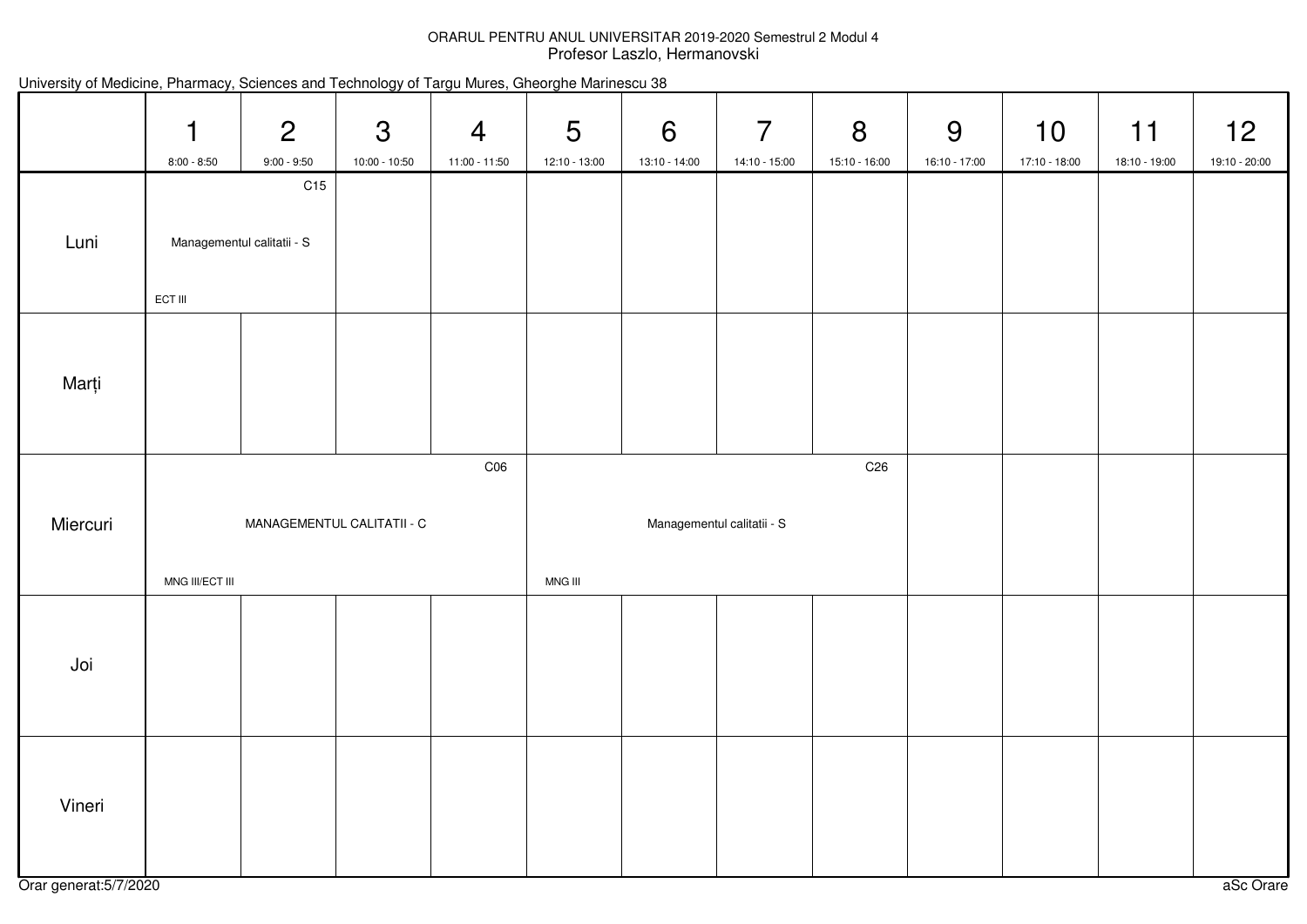## ORARUL PENTRU ANUL UNIVERSITAR 2019-2020 Semestrul 2 Modul 4Profesor Moreno, Res

|  |  |  |  |  |  | University of Medicine, Pharmacy, Sciences and Technology of Targu Mures, Gheorghe Marinescu 38 |  |
|--|--|--|--|--|--|-------------------------------------------------------------------------------------------------|--|
|--|--|--|--|--|--|-------------------------------------------------------------------------------------------------|--|

|          | $\mathbf 1$<br>$8:00 - 8:50$ | $\overline{2}$<br>$9:00 - 9:50$ | $\mathfrak{S}$<br>10:00 - 10:50 | $\overline{4}$<br>11:00 - 11:50 | $5\phantom{1}$<br>12:10 - 13:00 | 6<br>13:10 - 14:00 | $\overline{7}$<br>14:10 - 15:00 | 8<br>15:10 - 16:00                                      | 9<br>16:10 - 17:00 | 10<br>17:10 - 18:00                 | 11<br>18:10 - 19:00 | 12<br>19:10 - 20:00 |
|----------|------------------------------|---------------------------------|---------------------------------|---------------------------------|---------------------------------|--------------------|---------------------------------|---------------------------------------------------------|--------------------|-------------------------------------|---------------------|---------------------|
| Luni     |                              |                                 |                                 |                                 |                                 |                    | MRU I                           | C <sub>06</sub><br>SIST. INF. IN MANAG. RES.<br>UMANE-C | <b>MRUI</b>        | Sist. inf. in manag. res. umane - L |                     | C <sub>23</sub>     |
| Marți    |                              |                                 |                                 |                                 |                                 |                    |                                 |                                                         |                    |                                     |                     |                     |
| Miercuri |                              |                                 |                                 |                                 |                                 |                    |                                 |                                                         |                    |                                     |                     |                     |
| Joi      |                              |                                 |                                 |                                 |                                 |                    |                                 |                                                         |                    |                                     |                     |                     |
| Vineri   |                              |                                 |                                 |                                 |                                 |                    |                                 |                                                         |                    |                                     |                     |                     |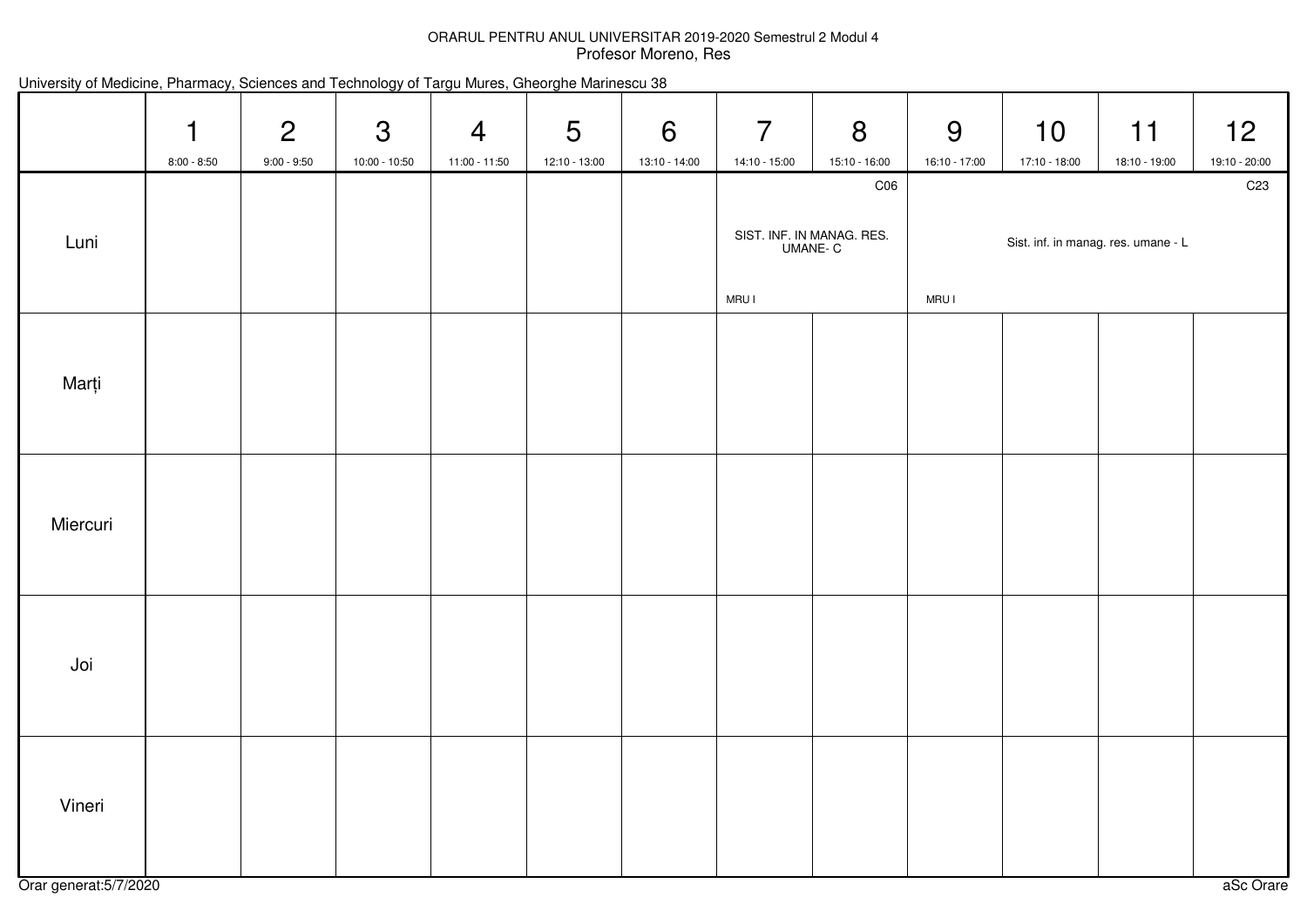## ORARUL PENTRU ANUL UNIVERSITAR 2019-2020 Semestrul 2 Modul 4 Profesor Sonia, Coman

| University of Medicine, Pharmacy, Sciences and Technology of Targu Mures, Gheorghe Marinescu 38 |  |  |  |  |  |  |
|-------------------------------------------------------------------------------------------------|--|--|--|--|--|--|
|-------------------------------------------------------------------------------------------------|--|--|--|--|--|--|

|          | $\mathbf 1$<br>$8:00 - 8:50$                                                 | $\overline{2}$<br>$9:00 - 9:50$ | $\mathfrak{S}$<br>10:00 - 10:50 | $\overline{4}$<br>11:00 - 11:50                                    | $5\overline{)}$<br>12:10 - 13:00 | $6\overline{6}$<br>13:10 - 14:00 | $\overline{7}$<br>14:10 - 15:00 | 8<br>15:10 - 16:00 | 9<br>16:10 - 17:00 | 10<br>17:10 - 18:00 | 11<br>18:10 - 19:00 | 12<br>19:10 - 20:00 |
|----------|------------------------------------------------------------------------------|---------------------------------|---------------------------------|--------------------------------------------------------------------|----------------------------------|----------------------------------|---------------------------------|--------------------|--------------------|---------------------|---------------------|---------------------|
| Luni     |                                                                              |                                 |                                 |                                                                    |                                  |                                  |                                 |                    |                    |                     |                     |                     |
| Marți    |                                                                              |                                 |                                 |                                                                    |                                  |                                  |                                 |                    |                    |                     |                     |                     |
| Miercuri | C <sub>24</sub><br>Drept international privat-S<br>Gr <sub>1</sub><br>DRP IV |                                 | DRP IV                          | C <sub>27</sub><br>Drept international privat-S<br>Gr <sub>2</sub> |                                  |                                  |                                 |                    |                    |                     |                     |                     |
| Joi      |                                                                              |                                 |                                 |                                                                    |                                  |                                  |                                 |                    |                    |                     |                     |                     |
| Vineri   |                                                                              |                                 |                                 |                                                                    |                                  |                                  |                                 |                    |                    |                     |                     |                     |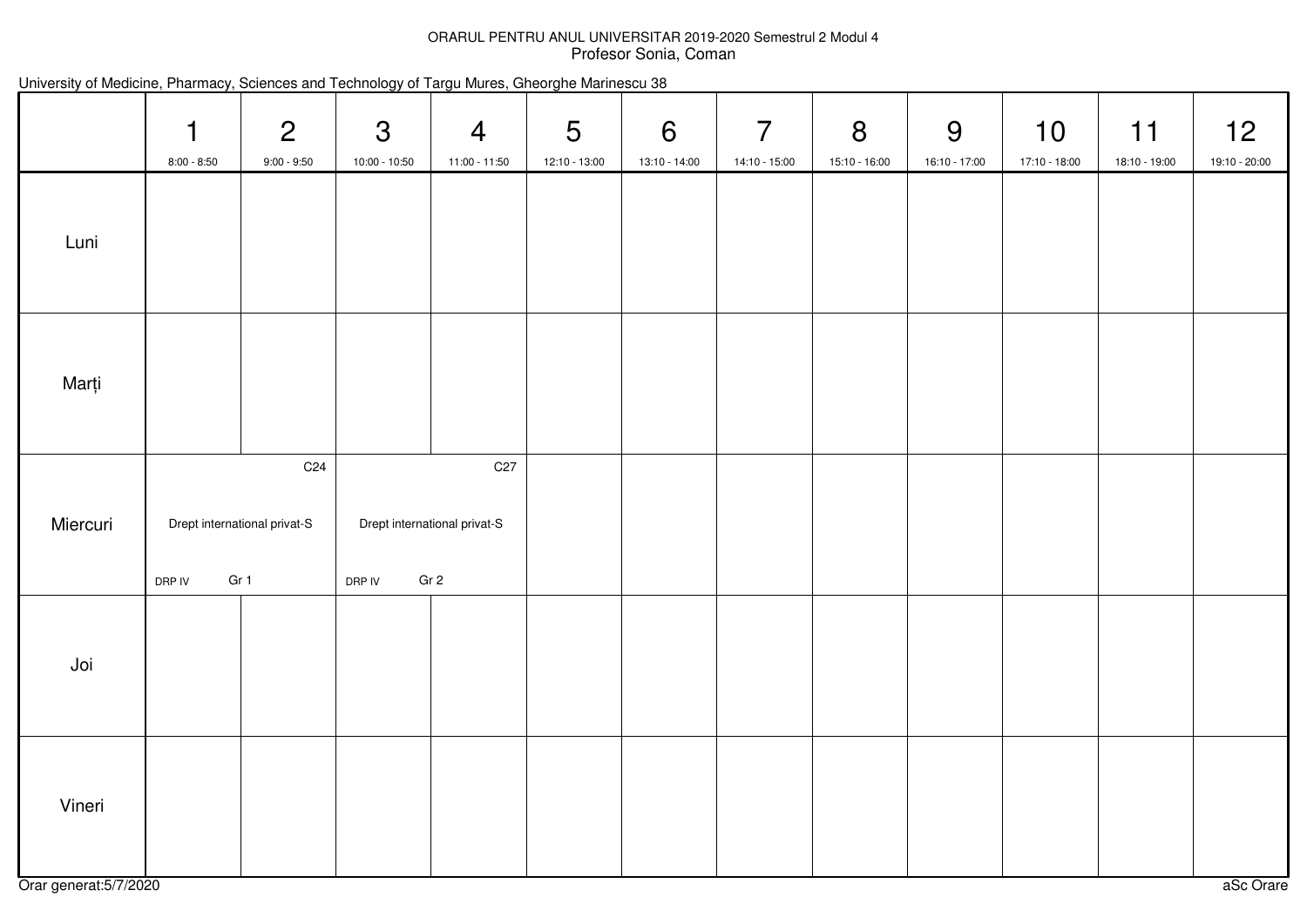## ORARUL PENTRU ANUL UNIVERSITAR 2019-2020 Semestrul 2 Modul 4Profesor Cornelia, Sus

| University of Medicine, Pharmacy, Sciences and Technology of Targu Mures, Gheorghe Marinescu 38 |  |  |  |  |
|-------------------------------------------------------------------------------------------------|--|--|--|--|
|-------------------------------------------------------------------------------------------------|--|--|--|--|

|          | $\overline{1}$<br>$8:00 - 8:50$ | $\overline{2}$<br>$9:00 - 9:50$                                   | 3<br>10:00 - 10:50 | $\overline{4}$<br>11:00 - 11:50                        | $5\phantom{.0}$<br>12:10 - 13:00 | 6<br>13:10 - 14:00                             | $\overline{7}$<br>14:10 - 15:00 | 8<br>15:10 - 16:00 | 9<br>16:10 - 17:00 | 10<br>17:10 - 18:00 | 11<br>18:10 - 19:00 | 12<br>19:10 - 20:00 |
|----------|---------------------------------|-------------------------------------------------------------------|--------------------|--------------------------------------------------------|----------------------------------|------------------------------------------------|---------------------------------|--------------------|--------------------|---------------------|---------------------|---------------------|
| Luni     |                                 |                                                                   |                    | C38<br>Metodologia cercetarii<br>stiintifice-S         |                                  | C14<br>Metodologia cercetarii<br>stiintifice-S |                                 |                    |                    |                     |                     |                     |
| Marți    |                                 |                                                                   | DRP III            | Gr 1                                                   | DRP III<br>ADP III               | Gr <sub>2</sub>                                | Drept securitatii sociale-S     | C19                |                    |                     |                     |                     |
| Miercuri | DRP IV                          | C <sub>27</sub><br>Drept securitatii sociale-S<br>Gr <sub>2</sub> | DRP IV             | C <sub>28</sub><br>Drept securitatii sociale-S<br>Gr 1 |                                  |                                                |                                 |                    |                    |                     |                     |                     |
| Joi      |                                 |                                                                   |                    |                                                        |                                  |                                                |                                 |                    |                    |                     |                     |                     |
| Vineri   |                                 |                                                                   |                    |                                                        |                                  |                                                |                                 |                    |                    |                     |                     |                     |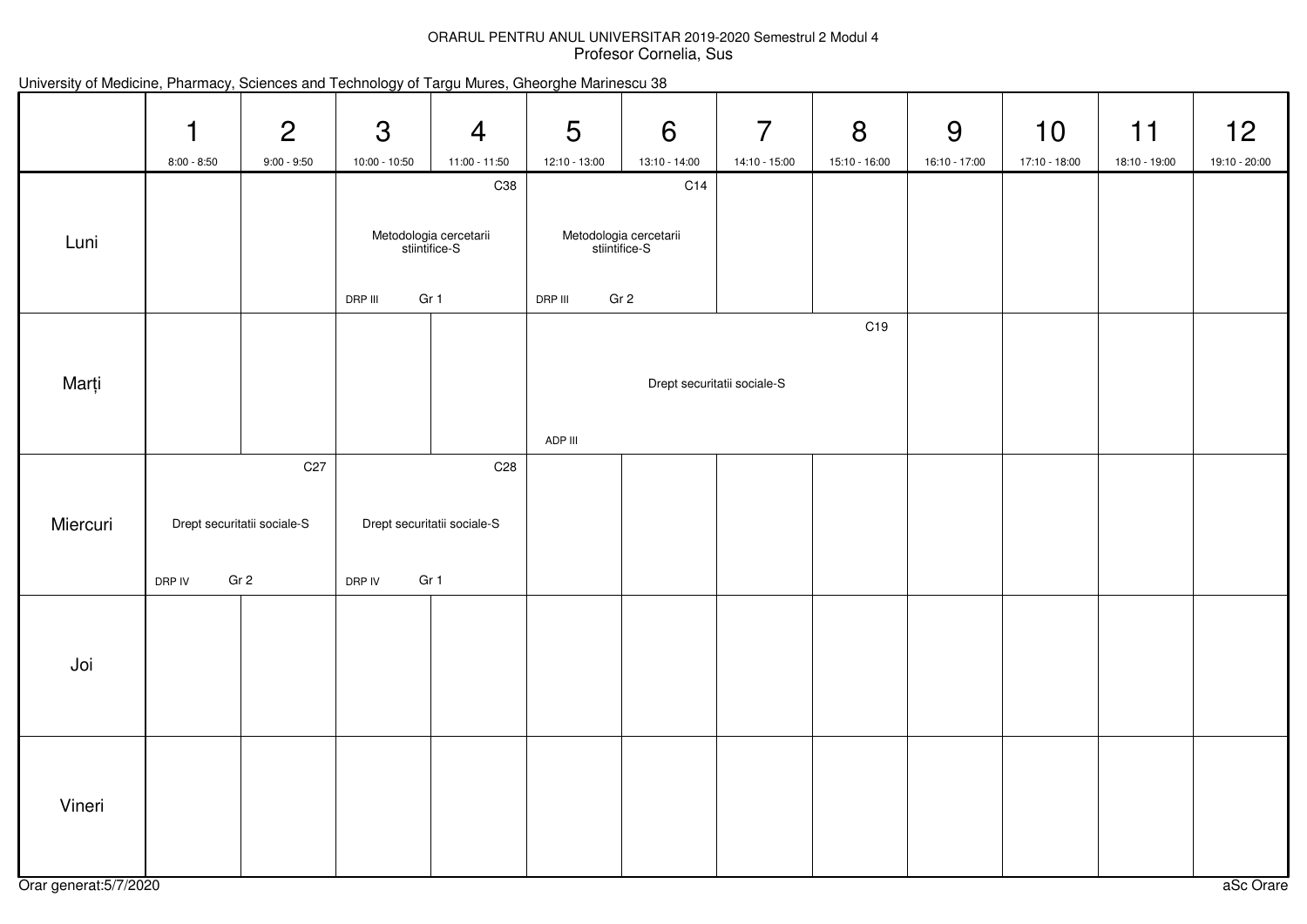## ORARUL PENTRU ANUL UNIVERSITAR 2019-2020 Semestrul 2 Modul 4Profesor Nelu-Dorinel, Popa

|  |  |  |  |  | University of Medicine, Pharmacy, Sciences and Technology of Targu Mures, Gheorghe Marinescu 38 |  |
|--|--|--|--|--|-------------------------------------------------------------------------------------------------|--|
|--|--|--|--|--|-------------------------------------------------------------------------------------------------|--|

|          | $\mathbf 1$<br>$8:00 - 8:50$ | $\overline{2}$<br>$9:00 - 9:50$ | $\mathfrak{S}$<br>10:00 - 10:50 | $\overline{4}$<br>11:00 - 11:50 | $5\overline{)}$<br>12:10 - 13:00 | 6<br>13:10 - 14:00      | $\overline{7}$<br>14:10 - 15:00                 | 8<br>15:10 - 16:00 | 9<br>16:10 - 17:00 | 10<br>17:10 - 18:00 | 11<br>18:10 - 19:00 | 12<br>19:10 - 20:00 |
|----------|------------------------------|---------------------------------|---------------------------------|---------------------------------|----------------------------------|-------------------------|-------------------------------------------------|--------------------|--------------------|---------------------|---------------------|---------------------|
| Luni     | <b>ECTI</b>                  | C14<br>Dr. afacerilor-S         |                                 |                                 |                                  |                         |                                                 |                    |                    |                     |                     |                     |
| Marți    |                              |                                 |                                 |                                 |                                  |                         |                                                 |                    |                    |                     |                     |                     |
| Miercuri |                              |                                 |                                 |                                 |                                  |                         |                                                 |                    |                    |                     |                     |                     |
| Joi      |                              |                                 |                                 |                                 | MNG I                            | C12<br>Dr. afacerilor-S | Drept si administrarea<br>afacerilor-S<br>ADP I | C38                |                    |                     |                     |                     |
| Vineri   |                              |                                 |                                 |                                 |                                  |                         |                                                 |                    |                    |                     |                     |                     |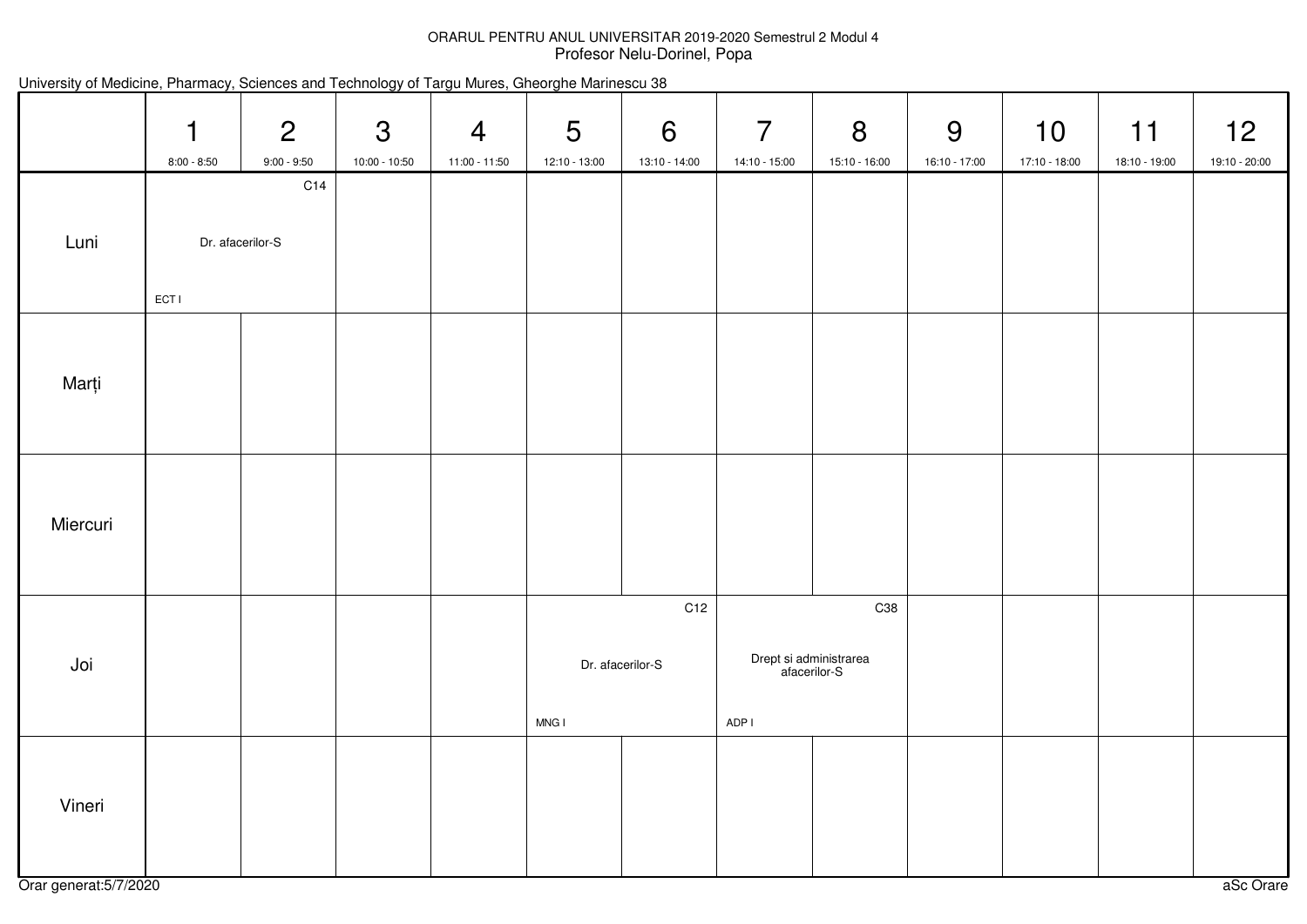## ORARUL PENTRU ANUL UNIVERSITAR 2019-2020 Semestrul 2 Modul 4Profesor Naghi, Naghi

|  |  |  |  |  |  | University of Medicine, Pharmacy, Sciences and Technology of Targu Mures, Gheorghe Marinescu 38 |  |
|--|--|--|--|--|--|-------------------------------------------------------------------------------------------------|--|
|--|--|--|--|--|--|-------------------------------------------------------------------------------------------------|--|

|          | $\mathbf{1}$<br>$8:00 - 8:50$ | $\overline{2}$<br>$9:00 - 9:50$ | $\mathbf{3}$<br>$10:00 - 10:50$ | $\overline{4}$<br>11:00 - 11:50 | $\overline{5}$<br>12:10 - 13:00 | $6\overline{6}$<br>13:10 - 14:00 | $\overline{7}$<br>14:10 - 15:00 | 8<br>15:10 - 16:00 | 9<br>16:10 - 17:00 | 10<br>17:10 - 18:00 | 11<br>18:10 - 19:00 | 12<br>19:10 - 20:00 |
|----------|-------------------------------|---------------------------------|---------------------------------|---------------------------------|---------------------------------|----------------------------------|---------------------------------|--------------------|--------------------|---------------------|---------------------|---------------------|
| Luni     |                               |                                 |                                 |                                 |                                 |                                  |                                 |                    |                    |                     |                     |                     |
| Marți    |                               |                                 |                                 |                                 |                                 |                                  |                                 |                    |                    |                     |                     |                     |
| Miercuri |                               |                                 |                                 |                                 |                                 |                                  |                                 |                    |                    |                     |                     |                     |
| Joi      |                               |                                 |                                 |                                 |                                 |                                  |                                 |                    |                    |                     |                     |                     |
| Vineri   |                               |                                 |                                 |                                 |                                 |                                  |                                 |                    |                    |                     |                     |                     |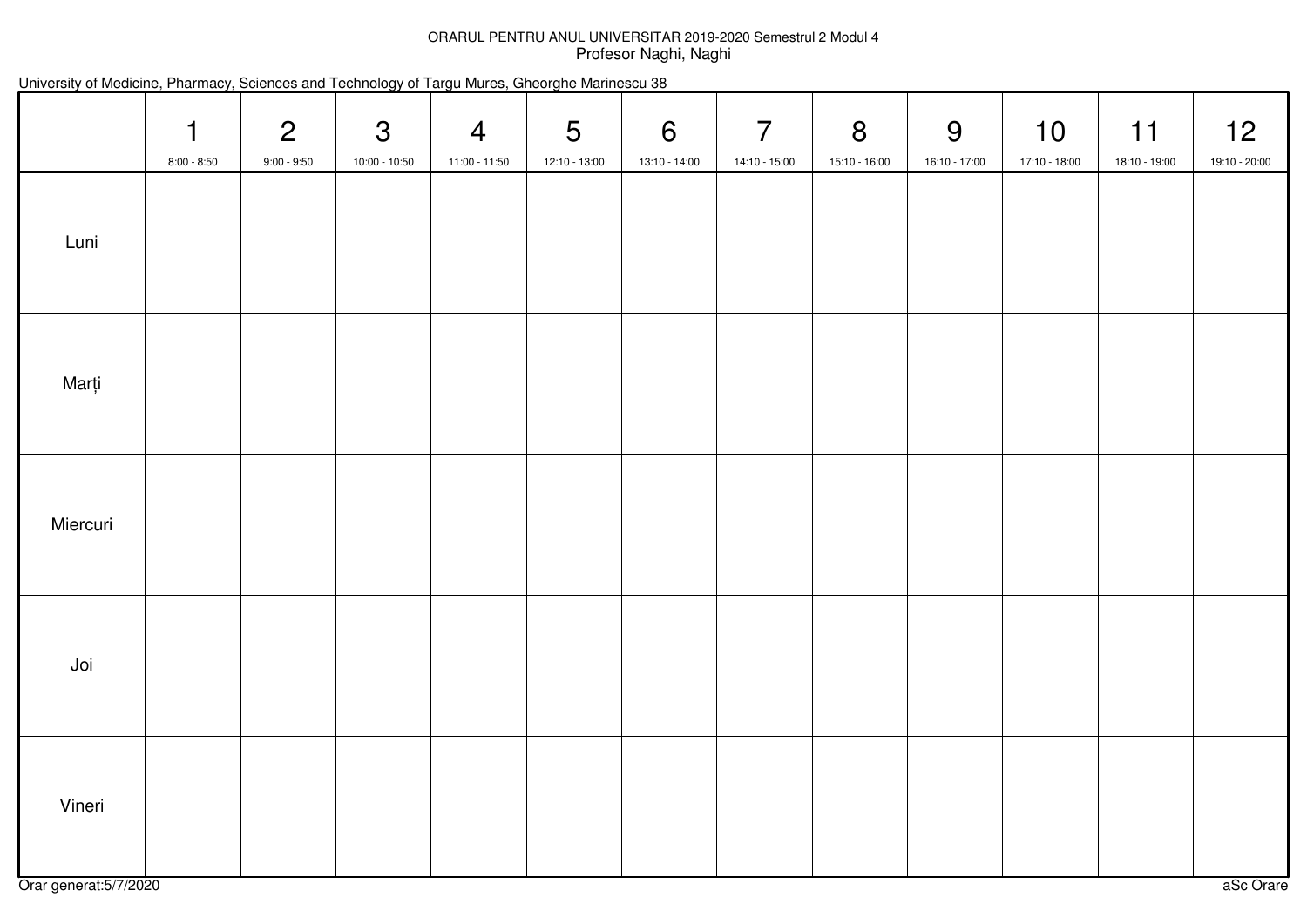## ORARUL PENTRU ANUL UNIVERSITAR 2019-2020 Semestrul 2 Modul 4Profesor Alexandra, Silvas

|  |  |  |  |  |  | University of Medicine, Pharmacy, Sciences and Technology of Targu Mures, Gheorghe Marinescu 38 |  |
|--|--|--|--|--|--|-------------------------------------------------------------------------------------------------|--|
|--|--|--|--|--|--|-------------------------------------------------------------------------------------------------|--|

|          | $\mathbf{1}$<br>$8:00 - 8:50$ | $\overline{2}$<br>$9:00 - 9:50$ | $\mathbf{3}$<br>10:00 - 10:50 | $\overline{4}$<br>11:00 - 11:50 | $5\overline{)}$<br>12:10 - 13:00 | 6<br>13:10 - 14:00 | $\overline{7}$<br>14:10 - 15:00 | 8<br>15:10 - 16:00 | 9<br>16:10 - 17:00 | 10<br>17:10 - 18:00 | 11<br>18:10 - 19:00 | 12<br>19:10 - 20:00 |
|----------|-------------------------------|---------------------------------|-------------------------------|---------------------------------|----------------------------------|--------------------|---------------------------------|--------------------|--------------------|---------------------|---------------------|---------------------|
| Luni     |                               |                                 |                               |                                 |                                  |                    |                                 |                    |                    |                     |                     |                     |
| Marți    |                               |                                 |                               |                                 |                                  |                    |                                 |                    |                    |                     |                     |                     |
| Miercuri |                               |                                 |                               |                                 |                                  |                    |                                 |                    |                    |                     |                     |                     |
| Joi      |                               |                                 |                               |                                 |                                  |                    |                                 |                    |                    |                     |                     |                     |
| Vineri   |                               |                                 |                               |                                 |                                  |                    |                                 |                    |                    |                     |                     |                     |